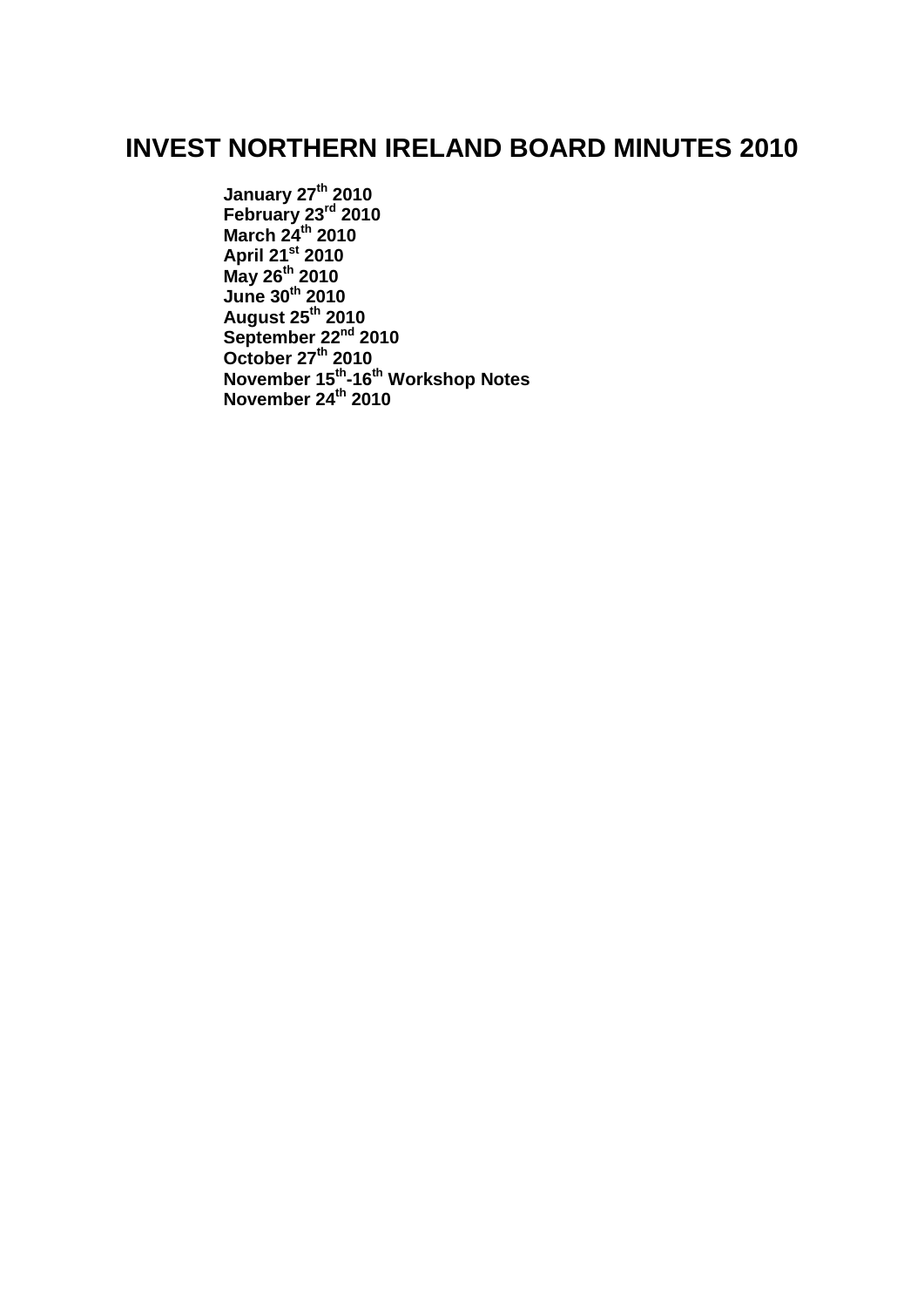# <span id="page-1-0"></span>**SEVENTY-FIRST MEETING OF THE INVEST NORTHERN IRELAND BOARD ON 27 JANUARY 2010**

#### **Present:**

| Stephen Kingon (Chairman) |
|---------------------------|
| Roy Adair                 |
| John Brady                |
| <b>Tim Brundle</b>        |
| Dr David Dobbin           |
| Mark Ennis                |

Dr Bryan Keating (Deputy Chair) **Frank Hewitt** Dr Alan Lennon Gerry McGinn Prof Gerry McCormac Ed Vernon

**Minute Taker:** Claire Donaghy

**In Attendance:** Alastair Hamilton, Mel Chittock, Jeremy Fitch, Tracy Meharg, Ian Murphy, Damian McAuley, Charles Hamilton, Alison Gowdy

### **71.1 APOLOGIES**

None.

The Chairman asked Board Members to declare any conflicts of interests:

Referencing the NI Screen Evaluation paper, Roy Adair noted his interest in Belfast Harbour Commissioners which part owns the Paint Hall facility that has been used in a number of film productions.

### **71.2 MINUTES OF LAST MEETING**

Minutes were agreed as tabled.

### **71.3 MATTERS ARISING**

The Chairman gave an overview of the Outstanding Actions Arising paper.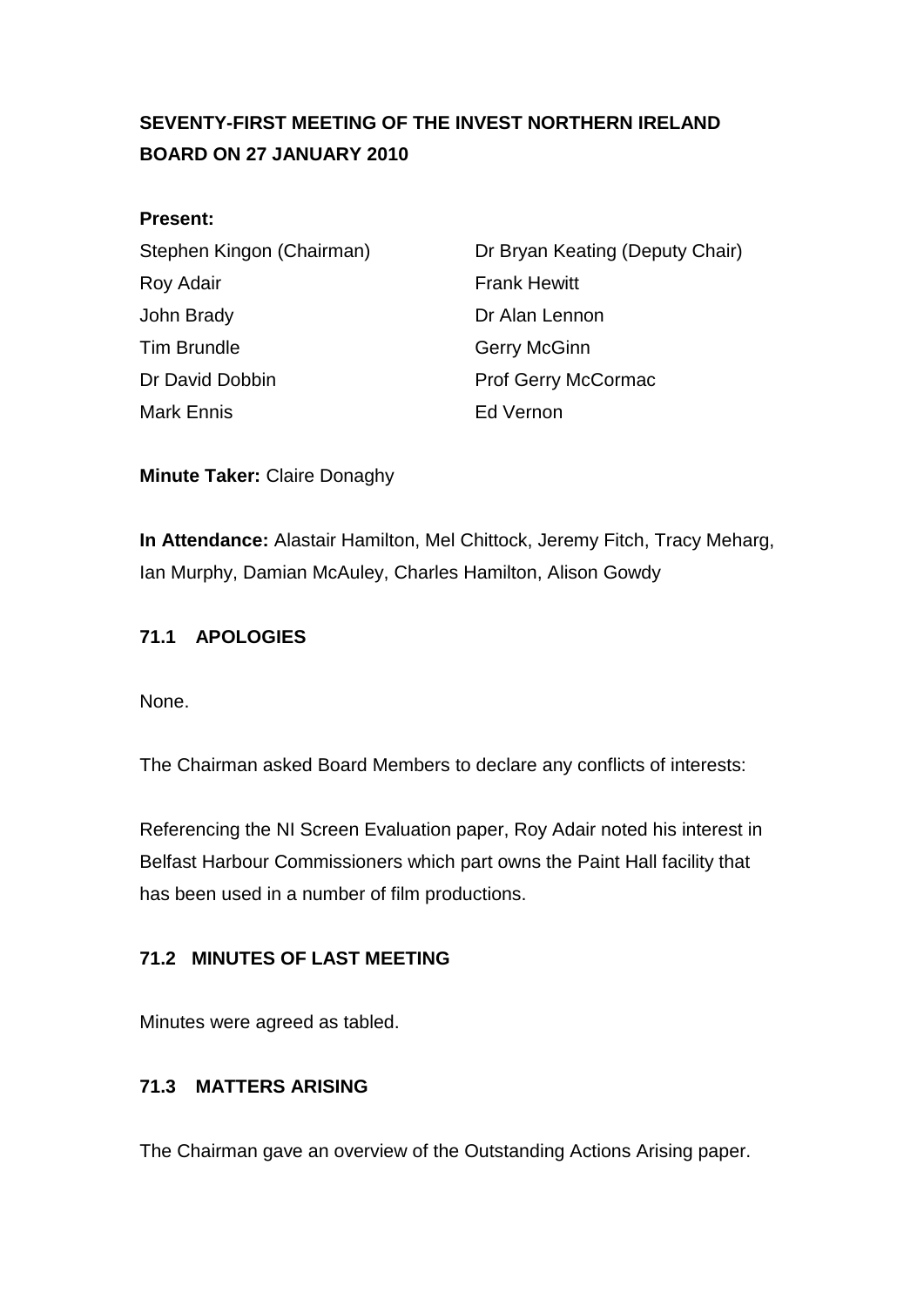Action points were updated and agreed.

### **71.4 CHIEF EXECUTIVE'S REPORT**

Alastair provided an overview of the CEO report, noting that Invest NI is heading into the third year of its Corporate Plan with the RAG designation of KPI's primarily indicating Green or Green / Amber, a very good position.

### **71.5 FINANCE REPORT TO THE BOARD**

Mel gave an overview of the Finance report, noting that there may be some challenge in the quarter 4 out-turn. Pressure on next year's budget is possible as a result of reduced land sales.

### **71.6 MARKETING AND COMMUNICATIONS REPORT TO THE BOARD**

Alison noted that the Seagate Announcement is tomorrow (Thursday  $27<sup>th</sup>$ ) and that a number of other announcements are forthcoming, subject to diaries.

Overall client satisfaction for the October to December quarter was 84%, which while still very good is down from 87% for the previous quarter. Client's receiving smaller offers were least satisfied, these will be analysed to identify any issues.

# **71.7 CASEWORK REPORT TO THE BOARD**

This Report was taken as presented.

# **71.8 UPDATE FROM BOARD SUB COMMITTEES**

**Strategy and Policy Sub-Committees:**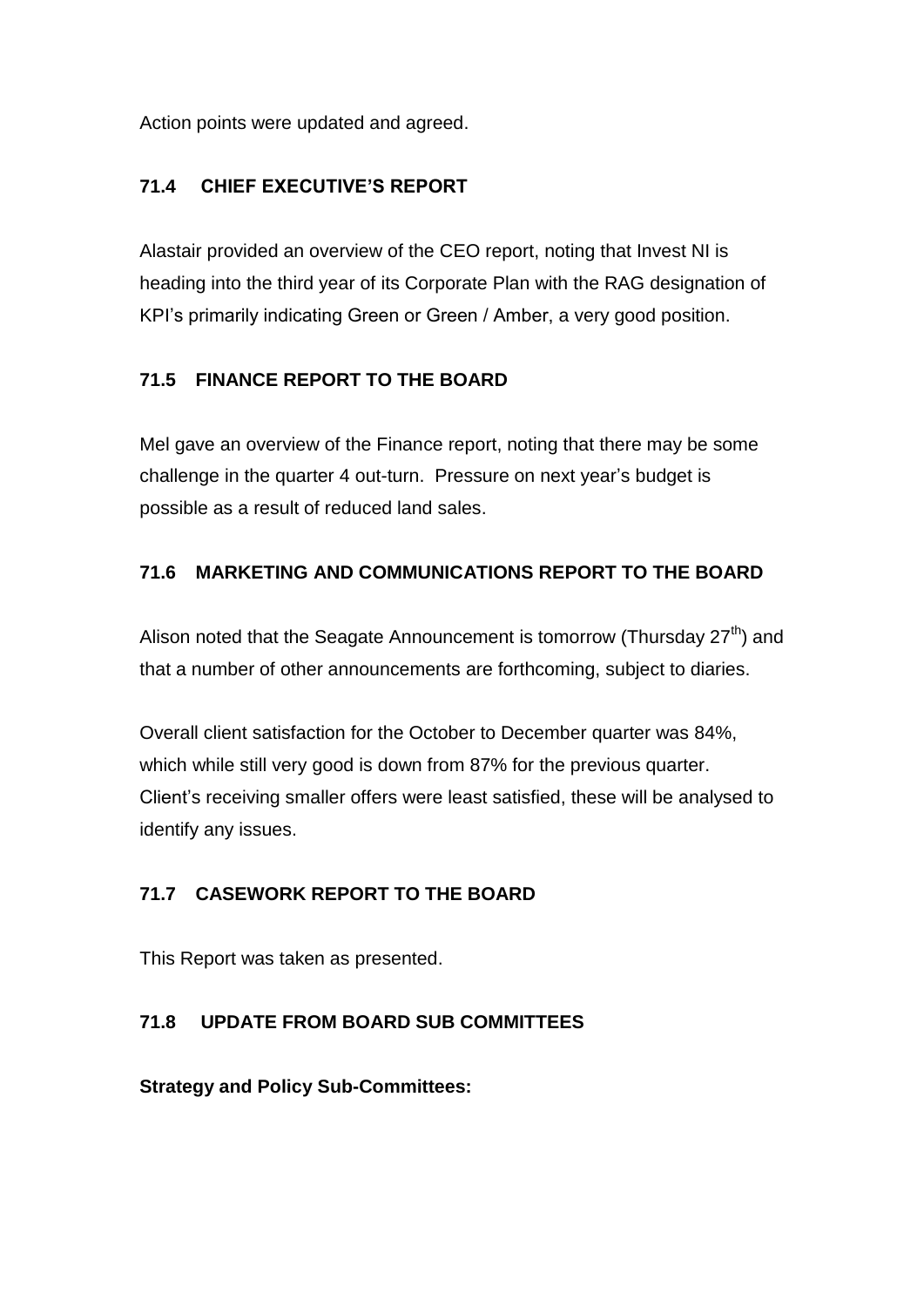Bryan noted that the Committee had not met since the last Board meeting, and that the Away-day was, in fact, replacing a meeting of the Sub-Committee.

#### **International Sub-Committee:**

Ed provided an update on the committee meeting of  $27<sup>th</sup>$  January and upcoming events.

### **Audit Committee:**

Gerry updated the Board on a review of the terms of reference for the Audit Committee and an oversight of risks.

### **Marketing and Communications:**

John updated the Board on the meeting of  $13<sup>th</sup>$  January which largely discussed IREP and the Transform Programme.

Alastair noted the engagement of the sub-committee as the Transform Programme was being pulled together.

### **71.9 CHAIRMAN'S BUSINESS:**

The Chairman briefed the Board on a meeting with MLA's, including Sammy Wilson, Jennifer McCann and Alasdair McDonnell; on a meeting with the Manufacturing Focus Group on business costs; and a lunch with the BBC Trust.

### **TOPICS FOR DISCUSSION**

### **71.10 NI SCREEN EVALUATION:**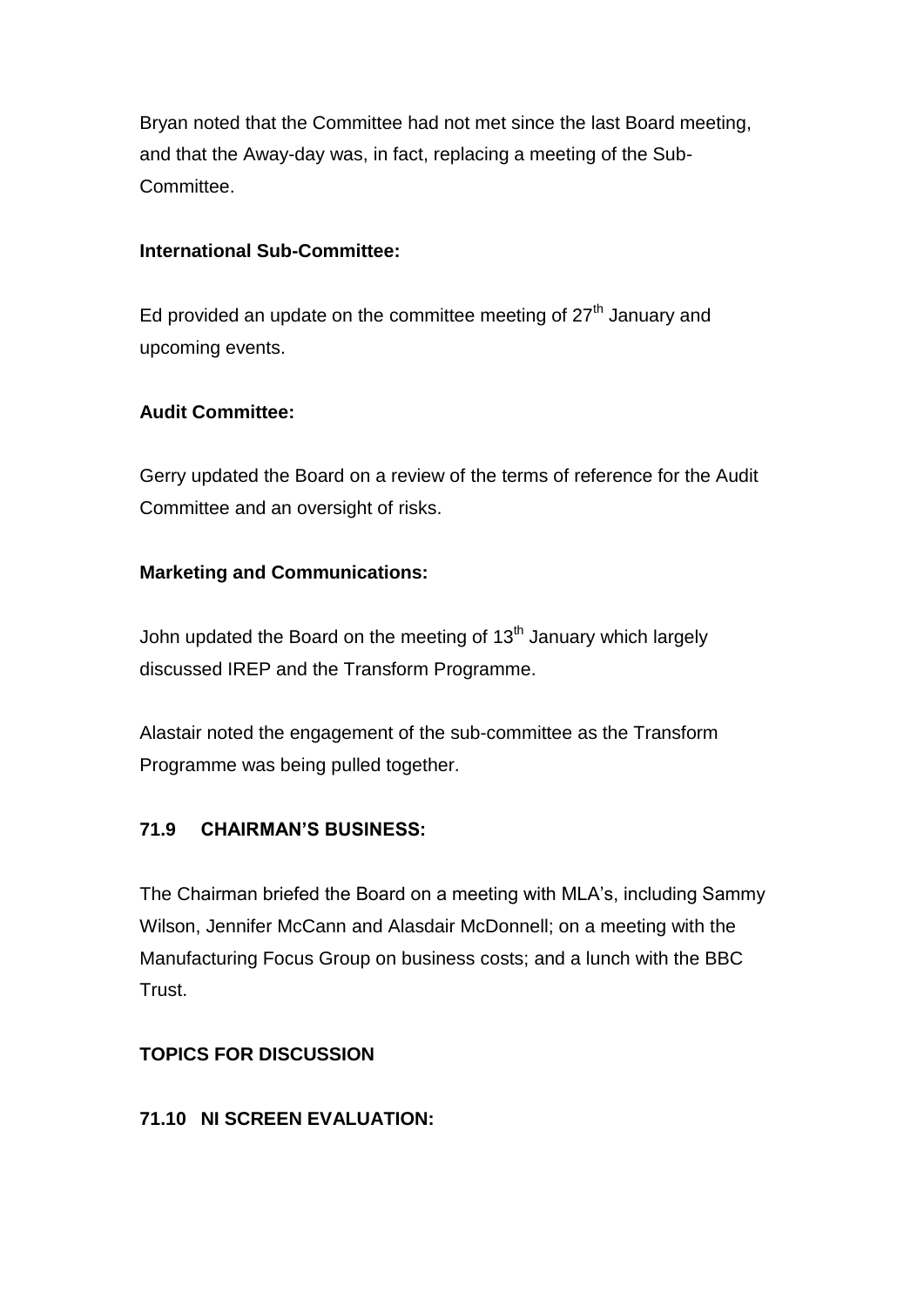**Agreed:** The Board noted the NI Screen Evaluation, but asked that it be discussed at the next Board Meeting.

# **AOB:**

The Board asked for the Transform Programme to be a standing Agenda item for Board meetings until further notice.

# **ACTION: Charles Hamilton / Michelle McBride**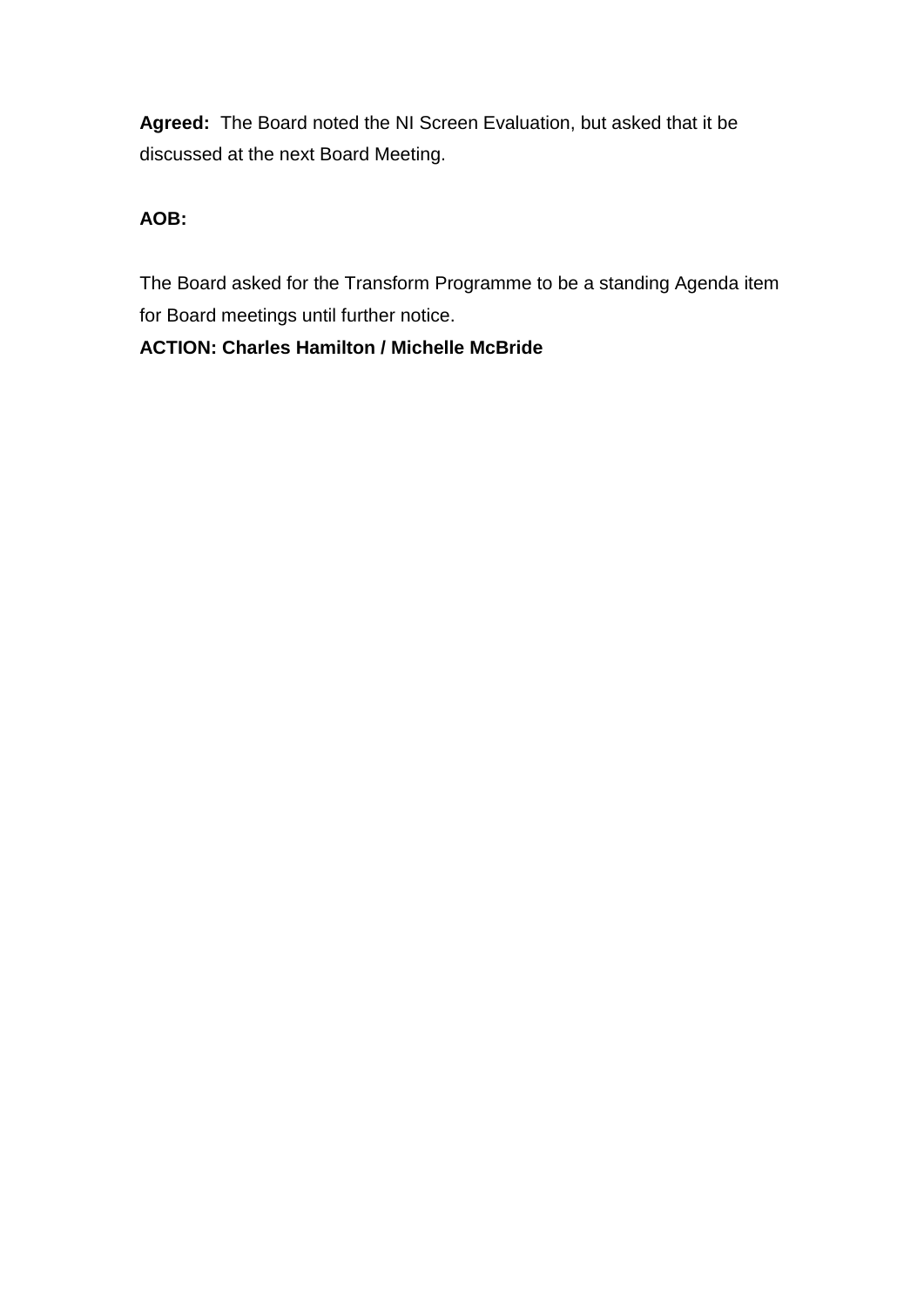# <span id="page-5-0"></span>**SEVENTY-SECOND MEETING OF THE INVEST NORTHERN IRELAND BOARD ON 23 FEBRUARY 2010**

#### **Present:**

| Stephen Kingon (Chairman) |  |
|---------------------------|--|
| Roy Adair                 |  |
| John Brady                |  |
| <b>Tim Brundle</b>        |  |
| Dr David Dobbin           |  |
| <b>Mark Ennis</b>         |  |

**Frank Hewitt** Dr Alan Lennon Gerry McGinn Prof Gerry McCormac **Fd Vernon** 

**Minute Taker:** Michelle McBride

**In Attendance:** Alastair Hamilton, Mel Chittock, Jeremy Fitch, Damian McAuley, Charles Hamilton, Alison Gowdy

### **72.1 APOLOGIES**

Bryan Keating, Tracy Meharg and Ian Murphy offered their apologies for this Board meeting.

A number of Board members arrived late for this Board meeting due the change in timing; Ed Vernon at 12.45pm, Dr David Dobbin at 1pm and Roy Adair at 2.30pm.

The Chairman asked Board Members to declare any conflicts of interests: No conflicts to note.

# **72.2 MINUTES OF LAST BOARD MEETING AND STRATEGY SESSIONS**

Minutes were agreed as tabled.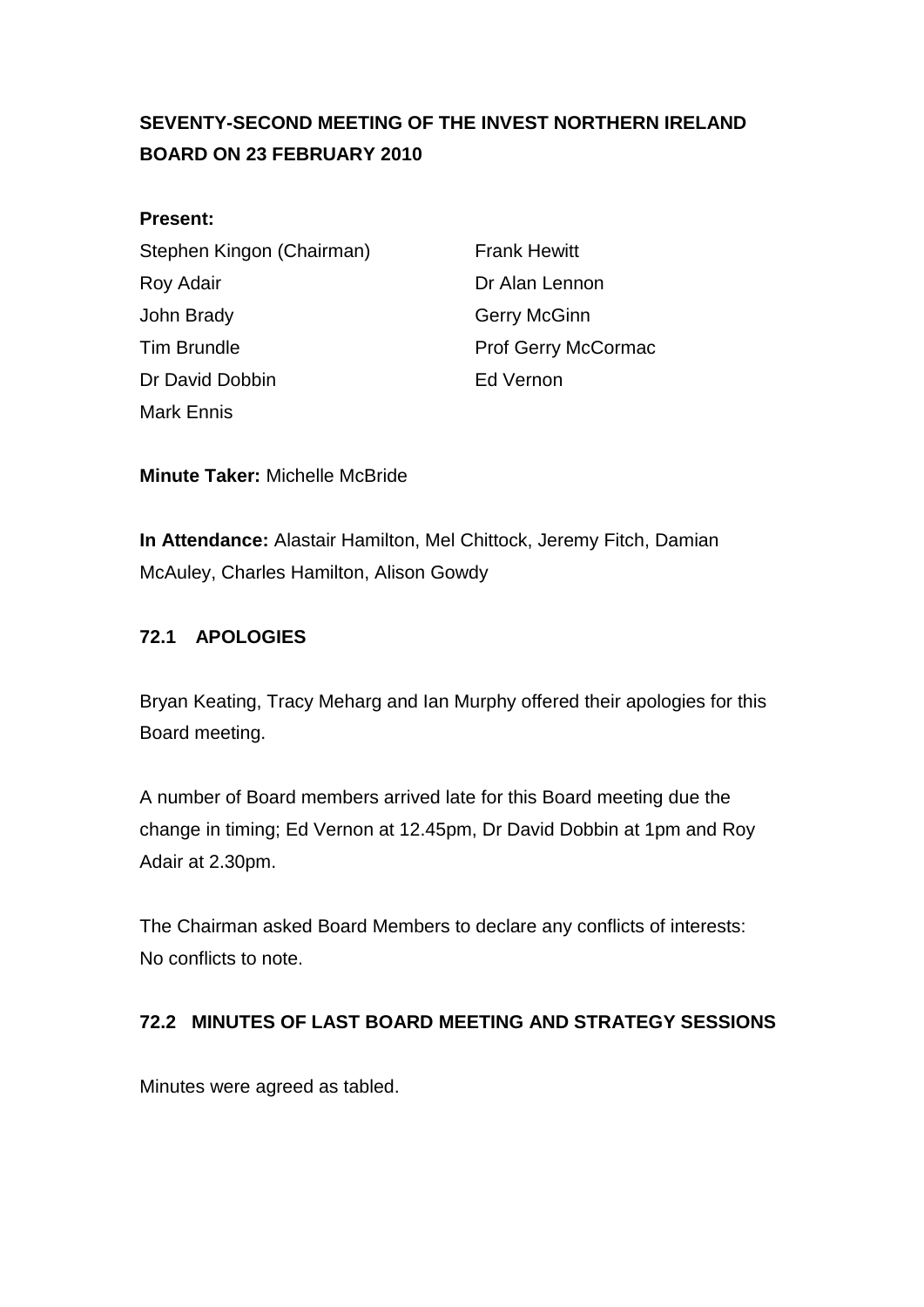### **72.3 MATTERS ARISING**

The Chairman gave an overview of the Outstanding Actions Arising paper. The Chairman noted that there is no update regarding the proposed meeting with the President of the Derry Chamber of Commerce.

Gerry McGinn noted that the distribution of the revised Terms of Reference to the Audit Committee had been deferred pending the outcome of IREP review. A meeting of the Audit Committee is scheduled for March to take this item forward.

The Chairman noted that he is currently considering the role of sub committees and will issue a note shortly.

#### **72.4 CHIEF EXECUTIVE'S REPORT**

The Chief Executive noted a change to his report- the last KPI is now green rather that amber. In response to a query from Tim Brundle, the Chief Executive provided an update regarding Avaya.

#### **72.5 FINANCE REPORT TO THE BOARD**

Mel gave an overview of the Finance report, noting that the expenditure targets to date are in line with budget. He pointed out that there is no major underspend anticipated, however, the last quarter will present a challenge.

Mel pointed out the possibility of a pre-summer PAC hearing regarding Campsie and agreed to keep the Board informed of developments regarding this as it has attracted press speculation.

Mel informed the Board of the BTI review and the Chairman provided some background to this issue.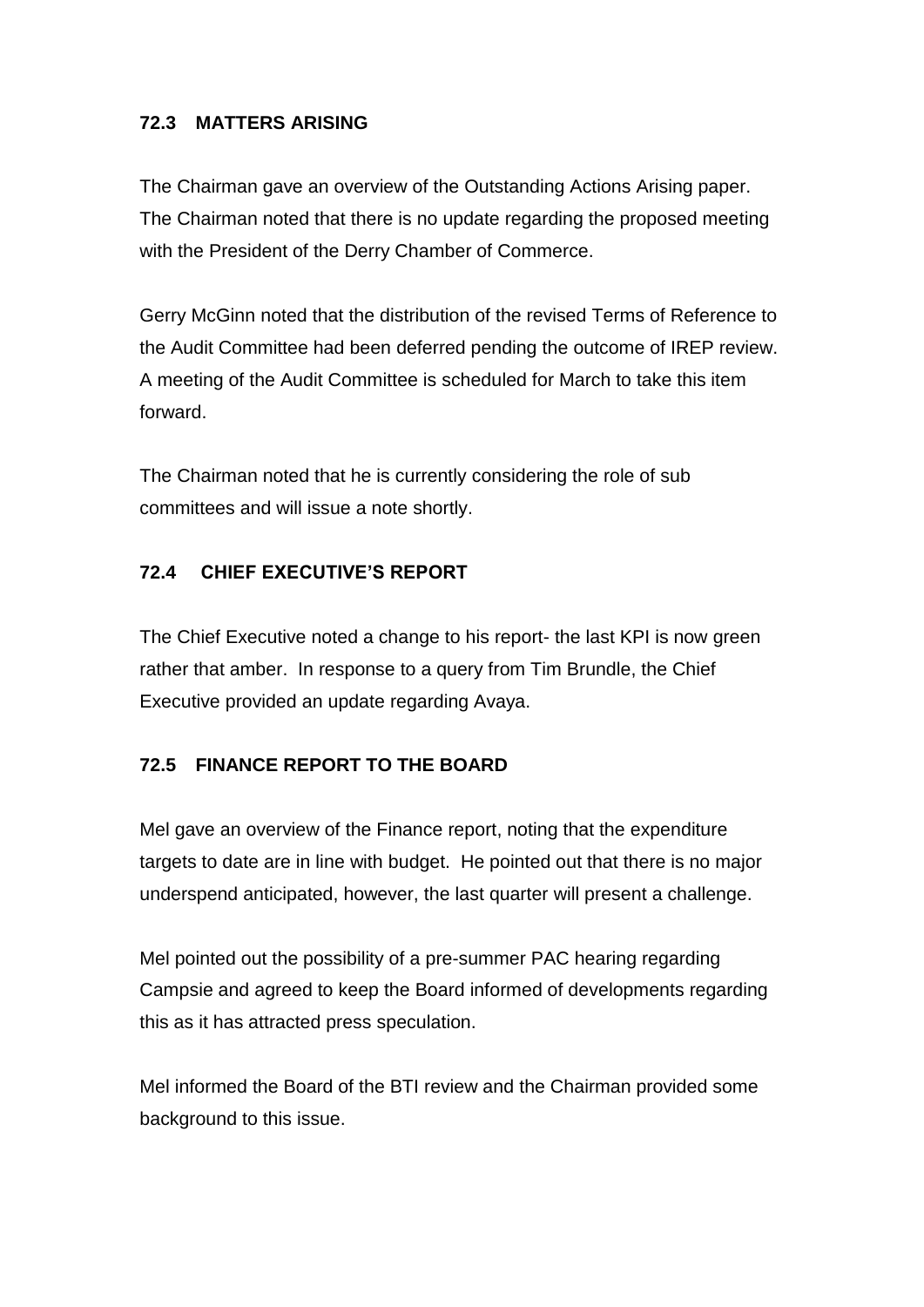Mel Chittock agreed to present an update on current Investigations at the Board in March. **ACTION: Mel Chittock**

Mel raised the issue of Board member interests and recent AQ and the NIAO review. He agreed to circulate the NIAO review to Board members when this is finalised. **ACTION: Mel Chittock**

The Register of Interests Guidelines to be updated and further clarified before Board member input is requested for the Annual Report. Mel Chittock will provide this, and an official reminder will be issued to Board members twice annually. **ACTION: Mel Chittock** 

# **72.6 MARKETING AND COMMUNICATIONS REPORT TO THE BOARD**

Alison Gowdy asked Board members to note point 25 in the report stating that a period of purdah is possible from the end of March.

The Staff conference is scheduled for the  $27<sup>th</sup>$  April in the Ulster Hall. The Chief Executive invited all Board members to attend and asked Michelle McBride to issue an email reminder regarding this event. **ACTION: Michelle McBride**

# **72.7 CASEWORK REPORT TO THE BOARD**

Members were asked to note this Report.

The Chairman noted the R & D nature of the Intel SAP projects and the difficulty around their quantitative/qualitative assessment. He felt that there should be a more robust methodology going forward.

A correction to the KBB Doors update was noted- eighty-three jobs safeguarded and £1.25m actual offered.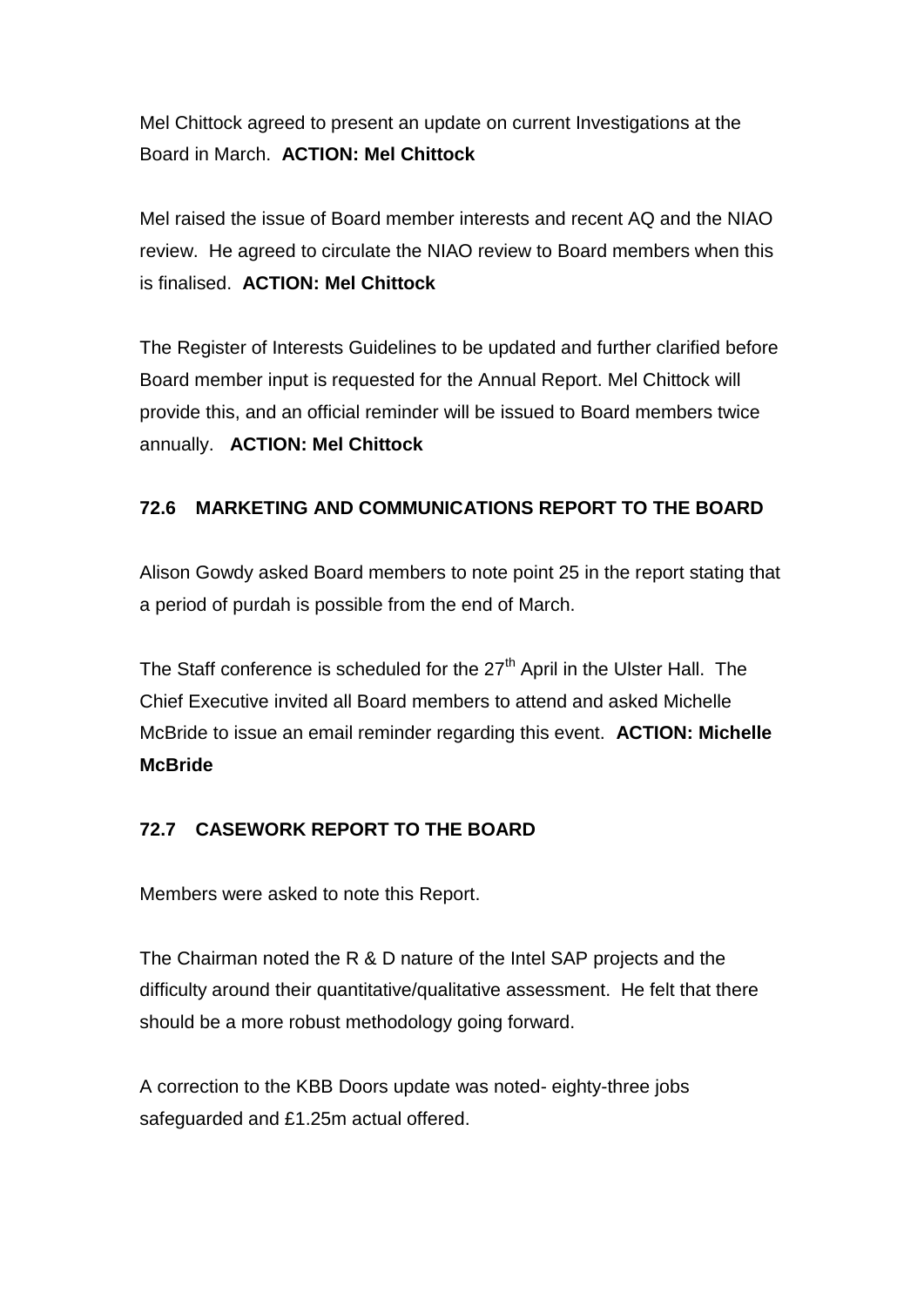### **72.8 UPDATE FROM BOARD SUB COMMITTEES**

#### **Strategy and Policy Sub-Committees:**

The Chairman, in Bryan Keating's absence, noted that the work on Transform had taken over this committee's work and that the new committee structure will address this.

#### **International Sub-Committee:**

Ed Vernon, Committee Chairman, confirmed that the next meeting is scheduled for March. He noted the importance of the alignment between the sub committees and the Transform projects. The Chief Executive and Alison Gowdy agreed to continue this discussion during the Transform sessions.

#### **Audit Committee:**

The Committee Chairman, Gerry McGinn, noted that the next meeting is scheduled for the 11 March and the DAC for the 16 March. An agenda item will be NICO: to consolidate financial results into Invest NI's own accounts and to review the remit of such bodies within the Transform programme.

### **Marketing and Communications:**

The Committee Chairman, John Brady, confirmed that the Marketing and Communications Committee met before this Board meeting and discussed recent press interviews. He noted that Invest NI's Draft Digital Strategy was presented to the Committee and commended it to the Board.

### **72.9 CHAIRMAN'S BUSINESS:**

The Chairman updated Board members regarding the 'Your country, Your call' launch on 17 February 2010 in Dublin.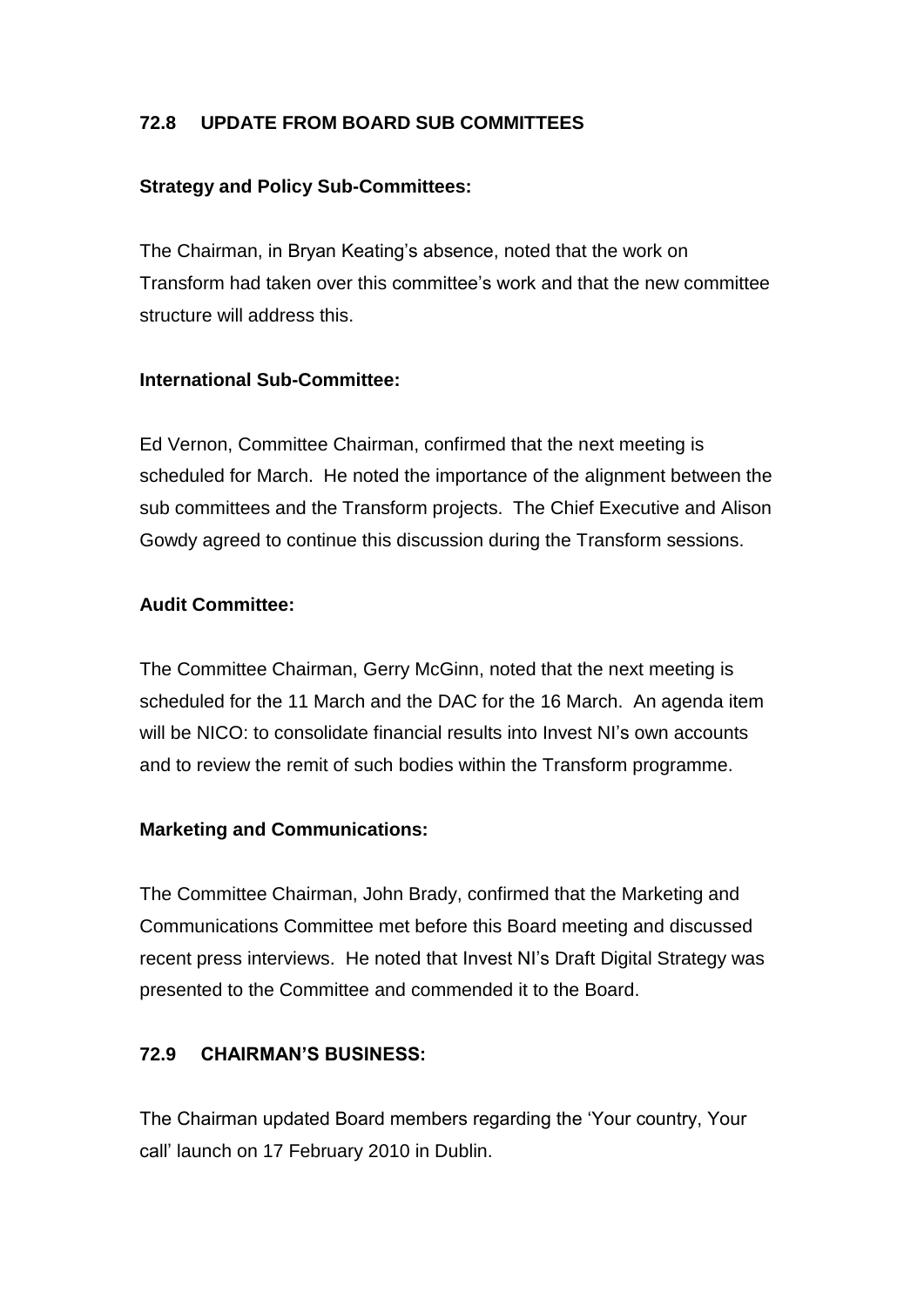### **TOPICS FOR DISCUSSION**

### **72.10 NI SCREEN EVALUATION:**

(This agenda item was taken after the Transform sessions).

Stephen Mullen joined the meeting to present the NI Screen Evaluation and to answer questions from the Board.

In response to a query from the Board, Stephen provided some background information on the Digital Content sector.

Tim Brundle stated that he felt there was potential for growth in this sector and that how support is provided going forward should be reviewed.

### **72.11 TRANSFORM PROGRAMME**

Carol Keery and Bill Scott joined the Board meeting.

Alison Gowdy introduced the Transform presentations. She outlined the communication to staff, the media/stakeholder briefings, the alignment with IREP and the DETI implementation Groups.

The Chief Executive provided an update on the meetings he has attended regarding the DETI implementation groups. The Chief Executive noted that he has discussed implementation timing with the Department endeavouring to align outputs from the DETI implementation groups with Invest NI's Transform timetable and that of the Minister's Statement.

The Board discussed the relationship between existing sub committees and the Transform working groups. The Board decided to suspend all sub committees, apart from the Audit Committee and REMCO. A confirmation note from the Chairman will be forwarded to all members regarding this. **ACTION: Chairman**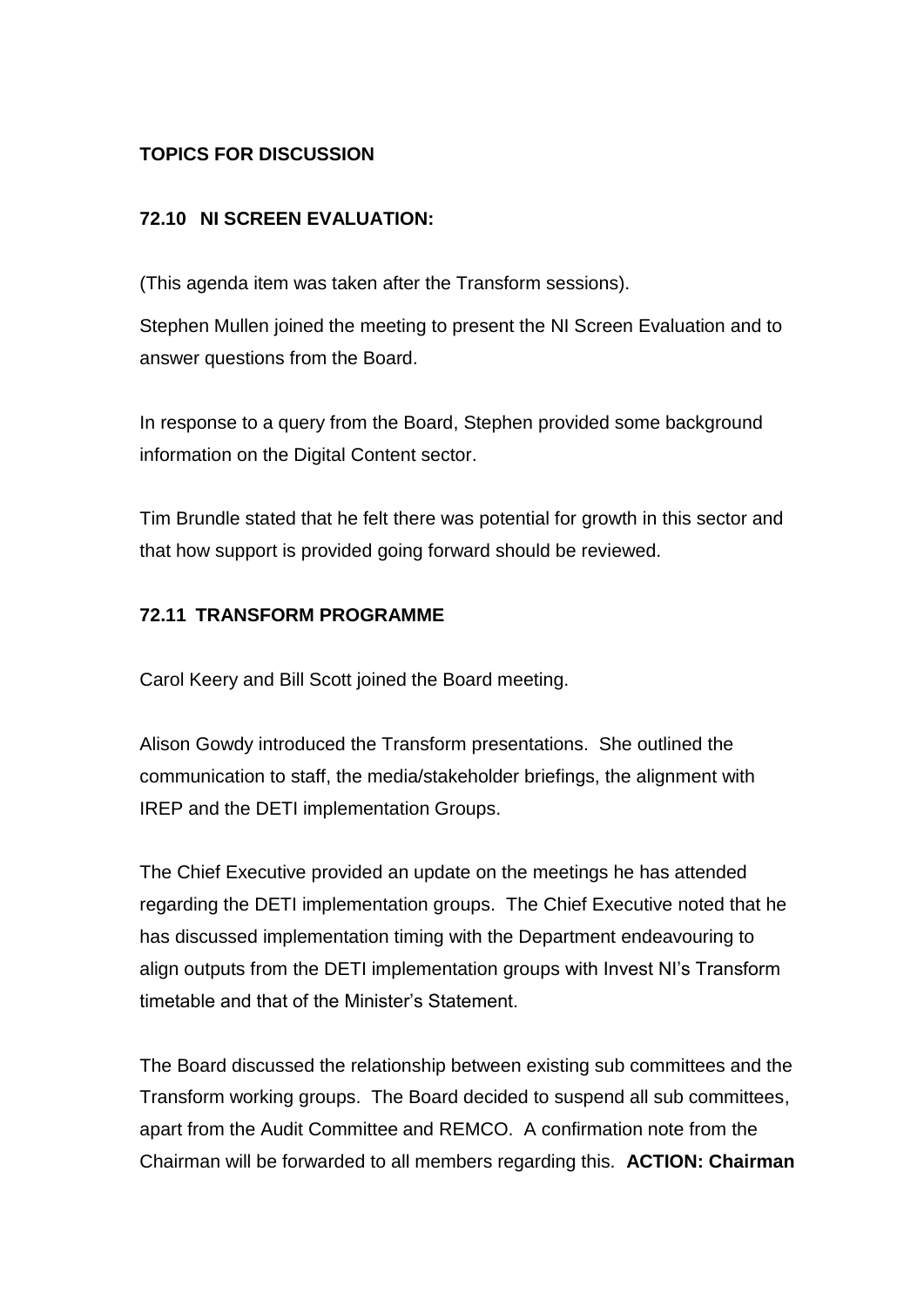The Chief Executive agreed to review the Terms of Reference of each of the Transform Projects to incorporate Board input and Alison Gowdy will provide updates to the Board regarding Project structures. **ACTION: Chief Executive and Alison Gowdy**

# **(i) Customer Development: Widening the Customer Base:** Carol Keery / Mark Ennis

Carol Keery presented this project and outlined the Key Project stages.

Mark Ennis led the Board discussion, which focused on SMEs/Micro Business and how to reach the small business community. The Board discussed the merits of outreach events/ roadshows, workshops and a website to promote this issue and a budget for this task. Members also noted the importance of Invest NI's relationship with other bodies and suggested that a process of self-selection is used rather than active selection of a company. John Brady raised the concern that this activity could dilute the organisation's commitment to increasing GDP. The Chairman also noted that displacement issues should be considered and handled appropriately. He stated that it is also important to manage the expectations of the business community.

It was suggested that Innovation, Management/Leadership, Trade and Productivity could be the themes of Roadshows for businesses.

The Chairman and the Board agreed that the political imperative to broaden who Invest NI works with needs to be clear in the Terms of Reference of this project.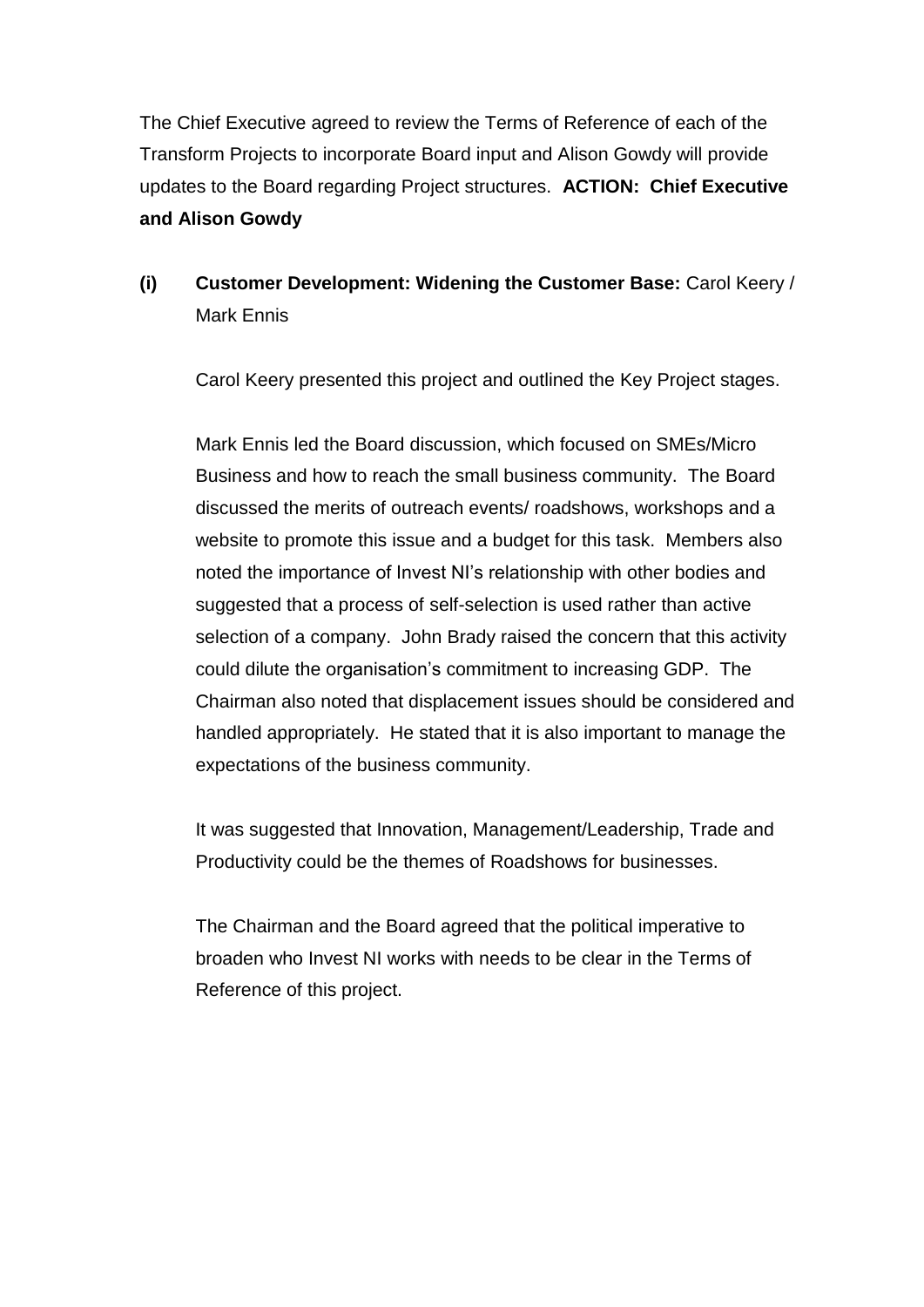#### **(ii) Products & Services: Optimisation of SFA:** Bill Scott/ Alan Lennon

Alan Lennon introduced this project and Bill Scott presented the key issues. The Board discussion was led by Alan Lennon.

Dr David Dobbin noted that the outcomes from spending on Innovation are less tangible compared to spending on SFA for the same quantum of support. Members agreed that there is a need to be able to quantify the value of an Innovation project.

A copy of 'Assistance to your business' to be circulated to Board members to help with the question of what is a good SFA project. **ACTION: Jeremy Fitch**

**(iii) People Development: Vision & Values:** Alastair Hamilton/ Gerry **McCormac** 

Professor McCormac introduced this project, identifying the key issues and leading the Board discussion.

Board members discussed the current Vision and Values of the organisation and suggested that these are updated in line with Invest NI's goal of increasing wealth in Northern Ireland and by using language everyone, including Stakeholders and customers, can understand.

The Board noted that there should be no 'means' in a Vision statement, only 'ends'. The values should deliver against the Corporate objectives and Invest NI should be testing these through the behaviours of staff, linking reward to behaviours and values.

It was agreed that the Chief Executive will review the Mission, Vision/Purpose statements of Invest NI- this will be done outside the normal Corporate Plan period. **ACTION: Chief Executive**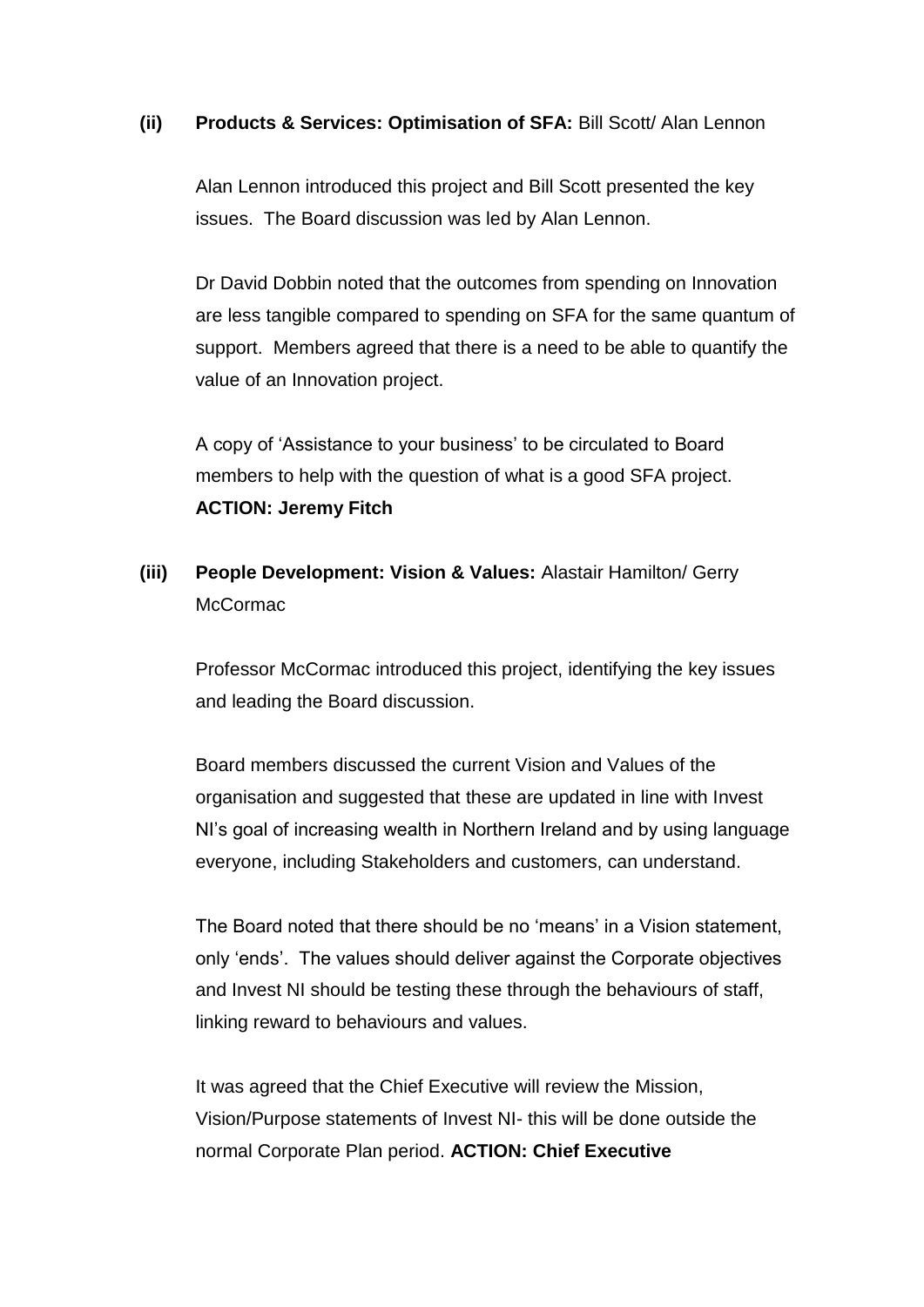# **(iv) People Development: Performance Management:** Alastair Hamilton/Roy Adair

Roy Adair introduced this project and outlined the key issues. Roy recommended a 'top down' change to the Performance management system, with the Top Management Team leading this change. It was suggested that TMT should ensure any revised performance management system is working well before they introduce any changes regarding the rewards system,

The Chief Executive confirmed that he would set out his 'critical path' to the Board at the March meeting, detailing where he sees Invest NI in the future and how and when this will happen. **ACTION: Chief Executive**

**(v) Way Forward:** Chairman/Alastair Hamilton

Alison Gowdy outlined the next steps in the Transform programme. Ed Vernon posed four key questions that he feels need attention and review:

- 1. Jobs vs Productivity- which is the driver for Invest NI?
- 2. Critical few vs supporting the many (whether this is relevant or otherwise)?
- 3. Capacity and Capability of Invest NI to deliver change for the benefit of the economy?
- 4. Ability to deliver business as usual while developing change for the future?

The Board noted that if Invest NI and the Board do not drive the outcomes of implementing the Minister's Statement then others will fill the gap and tell us what we should be doing and how to do it.

The Board meeting ended at 4.40pm.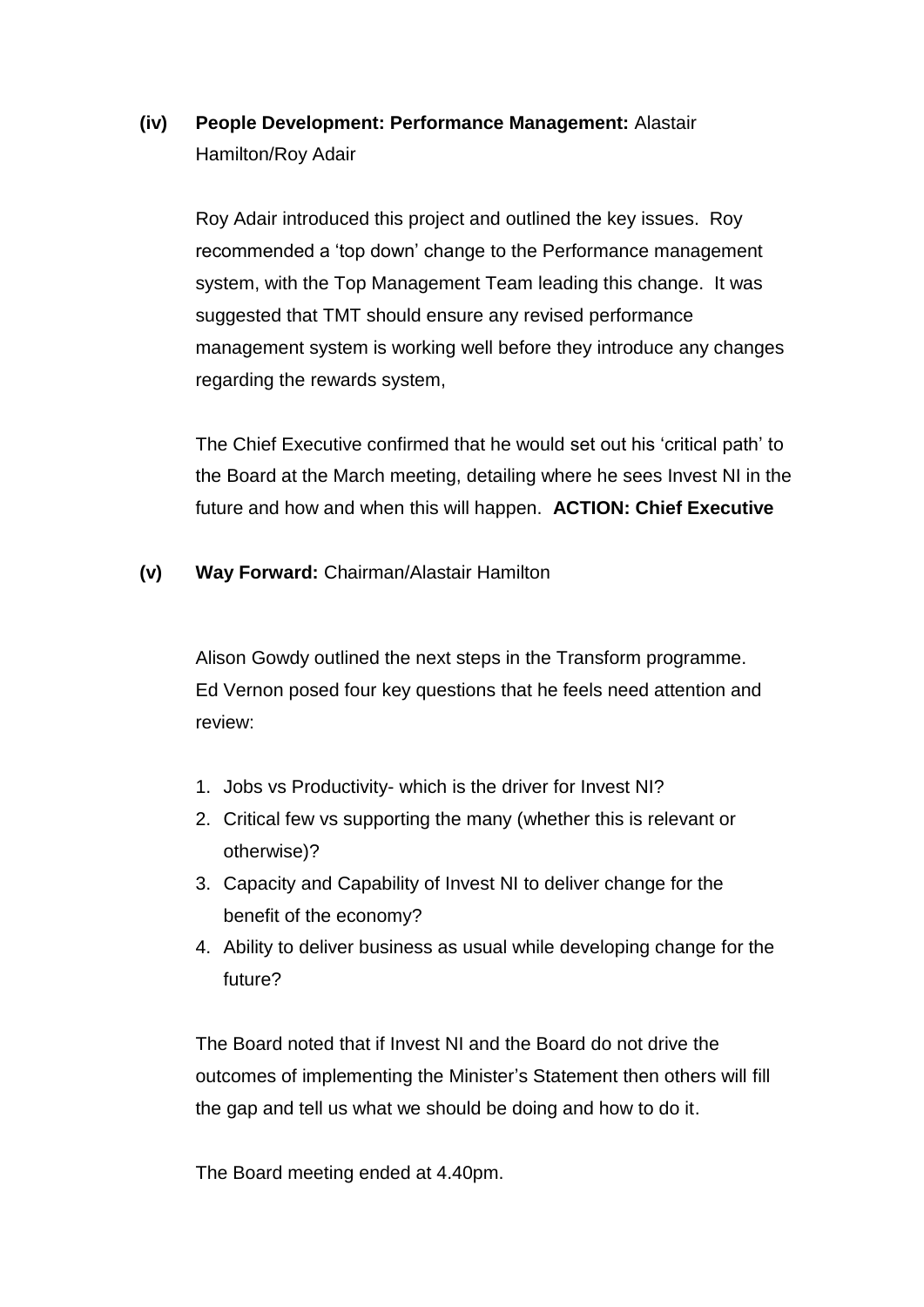# <span id="page-13-0"></span>**SEVENTY-THIRD MEETING OF THE INVEST NORTHERN IRELAND BOARD ON 24th MARCH 2010**

### **Present:**

| Stephen Kingon (Chairman) |  |
|---------------------------|--|
| Roy Adair                 |  |
| John Brady                |  |
| <b>Tim Brundle</b>        |  |
| Dr David Dobbin           |  |

**Frank Hewitt Fd Vernon** Gerry McGinn Prof Gerry McCormac Mark Ennis

**Minute Taker:** Claire Donaghy

**In Attendance:** Alastair Hamilton, Mel Chittock, Jeremy Fitch, Tracy Meharg, Ian Murphy, Damian McAuley, Alison Gowdy, Charles Hamilton.

# **73.1 APOLOGIES**

Bryan Keating and Dr Alan Lennon offered their apologies for this meeting.

# **The Chairman asked Board Members to declare any conflicts of interests related to the Agenda items tabled:**

(i) Ian Murphy noted he would leave the meeting at agenda item 6 on Investigations.

(ii) No further conflicts of interest were noted.

# **73.2 MINUTES OF LAST BOARD MEETING AND STRATEGY SESSIONS**

The Minutes of the February Board Meeting were agreed, subject to clarification of the wording in para 7:10 regarding NI Screen and Digital Content. **ACTION: Claire Donaghy**.

# **72.3 MATTERS ARISING**

The Chairman advised the Board that April's Board Meeting would not be offsite in the North East region as previously proposed. It will instead take place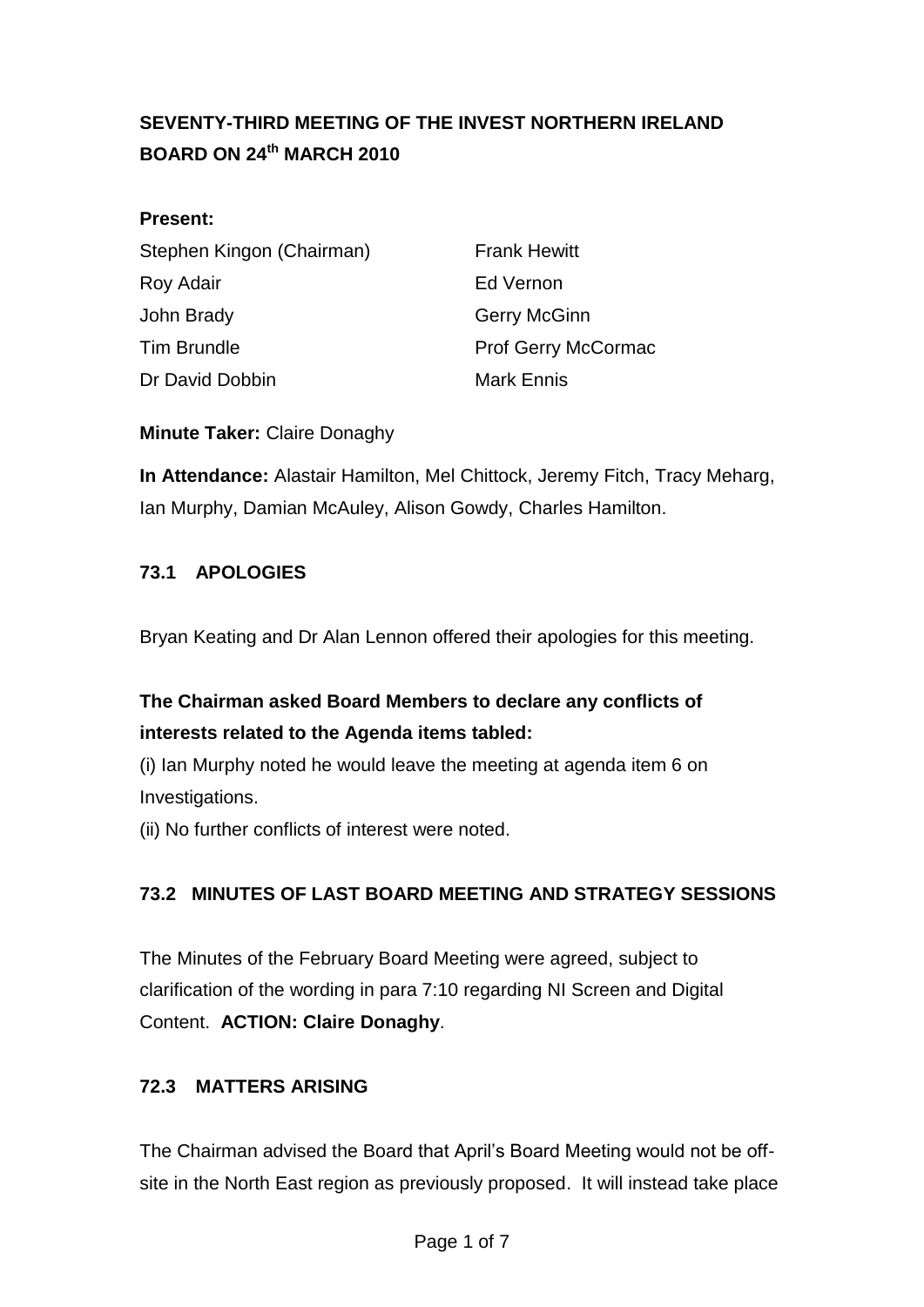in Invest NI HQ. The Board Away Day in January 2011 will be held in the North East region

The Chairman addressed the Outstanding Actions Arising paper, and updates were provided against each item.

It was noted that there is a PAC scheduled for the 20th May 2010 re Synergy and Campsie, highlighting that there is likely to be some media interest surrounding the cases.

Gerry McGinn agreed to circulate a note to the Board Audit Committee on revised Terms of Reference. **Action: Gerry McGinn**

# **72.4 CHIEF EXECUTIVE'S REPORT**

The Chief Executive gave an update on Hughes Christensen informing the Board that he, along with the First Minister and Minister Foster, visited their HQ in Texas on Friday 19<sup>th</sup> March. It was reported that Hughes Christensen is to present to Invest NI over the next few weeks.

It was reported that only one KPI is currently at amber stage, noting a very good performance over the year.

The Chairman asked The Chief Executive for a brief overview of his visit to the States from week commencing 14<sup>th</sup> March 2010 and the proposed US Investment Conference in October, which was provided. The Chairman and Chief Executive thanked Tracy and Jeremy's teams for their hard work behind the scenes in pulling the US schedule together.

Frank Hewitt noted that he was delighted with the progress made in the Creative sector and stressed the need for collaboration and co-ordination and asked if Invest NI is content that appropriate contact has been made with the key people involved.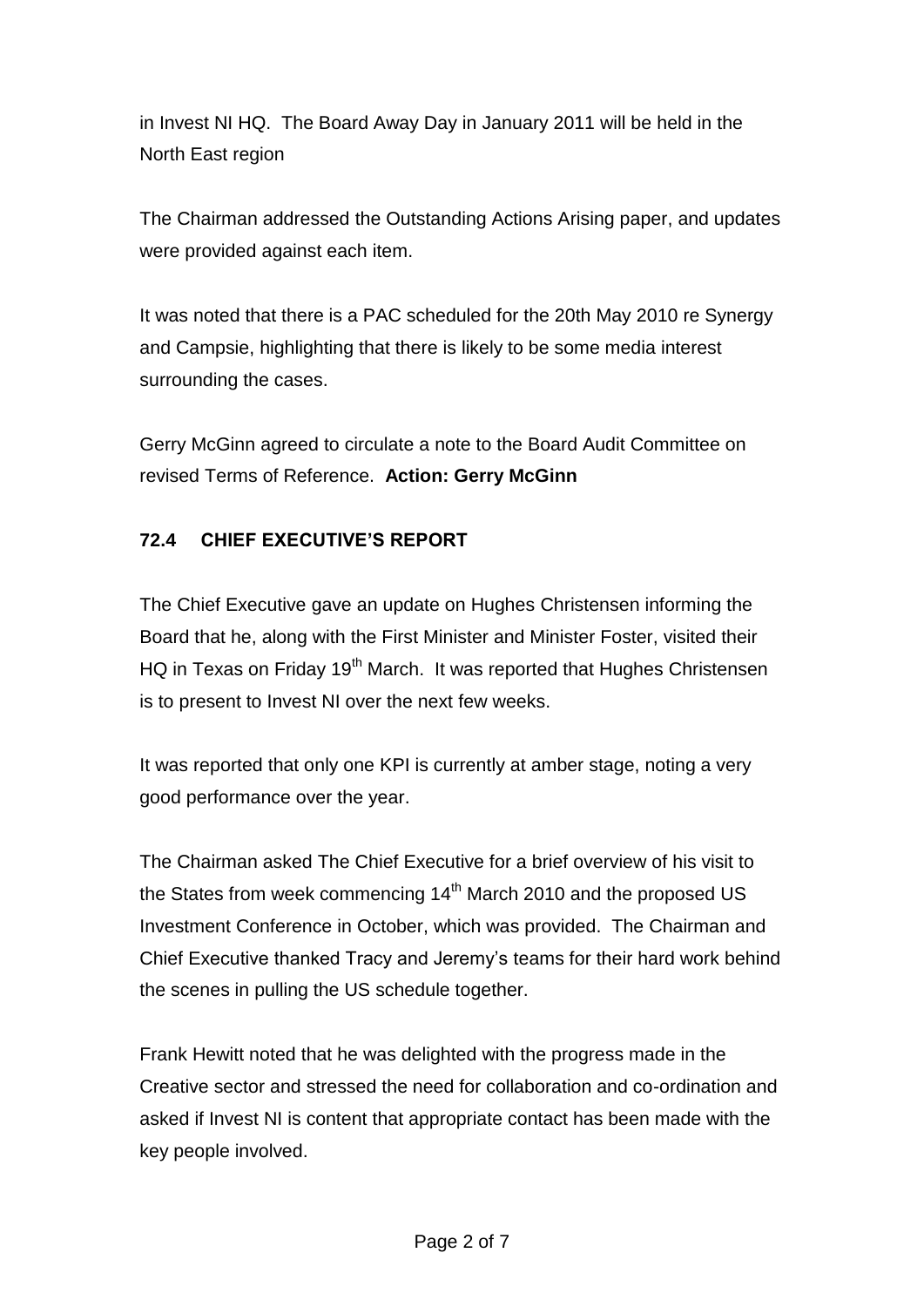The Board discussed the need for a co-ordinated view of the Creative sector across Film, TV, Music and creative industry and the Executive team agreed that this could be considered.

In response to a query from the Board the Chief Executive explained that the reduction in WIP was as a result of some high value projects being successfully closed. He also confirmed that current WIP levels were more than sufficient to align against current and forecast budgets.

Board members noted that there is no reference in Matrix to Food Strategy and highlighted that this needed to be factored into the economy's future direction.

# **72.5 FINANCE REPORT TO THE BOARD**

Mel Chittock gave an overview of the Finance report, noting that there was still a tremendous amount of work to be done prior to the year end but that he is reasonably confident that this year's outturn will be good.

The Chairman asked to include in the next Board meeting a session on budget, flexibility and early stage CSR. Mel Chittock agreed to provide this as part of the April Finance report. **Action – Mel Chittock**

# **72.6 MARKETING AND COMMUNICATIONS REPORT TO THE BOARD**

Alison noted that a Business Alliance meeting was held in March which was very successful.

Roy Adair asked about Go For It and the PR Opportunities on Start a Business. Ian Murphy indicated that it was possible and he will investigate further. **Action: Ian Murphy**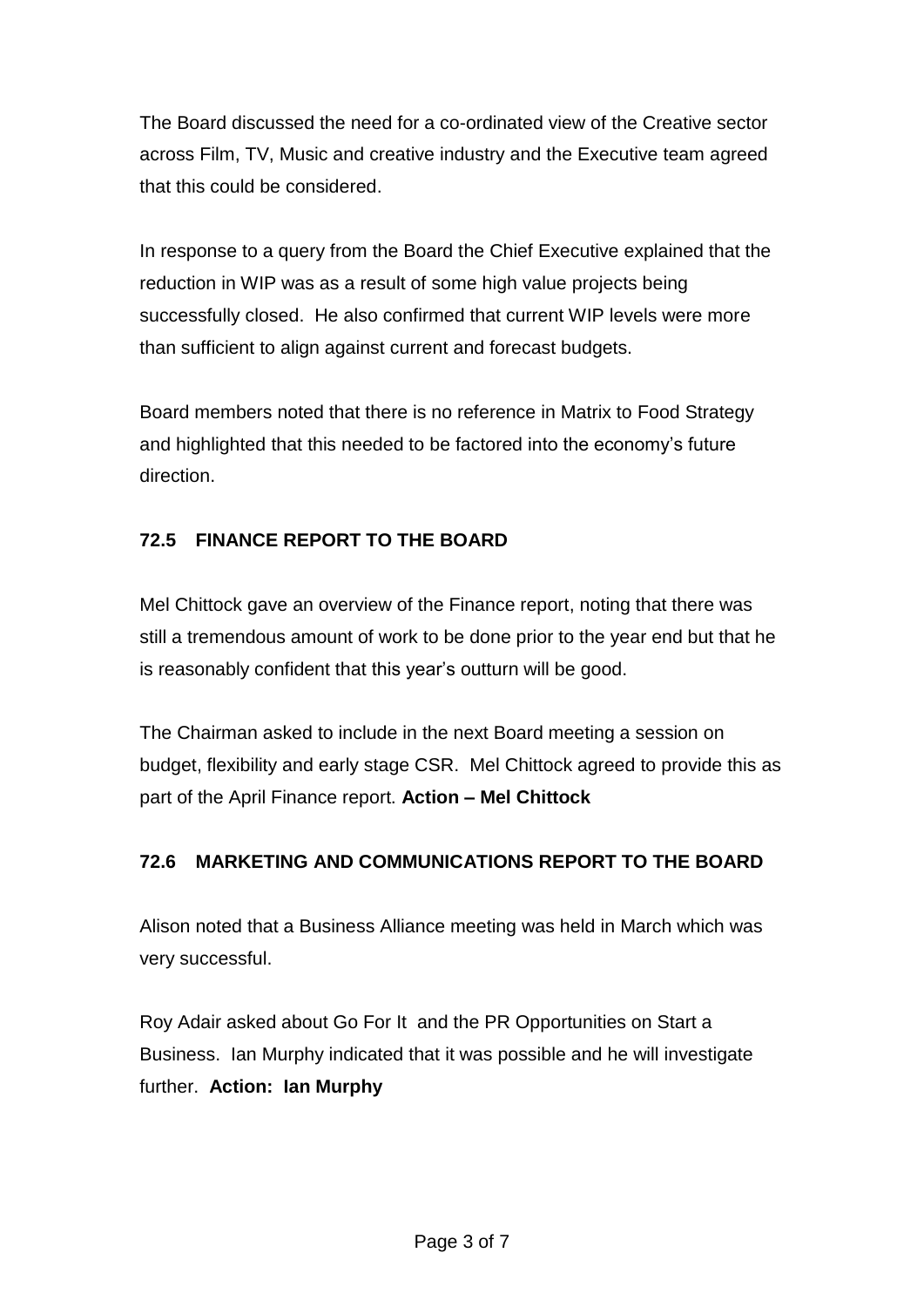# **72.7 CASEWORK REPORT TO THE BOARD**

Members were asked to note this Report.

### **72.8 UPDATE FROM BOARD SUB COMMITTEES**

#### **Audit Committee:**

Gerry McGinn asked Mel Chittock to give an overview of the Departmental Audit Committee which took place on  $16<sup>th</sup>$  March 21010, this was provided. The following key points relevant to Invest NI were:

(i) Paper on Determinations has gone to the Departmental Board for consideration;

(ii) DETI to consider where responsibility for NICO should reside;

(iii) There was a discussion in respect of on-going investigations.

(iv) Northern Ireland Audit Office (NIAO) may undertake a Value for Money review into Invest NI compared to other Regional Development Agencies.

**Agreed:** The Board requested Mel Chittock to raise the timing of the proposed Value for Money review of Invest NI with NIAO in the light of the recent IREP process and the implementation timetable for Transform.

### **72.9 CHAIRMAN'S BUSINESS:**

The Chairman informed the Board members that he and the Chief Executive had a successful meeting with Belfast City Council on 3 March 2010. The Chairman also noted that he had met with the Ulster Bank on 8 March 2010.

#### **Transform Programme**

The Transform Presentations on Critical Path, Delegations and Budgetary Management are to be forwarded to Board Members after the Board Meeting. **ACTION: Charles Hamilton**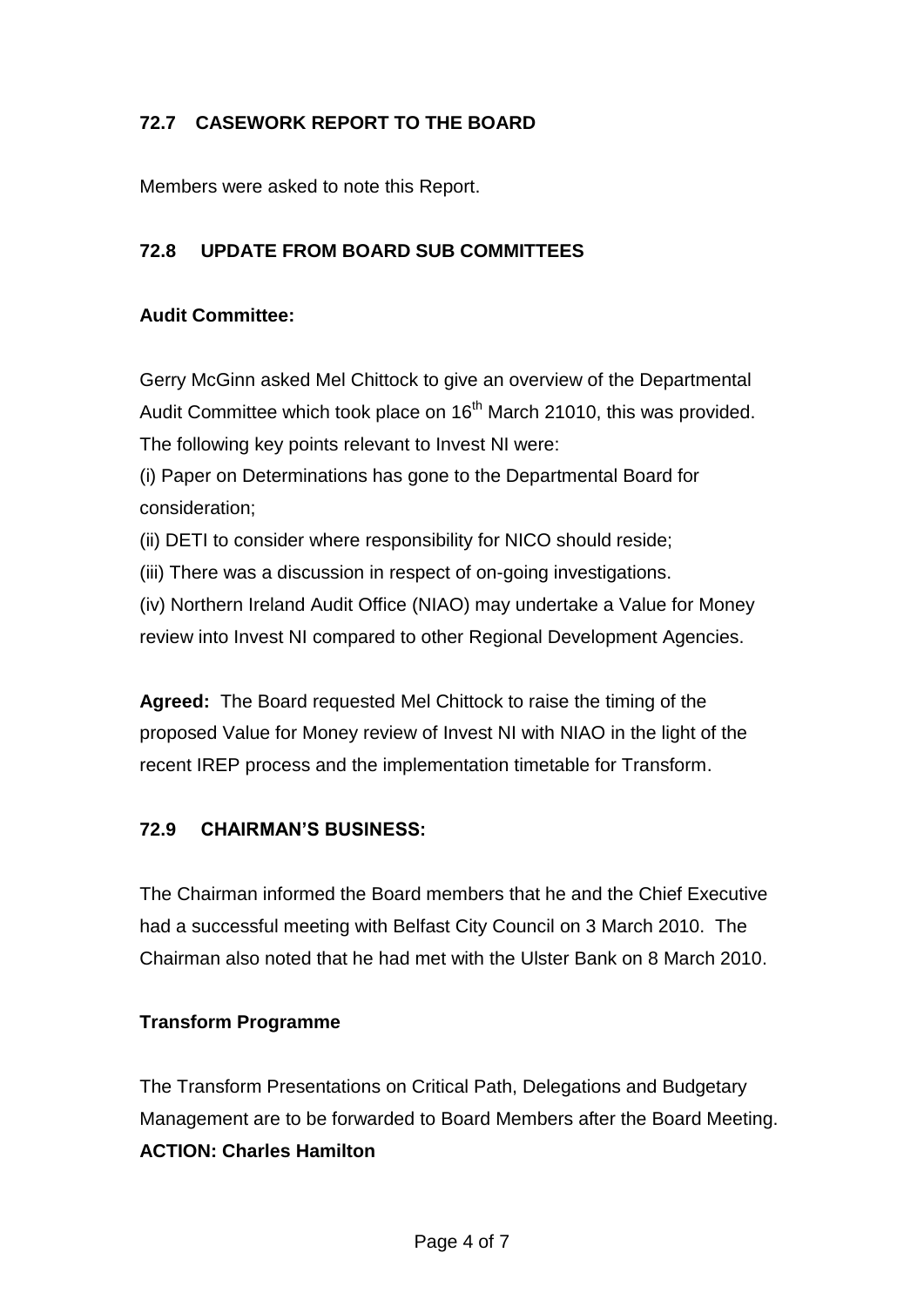## **72.10 Critical Path for Implementation**

The Chief Executive made a presentation to the Board regarding the critical path for implementation of the Transform Programme, with input from Alison Gowdy.

The Board asked about the key factors in the critical path and asked that the outcomes are simplified further for the benefit of the wider public and that they supported in quantitative terms. The objectives and outcomes need to be clearly stated and translated into meaningful objectives for staff members.

The Chairman provided clarification to the Board on the purpose of the Transform Programme and highlighted the various reporting points back to the Board at which Board members would have an opportunity to influence the outcomes of the process.

### **72.11 Delegated Authority**

William McCulla joined the meeting.

Mel Chittock introduced the Delegated Authority paper and noted that it was broadly in agreement with the Department's position and he was seeking Board comment on the direction being proposed.

William McCulla noted that the overall purpose of this paper is to achieve greater autonomy for Invest NI.

The Chairman noted that the Delegations papers gave a significant improvement on the current delegation levels, although some concerns were expressed in relation to timelines for approvals.

**Agreed:** The Board endorsed the proposed revised Delegations limits.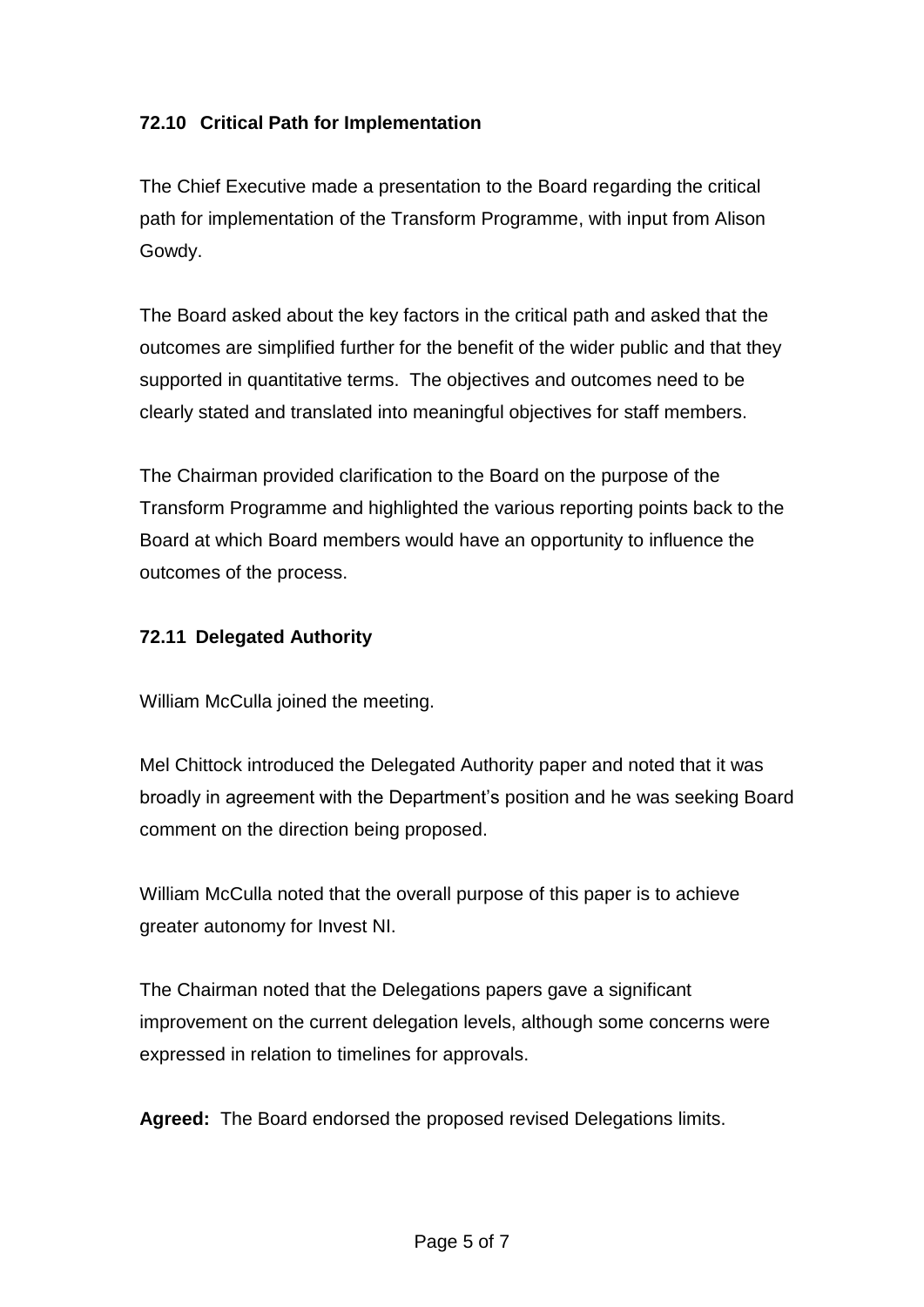### **72.12 Budgetary Management**

Mel Chittock gave an overview of the Budgetary Management presentation, and Ian Maxwell joined the meeting and presented.

The Board discussed the presentation, focusing on the Budget tolerance and the future challenges in achieving the proposals.

**Agreed:** The Board agreed the thrust of Budget Management proposal and was content that it be pursued with DETI and DFP

### **TOPICS FOR DISCUSSION**

### **72.13 Agri Food Strategy**

Trevor Lockhart, Chair of the Industry Advisory Panel, Maynard Mawhinney and Peter McArdle joined the meeting.

Maynard Mawhinney presented on the Agri-Food strategy and Trevor Lockhart on the industry role in that strategy, seeking Board endorsement of the strategy for the sector going forward.

**Decision:** The Chairman thanked Trevor Lockhart and Maynard Mawhinney and noted the Board's endorsement of the Agri-Food Strategy as presented.

Trevor Lockhart, Maynard Mawhinney and Peter McArdle left the meeting.

### **72.14 Investigations**

Mel Chittock presented on Investigations.

The Chairman requested that statistics on procurement be brought to the Board Audit Committee. **Action: Mel Chittock**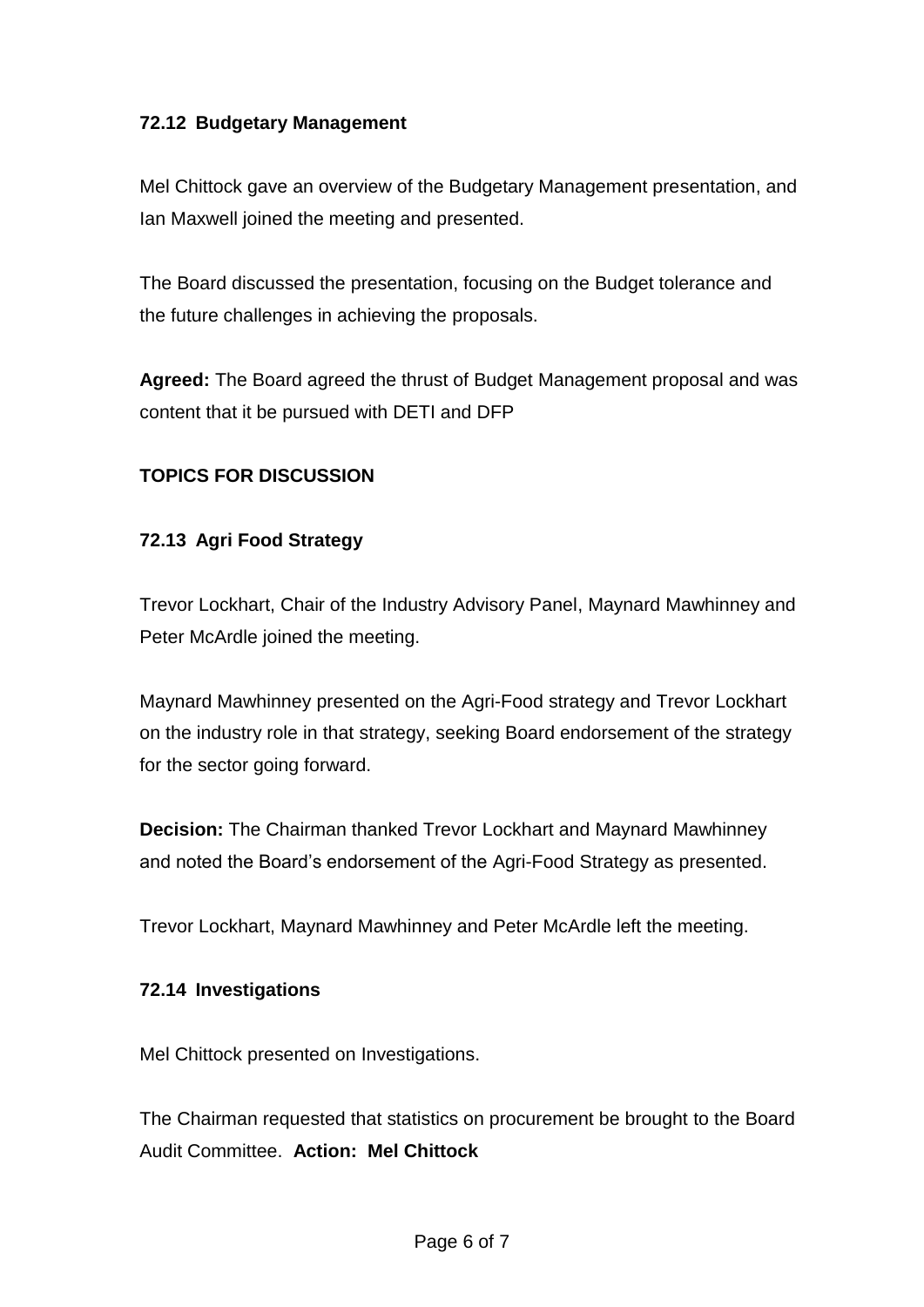## **AOB**

Jeremy Fitch distributed the 'Assistance to your Business' brochure in response to the action from the February Board meeting.

*(Dr David Dobbin joined the meeting at 1:25pm) (John Brady left the meeting at 3:45pm) (Frank Hewitt left the meeting at 4:10pm) (Ian Murphy left the meeting at 4:15pm)*

**The Board meeting ended at 4.45pm.**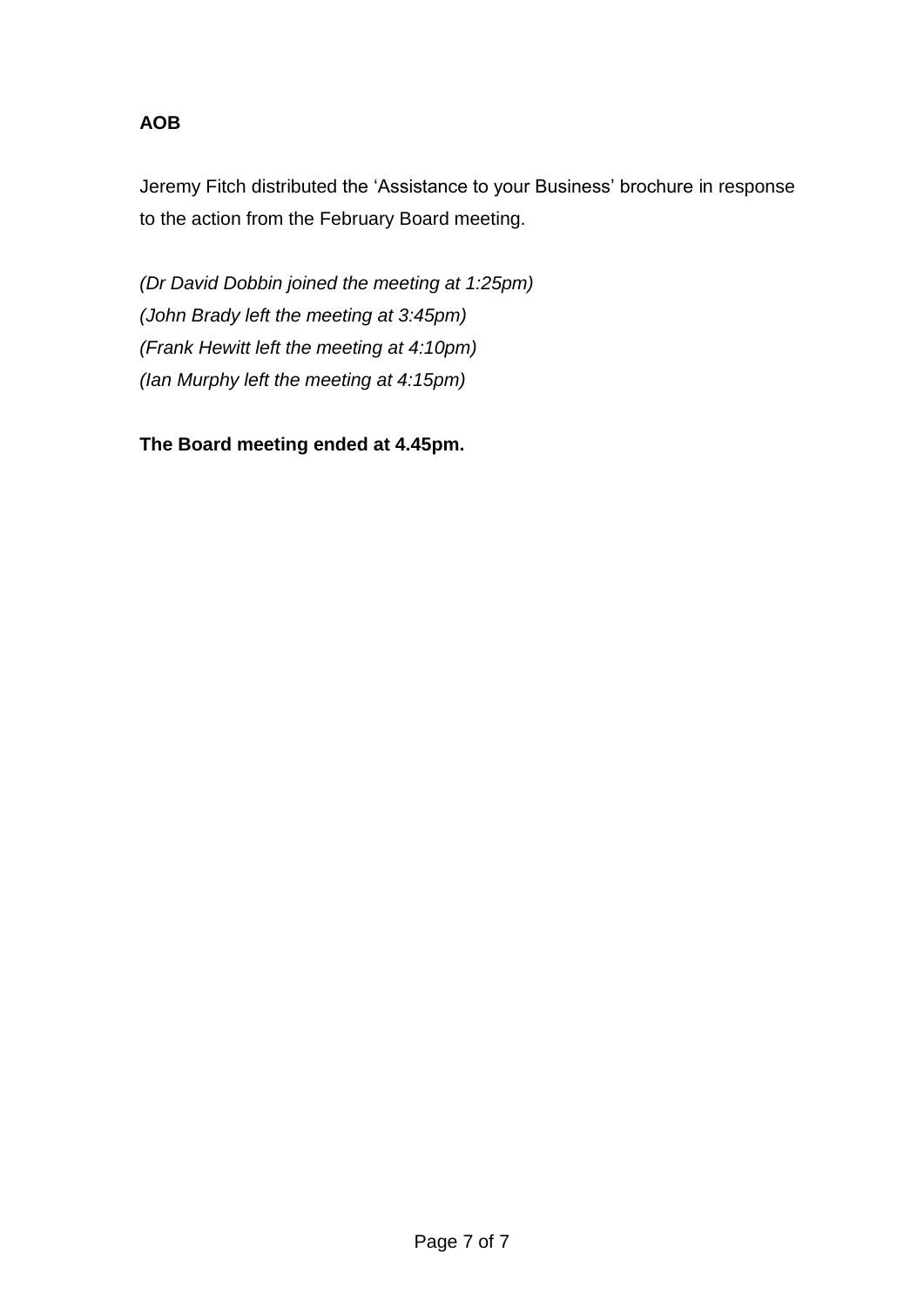# <span id="page-20-0"></span>**SEVENTY-FOURTH MEETING OF THE INVEST NORTHERN IRELAND BOARD ON 21 APRIL 2010**

### **Present:**

| Stephen Kingon (Chairman) |  |
|---------------------------|--|
| Roy Adair                 |  |
| <b>Tim Brundle</b>        |  |
| Dr David Dobbin           |  |
| Mark Ennis                |  |

Bryan Keating (Deputy Chairman) **Frank Hewitt** Dr Alan Lennon Gerry McGinn Prof Gerry McCormac

John Brady joined this Board meeting by teleconference.

**Minute Taker:** Michelle McBride

**In Attendance:** Alastair Hamilton, Mel Chittock, Jeremy Fitch, Tracy Meharg, Ian Murphy, Damian McAuley, Alison Gowdy, Charles Hamilton,

# **74.1 APOLOGIES**

Ed Vernon offered his apologies for this Board meeting.

Tim Brundle noted that he would leave the meeting between 3.05 and 3.55pm.

Professor McCormac left the meeting at 3.30pm.

The Chairman asked Board Members to declare any conflicts of interests:

Roy Adair and Mark Ennis noted that Wind and Renewable Energy are noted on their Register of Interests however it was agreed that this did not cause a conflict in relation to this meeting.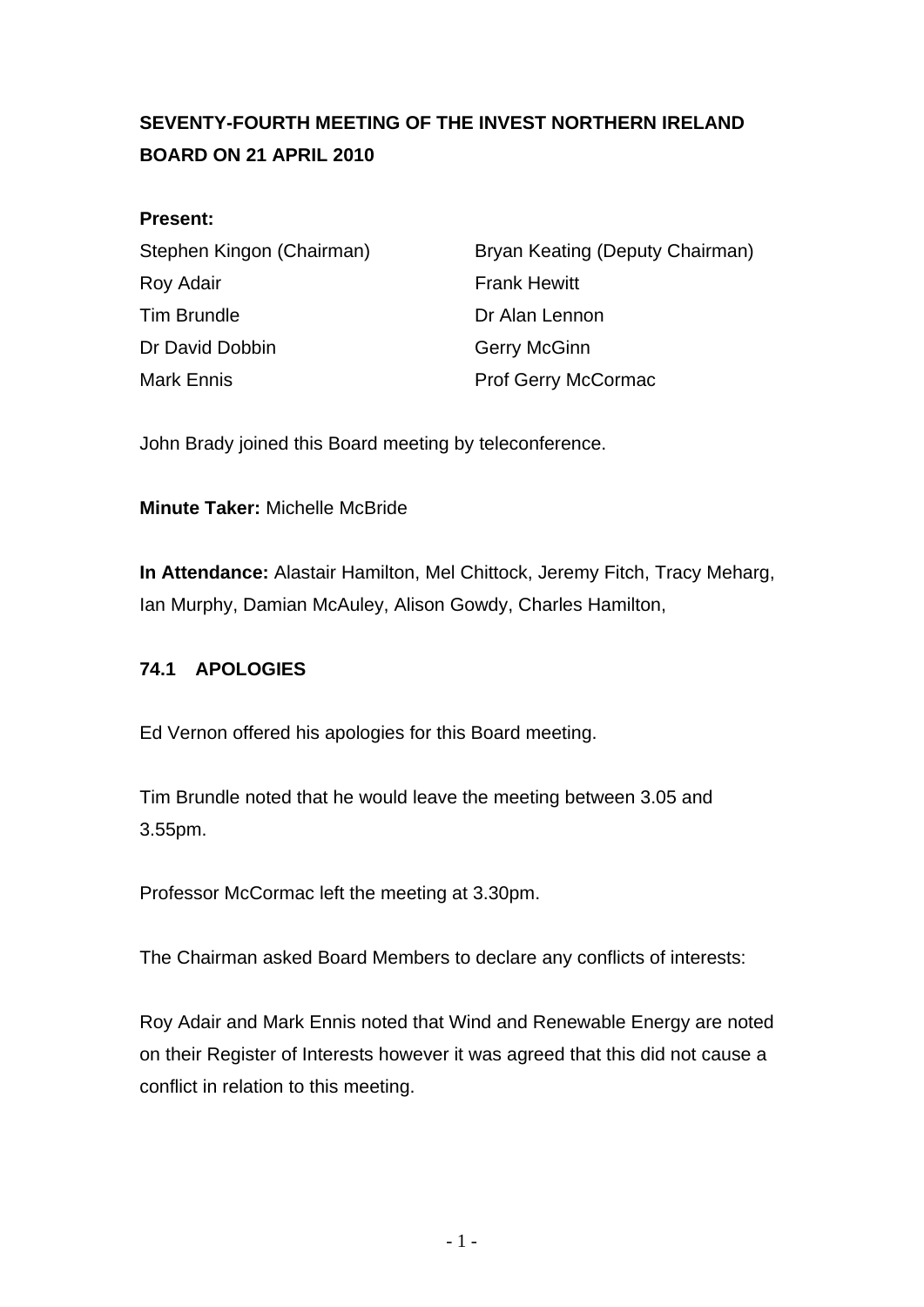Tim Brundle and Professor Gerry McCormac noted that both Universities had a potential interest in the Fund of Funds initiatives but it was agreed that this interest did not cause a conflict with the items for discussion at this meeting.

The Chairman and the Board agreed to update their Register of Interests to include membership of organisations such as the Chamber of Commerce, the Institute of Directors and the Centre for Competitiveness. **ACTION: Chairman and Board members**

# **74.2 MINUTES OF LAST BOARD MEETING**

The Chairman asked that the minutes of the last Board meeting are reviewed and passed to him for approval. **ACTION: Charles Hamilton** 

Board members asked that abbreviations are fully explained in the minutes*.* 

### **74.3 MATTERS ARISING**

The Chairman gave an overview of the Outstanding Actions Arising paper.

# **74.4 CHIEF EXECUTIVE'S REPORT**

The Chief Executive highlighted a number of points in his report and responded to a number of points raised by the Board. The discussion included an update on recent projects and an update regarding Quinn Insurance. The Chairman congratulated the Invest NI team in meeting the KPI targets.

The Board asked that it was noted that they support the Chief Executive and his team in their current discussions with the Northern Ireland Audit Office regarding the timing of their proposed review of Invest NI.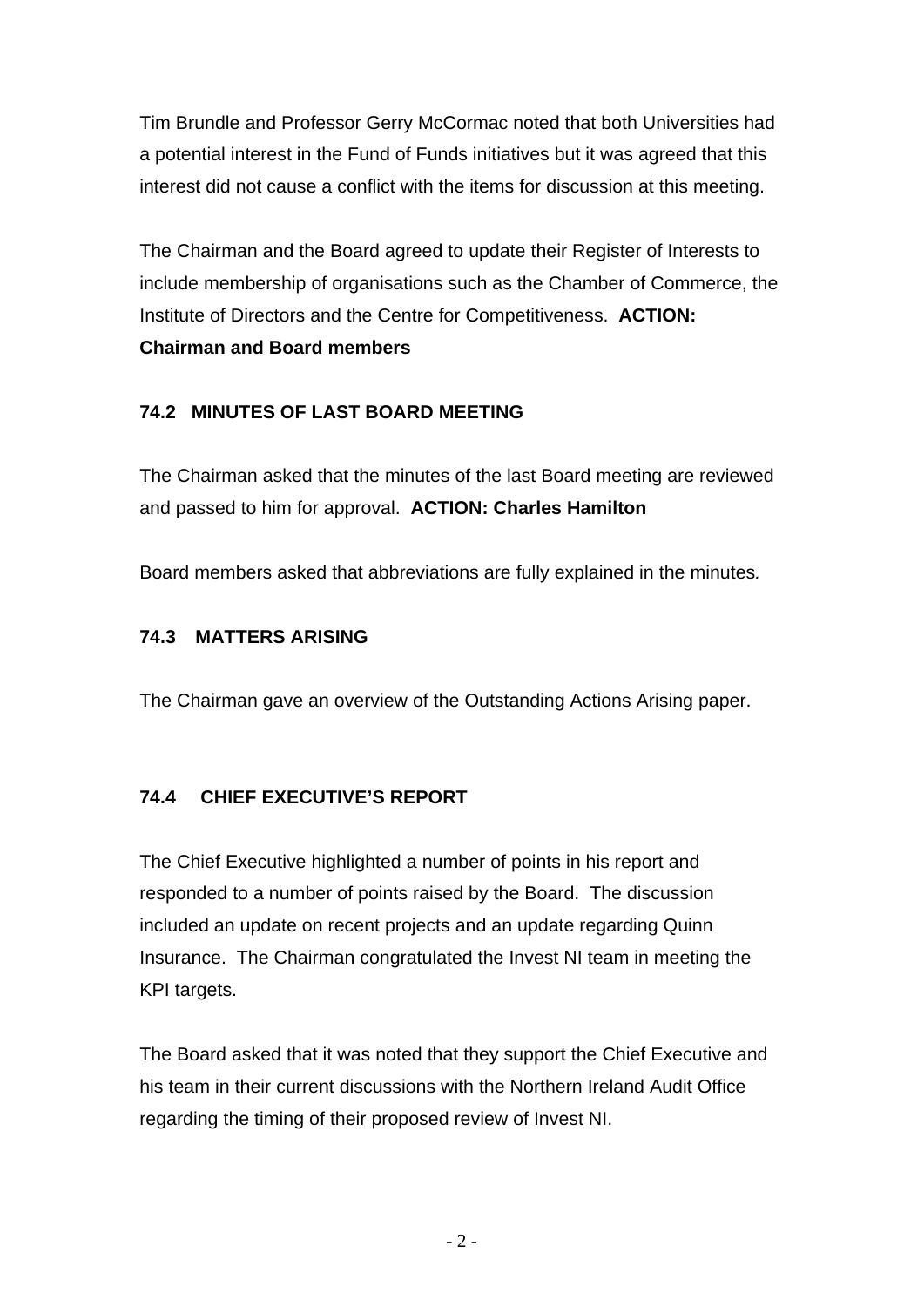### **74.5 FINANCE REPORT TO THE BOARD**

Mel gave an overview of the Finance report and updated the Board on Action Point 11 from the last minutes regarding the 2010/11 Budget, CSR and flexibility and answered questions from Board members.

### **74.6 MARKETING AND COMMUNICATIONS REPORT TO THE BOARD**

Alison Gowdy updated Board members regarding this report.

### **74.7 CASEWORK REPORT TO THE BOARD**

Members were asked to note this Report.

### **74.8 CHAIRMAN'S BUSINESS:**

The Chairman updated Board members regarding a specific case.

### **Update from Board Audit Committee**

Gerry McGinn confirmed that the next meeting of the Audit Committee was scheduled for 26 May and the Committee would meet again on the 22 June to discuss the accounts.

### **TOPICS FOR DISCUSSION**

### **74.9 FUND OF FUNDS AND NEW VENTURE CAPITAL INITIATIVES**

William McCulla, Helen Kirkpatrick and Gillian McKenna joined the Board meeting.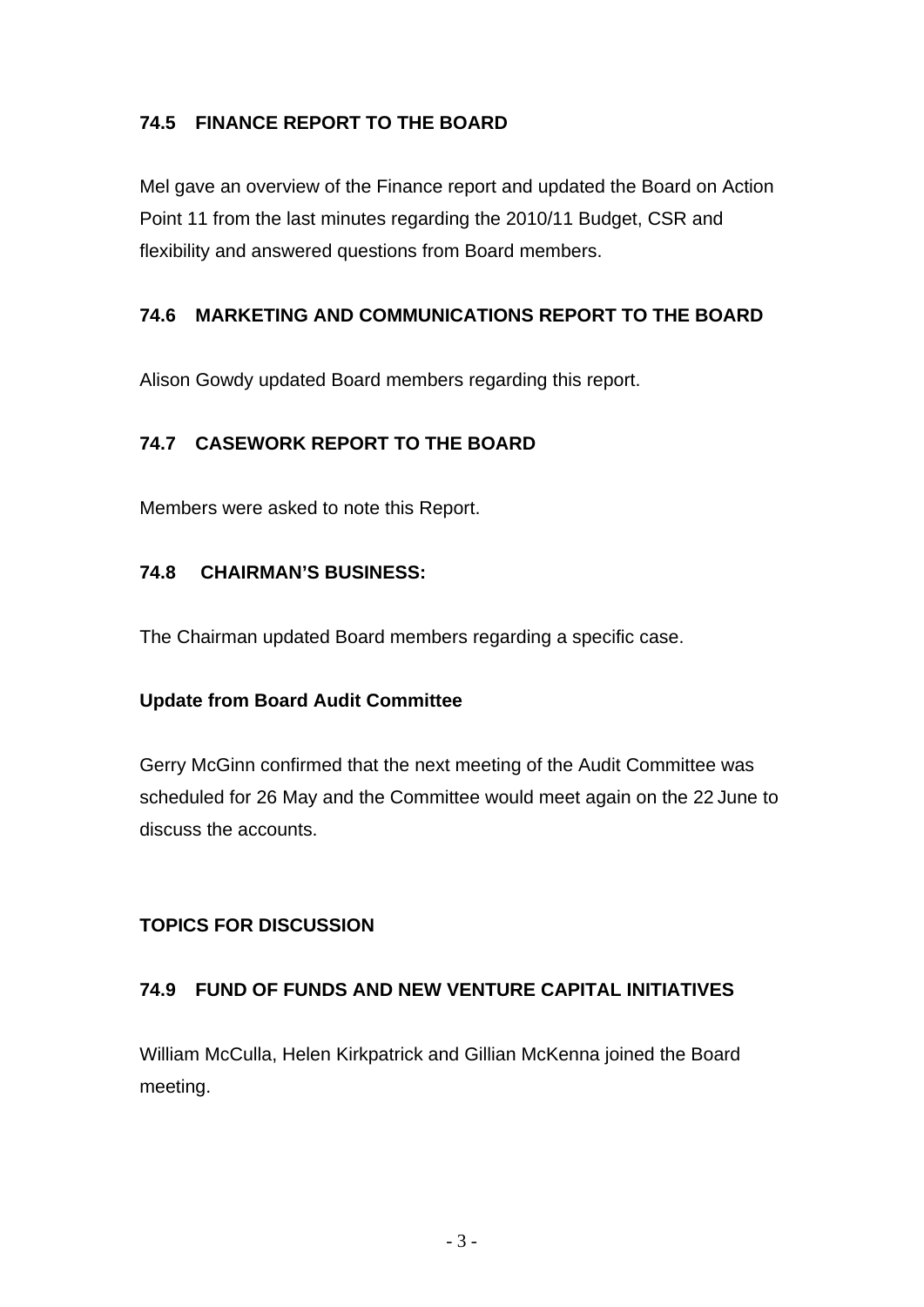Tim Brundle noted an interest by the University of Ulster in the Northern Ireland Spin Out Funds (NISPO), however it was agreed that this update did not present a conflict.

Helen Kirkpatrick presented the Fund of Funds and new venture capital initiatives and answered queries from the Board regarding how the initiatives work and the involvement of the Private Sector.

The Board agreed that Halo membership should be declared on the Register of Interests. **ACTION: Chairman and Board members** 

### **74.10 OPERATING PLAN**

Damian McAuley highlighted a number of key points from the draft Operating Plan and answered questions from Board members. The final paper will be reviewed by the Chairman and TMT prior to submission to the Minister/DETI.

The Chairman asked that some consideration be given to changing the layout of the Operating Plan covering the next Corporate Plan period.

The Board commented on the text included in the draft Operating Plan and the Chief Executive agreed to incorporate these as appropriate. **ACTION: Chief Executive**

### **74.11 TRANSFORM PROGRAMME**

### **(i) Vision and Values**

Kevin McCann joined the meeting at 3.05pm to present on a Transform project: Vision and Values. The Board raised a number of questions and discussed this presentation. It was agreed that a further revision of the key words will be undertaken to reflect comments by the Board. **ACTION: Chief Executive**

### **(ii) Processes and Systems**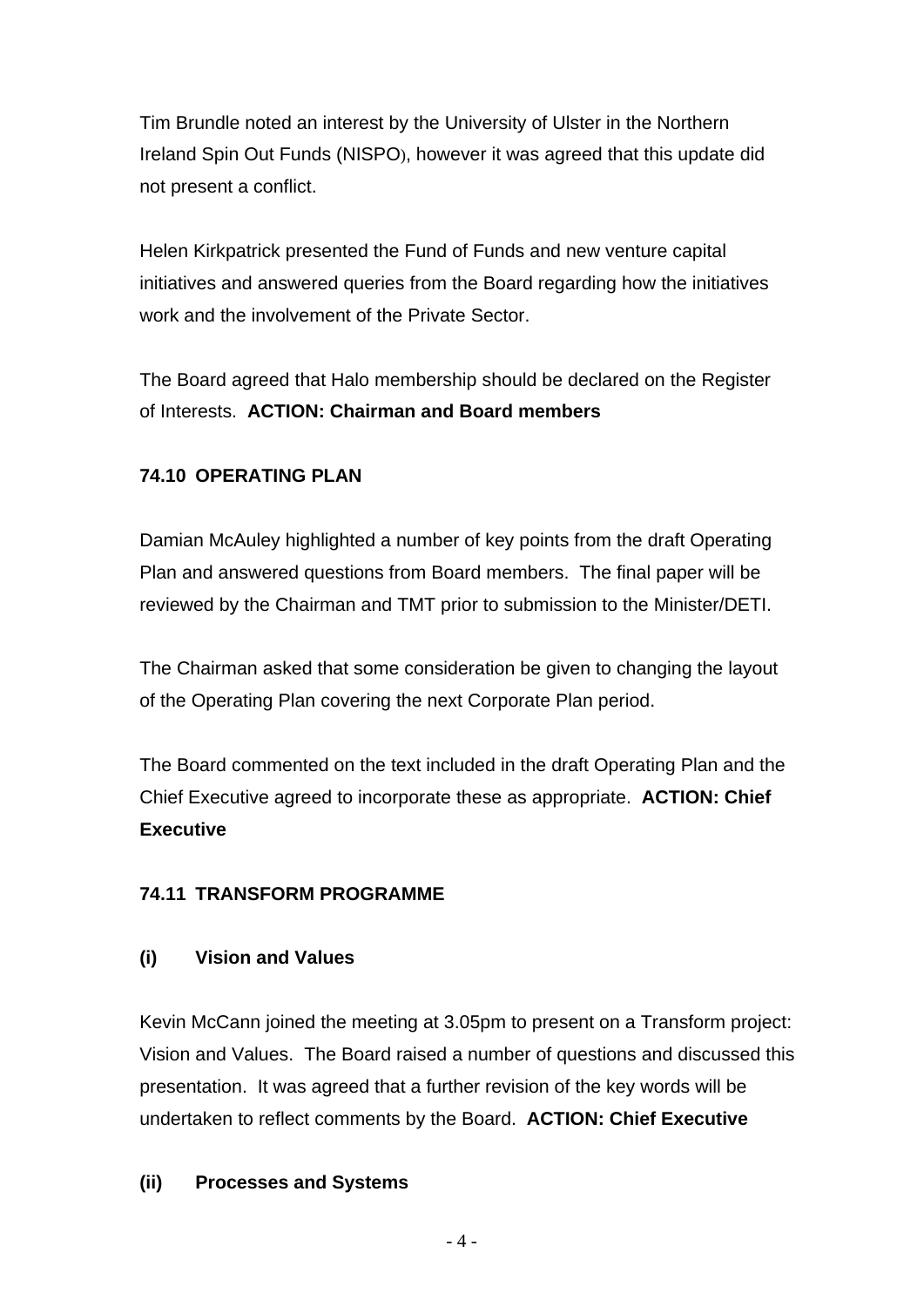Bill Montgomery joined the meeting to present on a Transform project under Processes and Systems- Major Projects. Jeremy Fitch introduced the project as looking at major deals, pointing out that this presentation was for the Board's information at this stage. Board members discussed the presentation and noted that further work is underway on this project.

# **74.12 AOB (item taken before Transform presentations)**

A Board member noted a query from a West Belfast representative on Economic Development at Community Enterprise level.

# **74.13 DATE OF THE NEXT BOARD MEETING**

The Chairman confirmed that the next Board meeting will be held on 26 May in Invest NI Headquarters. He noted that Board members and the Chief Executive will meet before this Board meeting at 11.30am. As the Audit Committee members are scheduled to meet on this date and time, Michelle McBride to liaise with the Committee Chair Gerry McGinn to prevent a clash of commitments. **ACTION: Michelle McBride**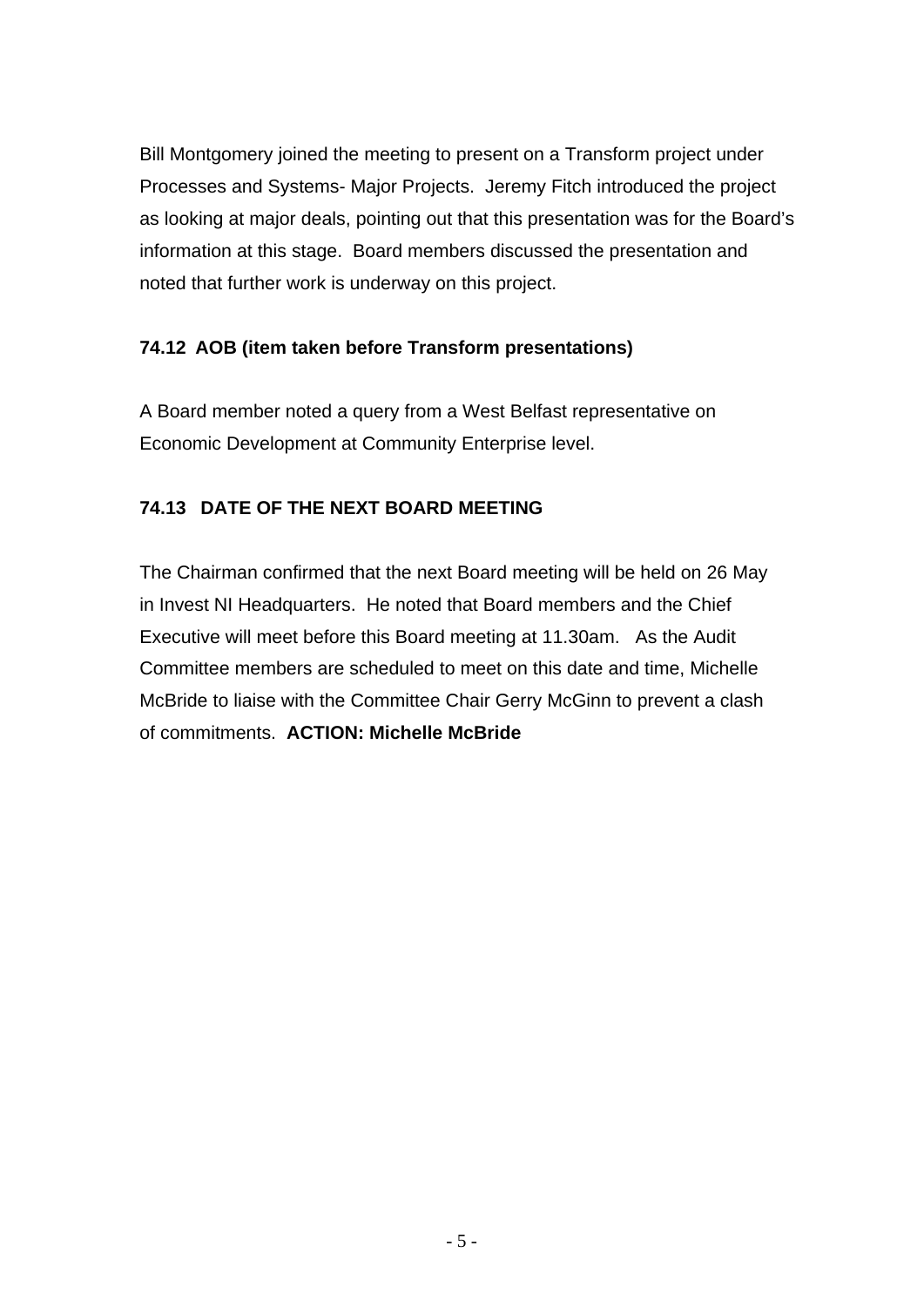# <span id="page-25-0"></span>**SEVENTY-FIFTH MEETING OF THE INVEST NORTHERN IRELAND BOARD ON 26 MAY 2010**

#### **Present:**

John Brady **Dr Alan Lennon** Tim Brundle **Gerry McGinn** Dr David Dobbin Prof Gerry McCormac Mark Ennis Ed Vernon Frank Hewitt

Stephen Kingon (Chairman) Bryan Keating (Deputy Chairman)

**Minute Taker:** Michelle McBride

**In Attendance:** Alastair Hamilton, Mel Chittock, Jeremy Fitch, Tracy Meharg, Damian McAuley, Alison Gowdy, Charles Hamilton,

### **75.1 APOLOGIES**

Roy Adair and Ian Murphy offered their apologies for this Board meeting.

The Chairman asked Board Members to declare any conflicts of interests: There were no conflicts to note.

### **75.2 MINUTES OF LAST BOARD MEETING**

The minutes of the April Board meeting were agreed as a true record of that meeting.

### **75.3 MATTERS ARISING**

The Chairman gave an overview of the Outstanding Actions Arising paper.

He asked that the revised minutes of the March Board meeting are issued to all Board members. **ACTION: Michelle McBride**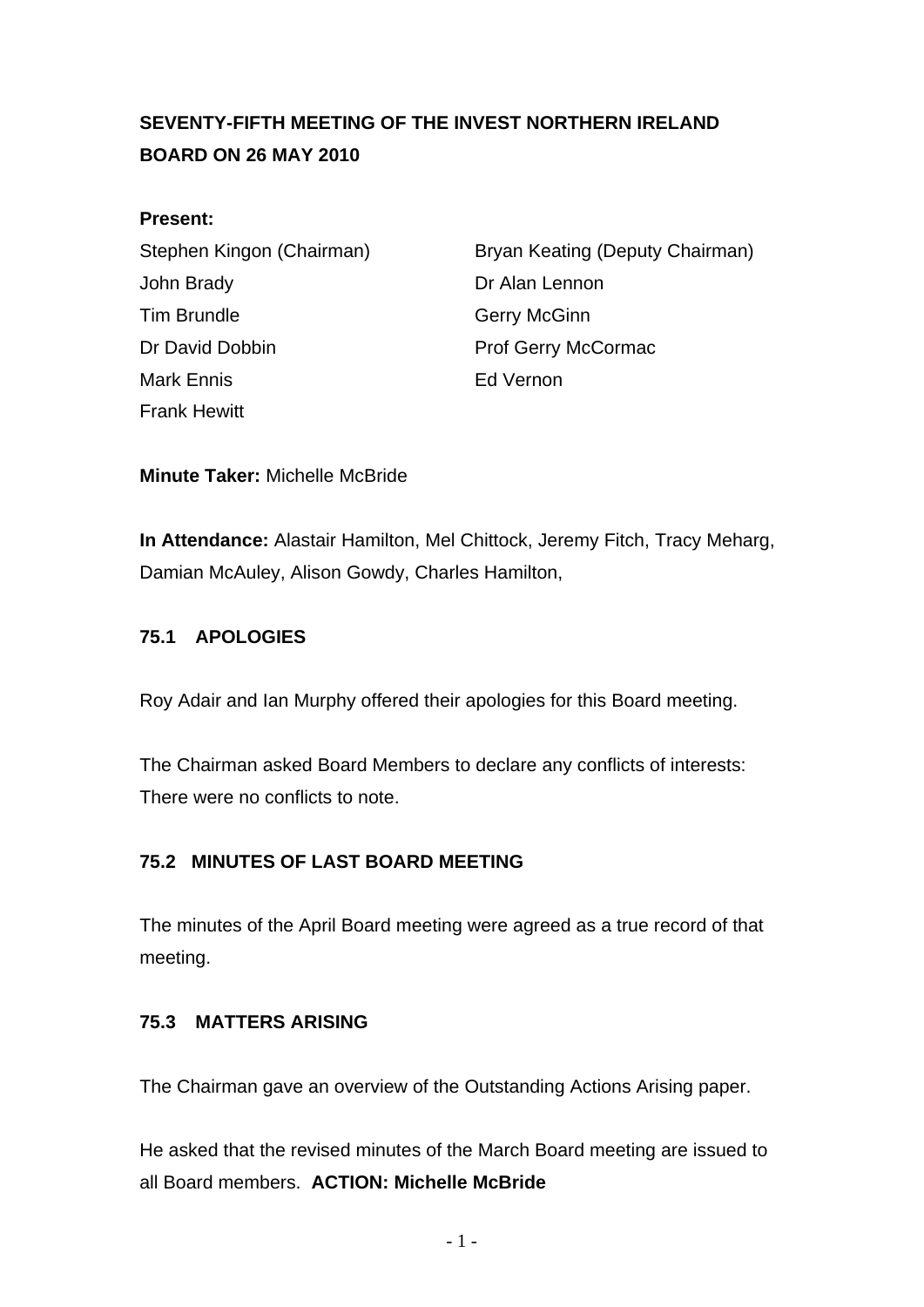The Chairman noted that the Revised Delegations and Casework Training dates will be forwarded to all members. **ACTION: Charles Hamilton** 

The Chief Executive updated the Board on the future Audit Office review of Invest NI performance. He noted that it is proposed that this report is published in mid 2011 looking at the performance of Invest NI against its corporate objectives, benchmarking the organisation with others and discussing the outcomes of Transform.

The Audit committee will circulate revised Terms of Reference in the next two weeks for comment by members. **ACTION: Gerry McGinn**

The Chairman noted that he is attending an event in the North West on 10 June and he hopes to meet with the President of the Derry Chamber of Commerce on this date.

The Chairman requested a quarterly update to the Board on Single Tenders. **ACTION:** Mel Chittock

# **75.4 CHIEF EXECUTIVE'S REPORT (including Quarterly Report)**

The Chief Executive highlighted a number of points in his report and responded to a number of points raised by the Board.

He updated members on his attendance at PAC on 20<sup>th</sup> May regarding Campsie, Synergy eBusiness and Board member reporting of Interests and related transactions. The Chief Executive discussed a number of recent announcements in relation to GE and Kingspan, the End of Year announcement to the media and updated the Board on the Staff Conference. He noted that Leslie Ross has been appointed the NI Government coordinator for action in light of Quinn Insurance redundancies. The Chief Executive confirmed that he presented Invest NI's annual results to the ETI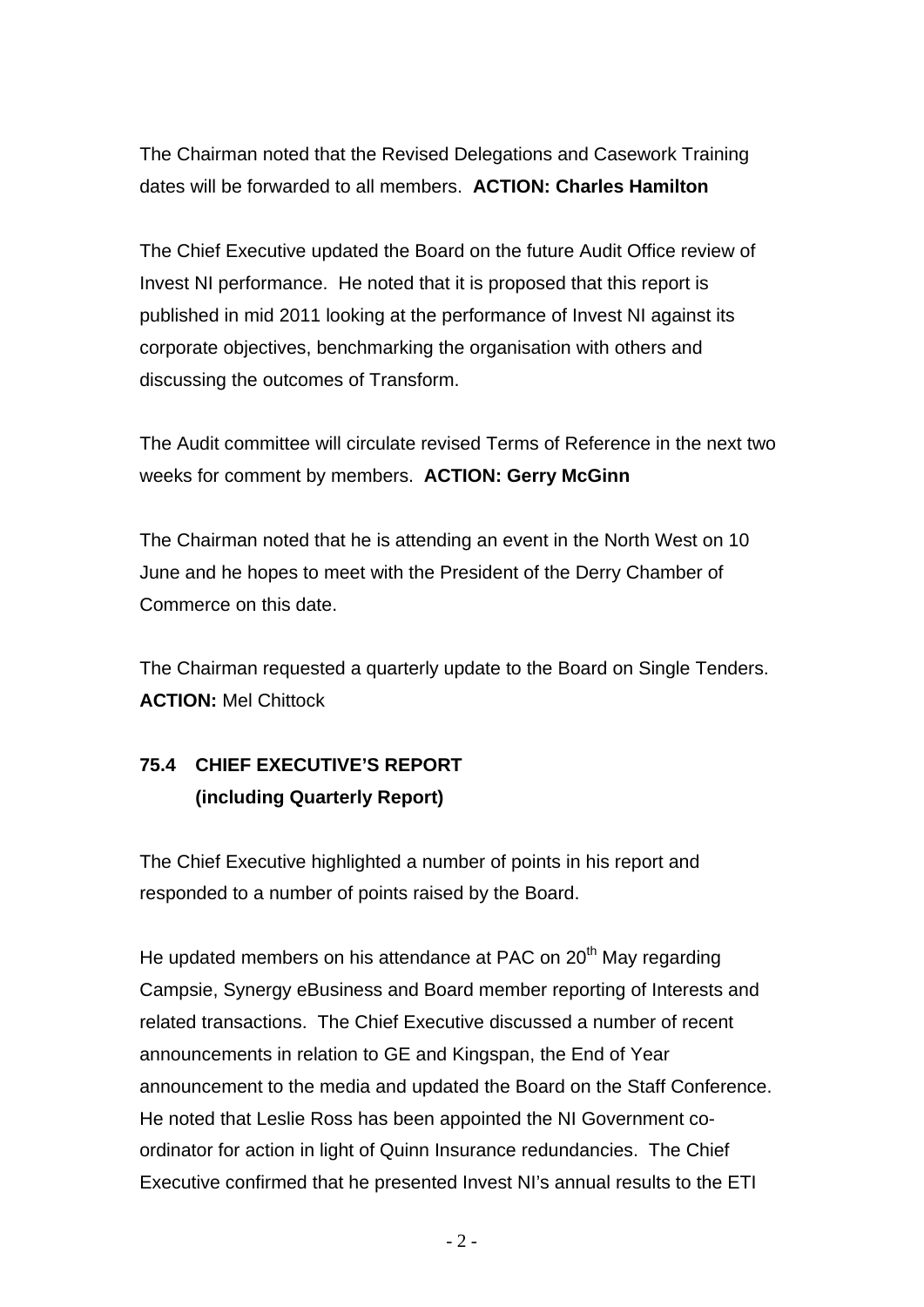Committee on 13 May. It was noted that the US/NI Conference has been confirmed by Declan Kelly as a small, highly focused event to be held in mid-October in Washington.

Gerry McGinn raised the topic of the new delegated Authority framework and noted that the Audit committee had met before this Board meeting and discussed:

- 1. The role of the Board and training regarding Board sign off of projects further reference with the Department; and
- 2. How the Committee would process work and the need for increased challenge at all level

Mel Chittock agreed to develop a checklist for Casework Committees to ensure that consideration is given to how each project impacts upon PFG and PSA targets, Productivity, Job Quality value for money, etc. **ACTION:** Mel **Chittock** 

Mel Chittock updated on the challenges ahead. The Board asked that an appropriate mechanism be developed to ensure consistency of process and a comparison of the relative value of projects to assist resource management comparison of projects discussion (how to compare Project A to B or C in tight financial situation) and consistency of process. Members also asked that casework papers are issued further in advance and that the Executive look at setting casework committee dates in advance. **ACTION:** Mel Chittock

Charles Hamilton agreed to review communication with Board members regarding Casework and to ensure that members receive a response in relation to availability requests. **ACTION:** Charles Hamilton

The Chief Executive distributed the Quarterly Performance Report. It was noted that all the original KPI's for the end of year have been met.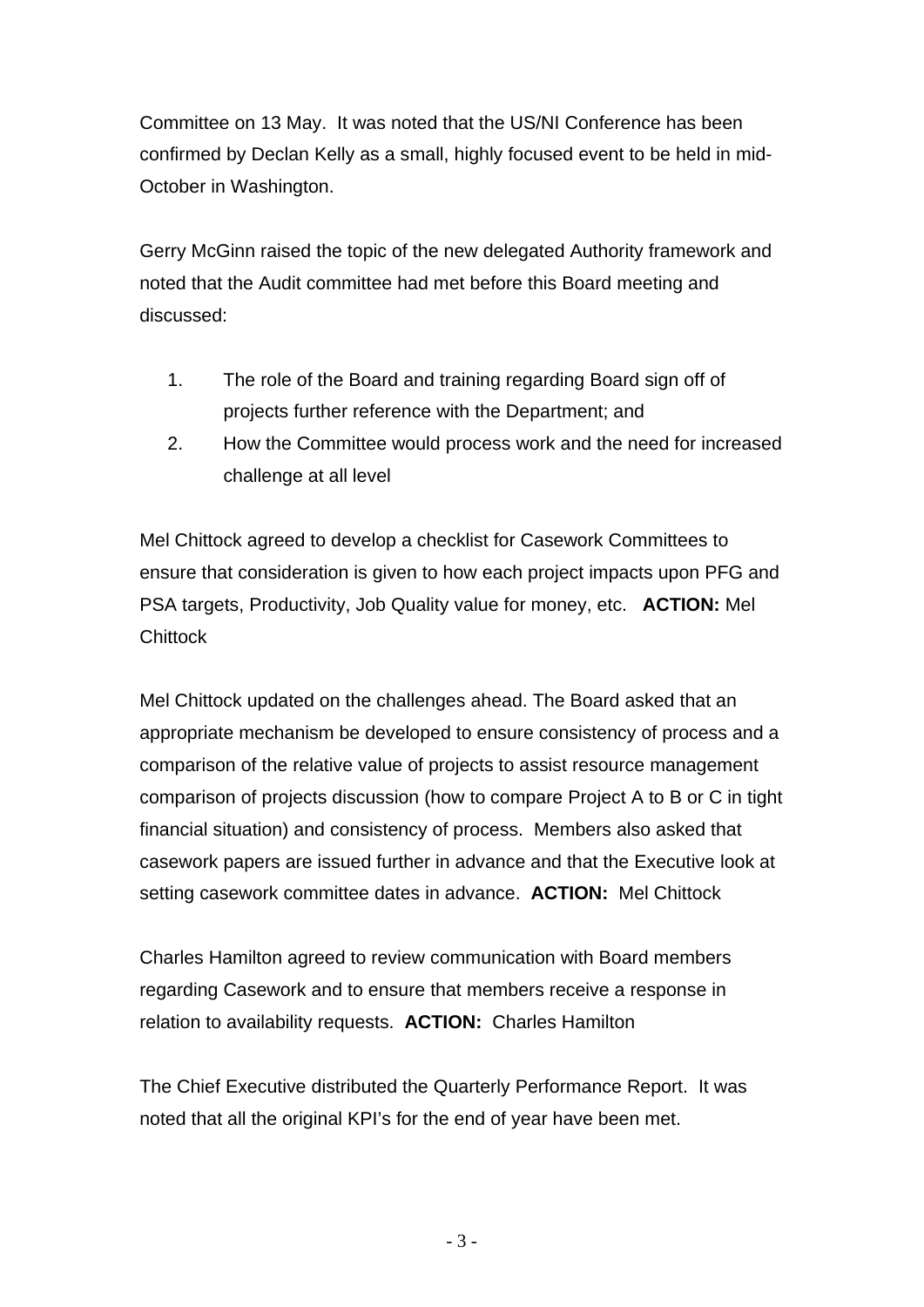# **75.5 FINANCE REPORT TO THE BOARD (including update on the Operating plan)**

Mel Chittock gave an overview of the Finance report and updated the Board on end of year outturn. He noted that the Annual accounts will be signed off at the end of June and confirmed that bids have been made for additional resource in the June monitoring round.

Mel Chittock then presented on Programme Budgets going forward, linked to the Operating Plan for 2010/11 and in light of the need for cuts as announced by the Finance Minister in the week commencing 24 May.

There was a lengthy discussion on this issue and the Chief Executive's presentation to the ETI Committee was also presented to members.

The Board agreed that Invest NI should seek additional resources from the Executive to fund the Work in Progress, and to promote this need accordingly with politicians (including the importance of social need related to some investments)*.* **AGREED**

The Chief Executive sought the Board's approval to submit the Operating Plan to DETI. Members asked that the plan clearly outlines "what it will and will not deliver" and then follow through with bids for more resources. **AGREED**

The Board suggested that the foreword to the Operating Plan should refer to the consequences of working with in the constraints of a reduced budget. **ACTION: Damian McAuley**

### **75.5 MARKETING AND COMMUNICATIONS REPORT TO THE BOARD**

Members were asked to note this Report.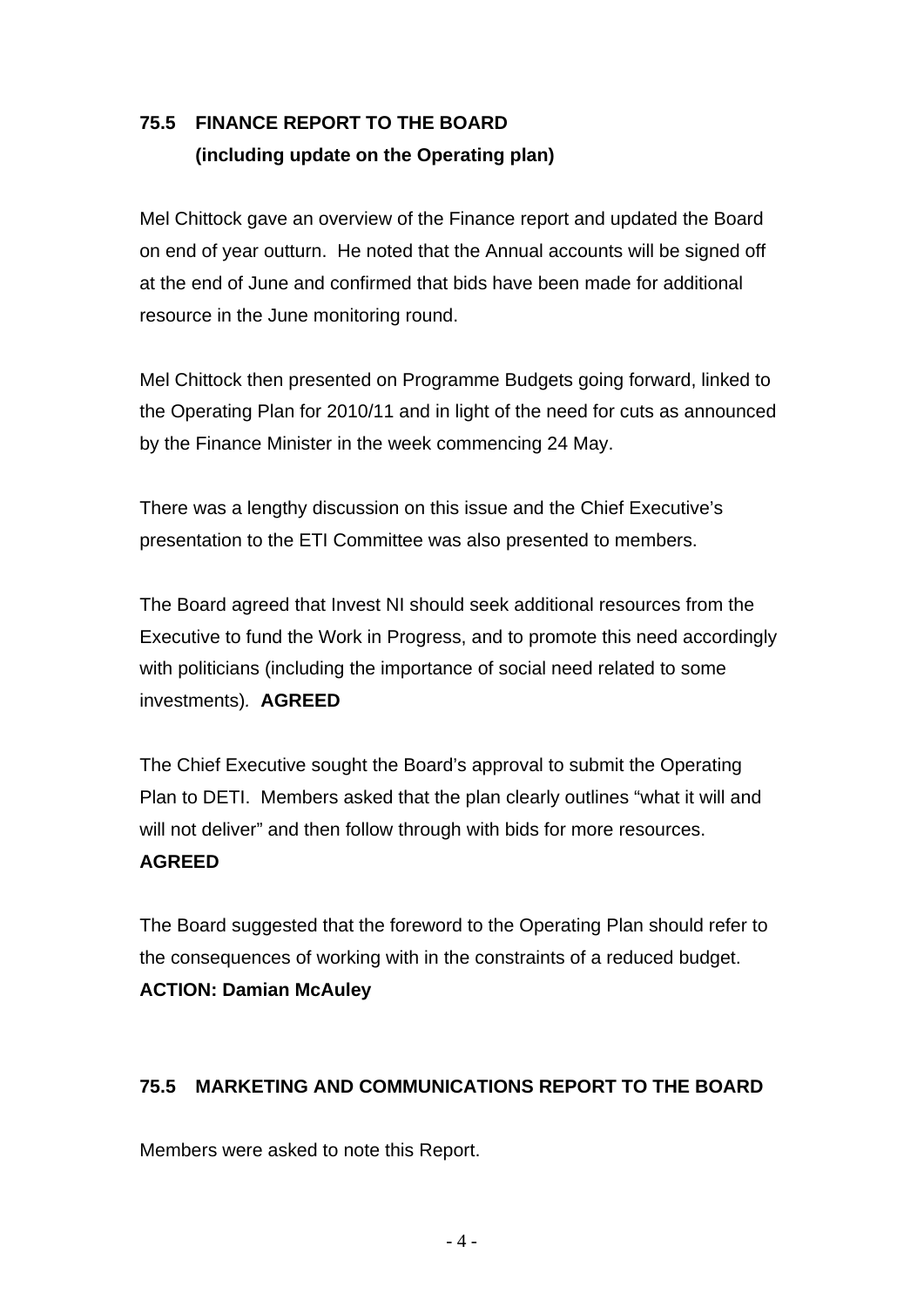# **75.6 CASEWORK REPORT TO THE BOARD**

Members were asked to note this Report.

### **75.7 CHAIRMAN'S BUSINESS:**

The Chairman updated Board members regarding a specific case.

### **Update from Board Audit Committee**

Gerry McGinn confirmed that the next meeting of the Audit Committee was scheduled for 22 June to discuss the accounts.

# **TOPICS FOR DISCUSSION**

### **75.9 TRANSFORM PROGRAMME**

### **(i) Rationalisation of Programmes**

Olive Hill joined the meeting to present on a Transform project: Rationalisation of Programmes. The Board raised a number of questions and discussed this presentation. It was agreed that Olive Hill would provided the details that lie behind the solution headings in this presentation. The revised presentation to then be circulated to the Board and members can feed back comments through Michelle McBride. **ACTION: Michelle McBride**

# **(ii) Optimising SFA**

Bill Scott joined the meeting to present on a Transform project- Optimising SFA. Board members noted this presentation.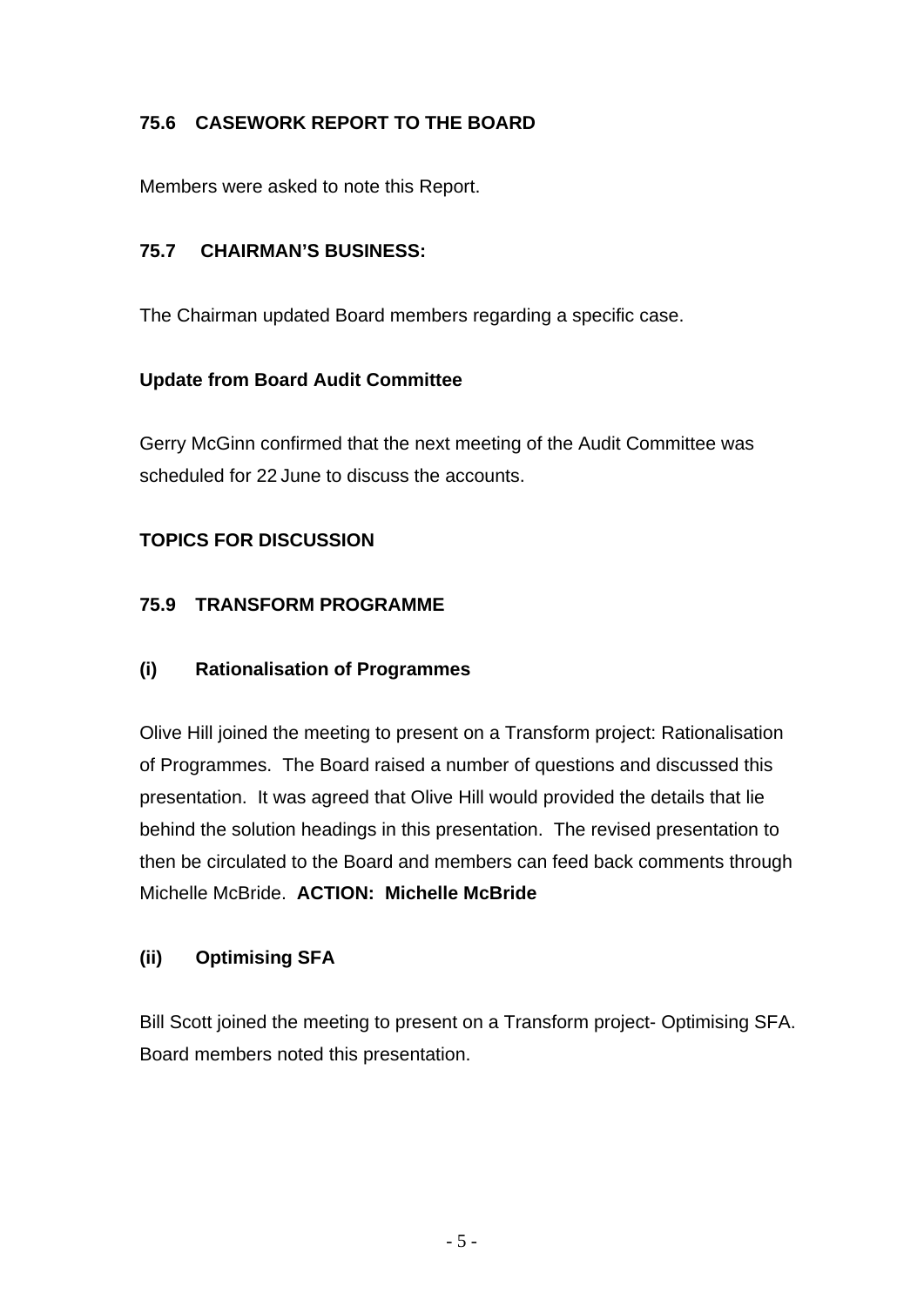### **(iii) Appraisal Methodology**

Due to the extended discussion regarding Budgets, the Board agreed that this item for discussion should be brought to the next meeting.

### **75.10 AOB**

No other business discussed.

# **75.11 DATE OF THE NEXT BOARD MEETING**

The Chairman confirmed that the next Board meeting will be held on 30 June in Invest NI Headquarters. He noted that an Exceptional Board meeting will take place on 22 June from 5pm to 6pm in Bedford Square.

*Dr David Dobbin left the meeting at 3.10pm Gerry McGinn left the meeting at 3.45pm Tim Brundle left the meeting at 4.00pm Frank Hewitt left the meeting at 4.00pm* 

The Board meeting ended at 4.15pm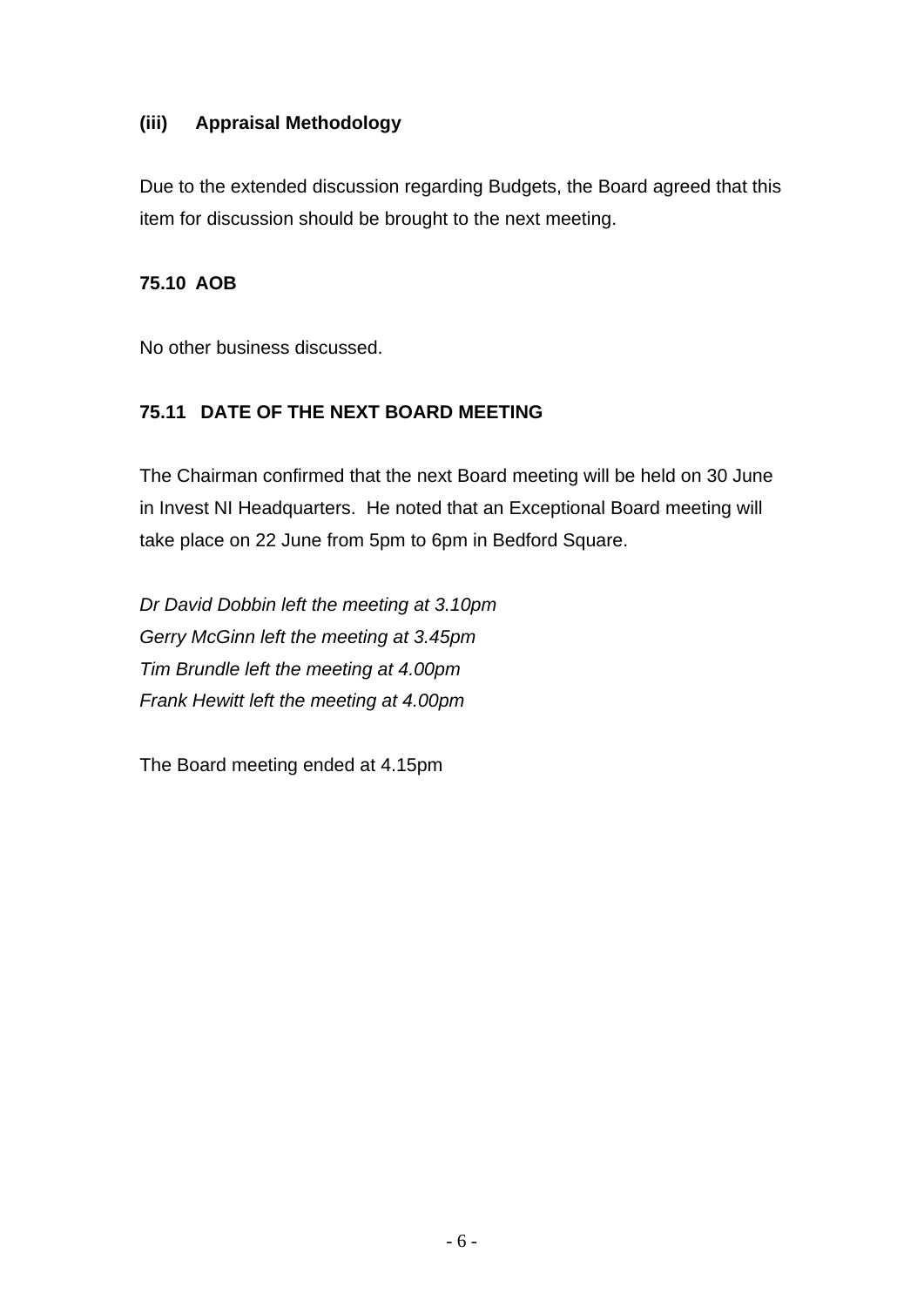# <span id="page-31-0"></span>**SEVENTY- SIXTH MEETING OF THE INVEST NORTHERN IRELAND BOARD ON 30 JUNE 2010**

#### **Present:**

Roy Adair **Frank Hewitt** John Brady **Dr Alan Lennon** Tim Brundle Gerry McGinn Mark Ennis

Stephen Kingon (Chairman) Bryan Keating (Deputy Chairman)

**Minute Taker:** Michelle McBride

**In Attendance:** Alastair Hamilton, Mel Chittock, Jeremy Fitch, Tracy Meharg, Ian Murphy, Damian McAuley, Charles Hamilton,

### **75.1 APOLOGIES**

Dr David Dobbin, Prof Gerry McCormac and Ed Vernon offered their apologies for this Board meeting.

The Chairman asked Board Members to declare any conflicts of interests: There were no conflicts to note.

# **75.2 MINUTES OF LAST BOARD MEETING**

The minutes of the May Board meeting were agreed as a true record of that meeting.

### **75.3 MATTERS ARISING**

The Chairman gave an overview of the Outstanding Actions Arising paper.

He noted that he had raised the Budget issues at the Invest NI DETI debrief and that the Operating Plan had now been submitted to the Department.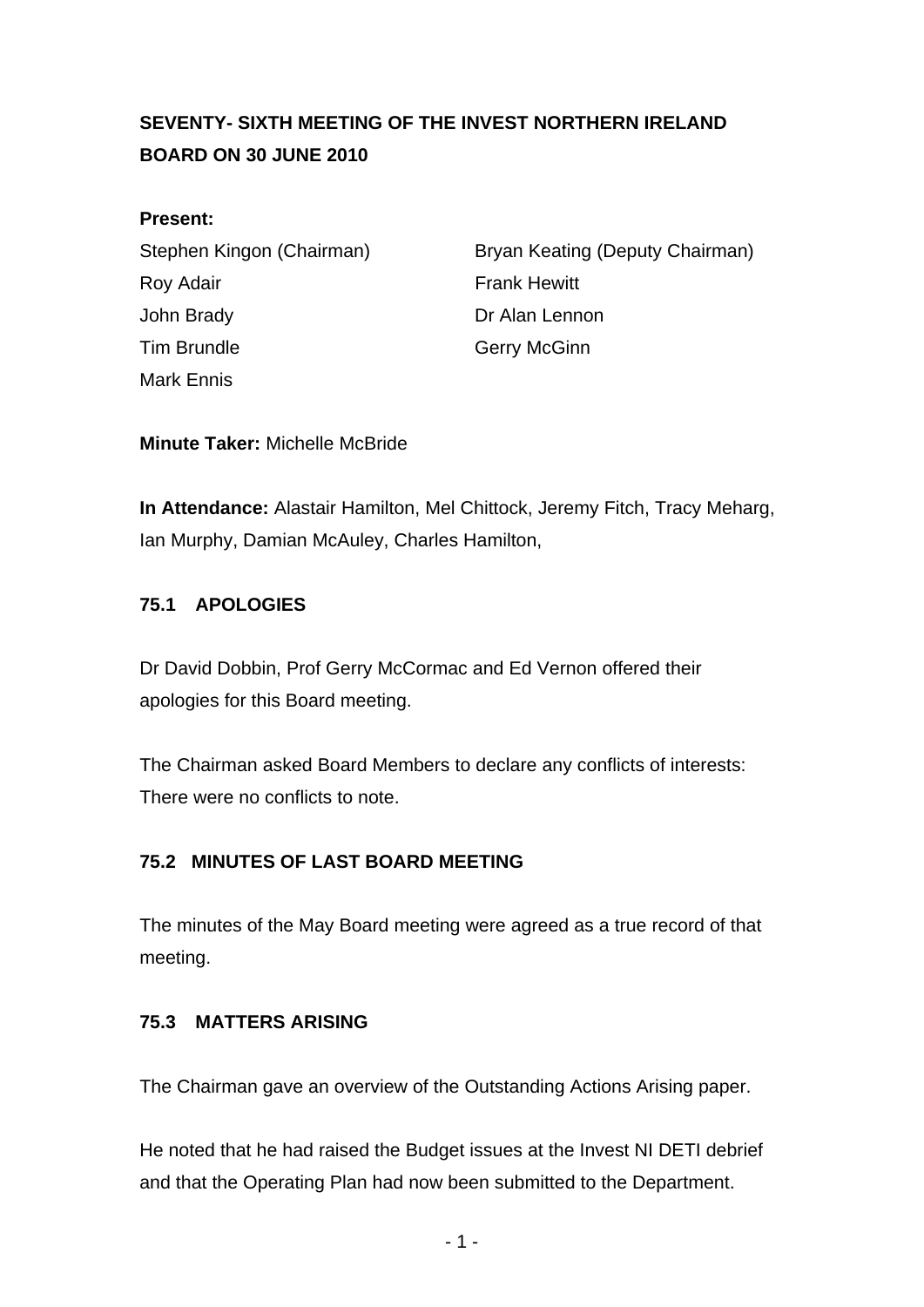Mel Chittock reported that the presentation on the procurement of single tenders had been presented to the Board Audit Committee. It was agreed that this information will be presented to the Audit Committee on a regular basis and to the Board on a quarterly basis.

Mel Chittock noted that for the quarter ended June 2010, no single tenders were issued.

# **75.4 CHIEF EXECUTIVE'S REPORT**

The Chief Executive highlighted a number of points in his report and responded to a number of issues raised by the Board.

He distributed recent press cuttings regarding Invest NI and updated the Board on the organisation's response to these.

The Chief Executive thanked the Board for their feedback in relation to the Leadership survey.

He updated the Board on the planned US NI Conference to be held in Washington on 19th October, and noted that the work in progress pipeline is improving.

The Chief Executive and Damian McAuley informed members of a legal case being taken by Warner Chilcott against Invest NI regarding Topping Meats.

He also noted that the response level to the Staff survey had been very encouraging, with 89% of staff completing the survey.

The Chairman asked about Equal Pay and Mel Chittock provided an update.

The Chief Executive informed the Board of the appointment of a key advisor in support of Invest NI's work in India on a non-remunerated basis.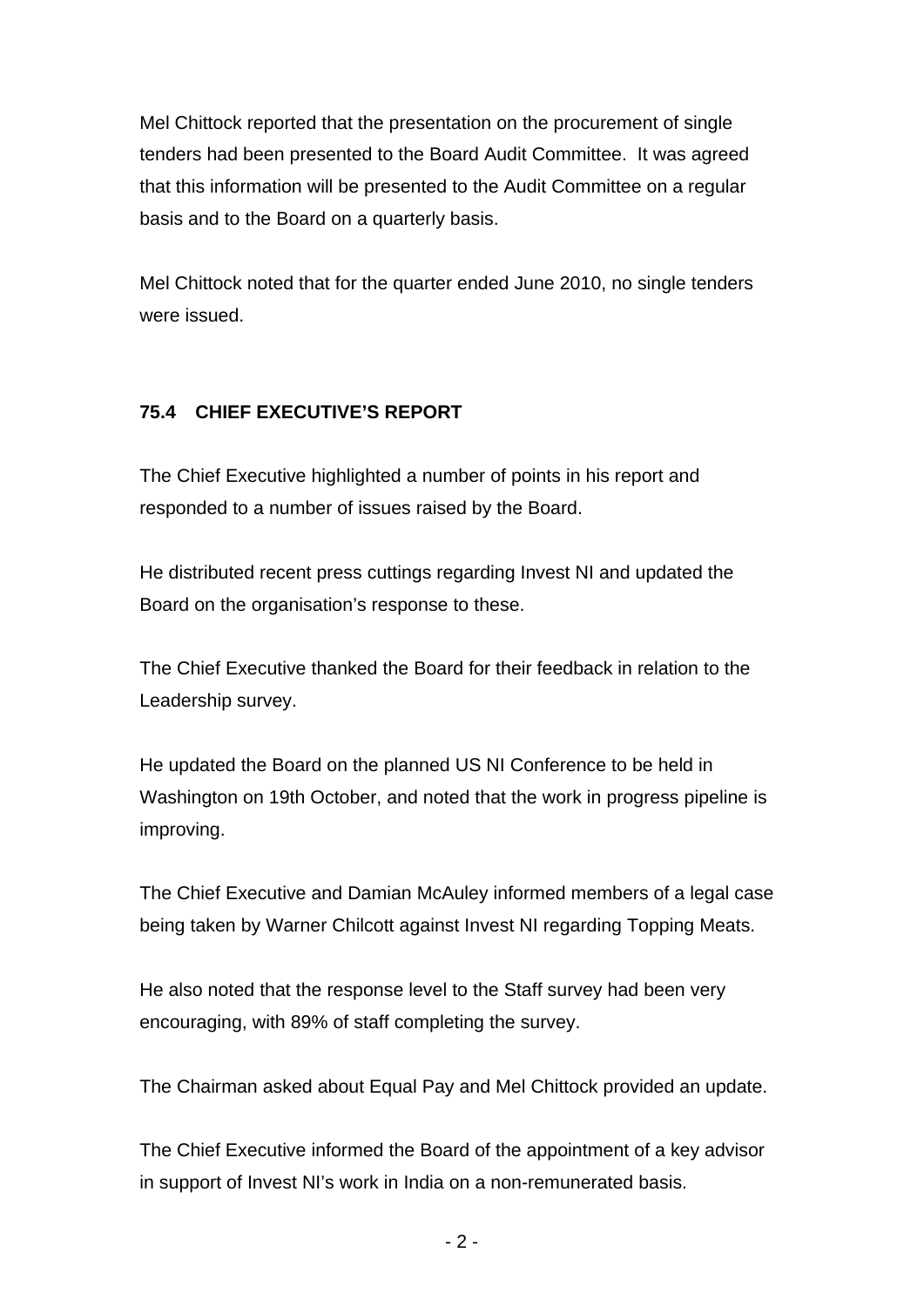# **75.5 FINANCE REPORT TO THE BOARD**

Mel Chittock gave an overview of the Finance report and noted that to date there was no feedback regarding the June Monitoring Round.

He noted that preparation work is underway for the Comprehensive Spending Review (CSR) and he would update the Board on this at the next Board meeting. **ACTION: Mel Chittock**

The Board discussed budget concerns for 2011 and the Chief Executive updated members on how the team are managing current budget constraints. The Board discussed methods of funding major projects and the importance of keeping Ministers informed of the importance of budget cover for these. The Chief Executive noted that The Minister, OFMdFM and DFP are all aware of the issues. In addition, Declan Kelly has been briefed on the funding issues

# **75.5 MARKETING AND COMMUNICATIONS REPORT TO THE BOARD**

Members were asked to note this Report.

# **75.6 CASEWORK REPORT TO THE BOARD**

Members were asked to note this Report.

# **75.7 CHAIRMAN'S BUSINESS:**

The Chairman updated Board members regarding his recent activities in June, including attending a DuPont celebration event, a dinner with the IOD Director General and presenting to the Skills Advisory Group. He noted that,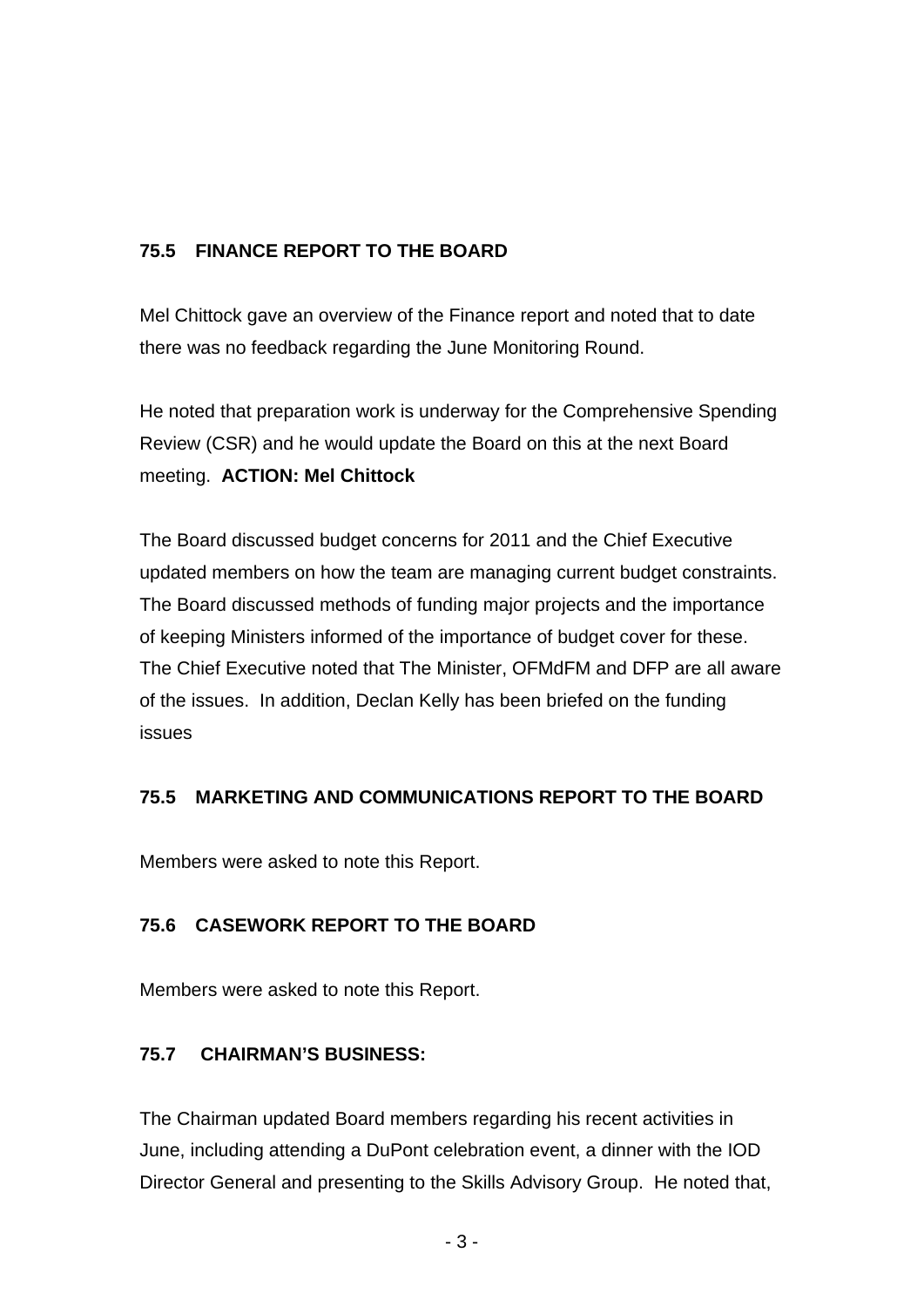along with the Chief Executive, he had attended the first meeting of the Economic Advisory Group.

The Chairman agreed to raise the issue of the timeline for outputs from the DETI Working Groups on IREP at the Invest NI Debrief. **ACTION: Chairman**

# **Update from Board Audit Committee**

Gerry McGinn confirmed that the next meeting of the Audit Committee was scheduled after this Board meeting. He noted that the Terms of Reference for the Committee had been circulated and would be discussed at the meeting.

# **TOPICS FOR DISCUSSION**

# **75.9 TRANSFORM PROGRAMME**

# **(i) Customer Base**

Ian Murphy introduced this project and Carol Keery joined the meeting to present on the topic.

The Board suggested that there should be more opportunities for self-diagnostic analysis on entry to the NI Business Info web site, with users then progressing to targeted support / information as necessary.

The proposed 'Exports' filter and the criteria used for defining the management of accounts was discussed at length.

Carol Keery agreed to address the points raised by the Board and work with the Chief Executive in reviewing the project. **ACTION: Chief Executive and Carol Keery**

# **(ii) Appraisal Methodology**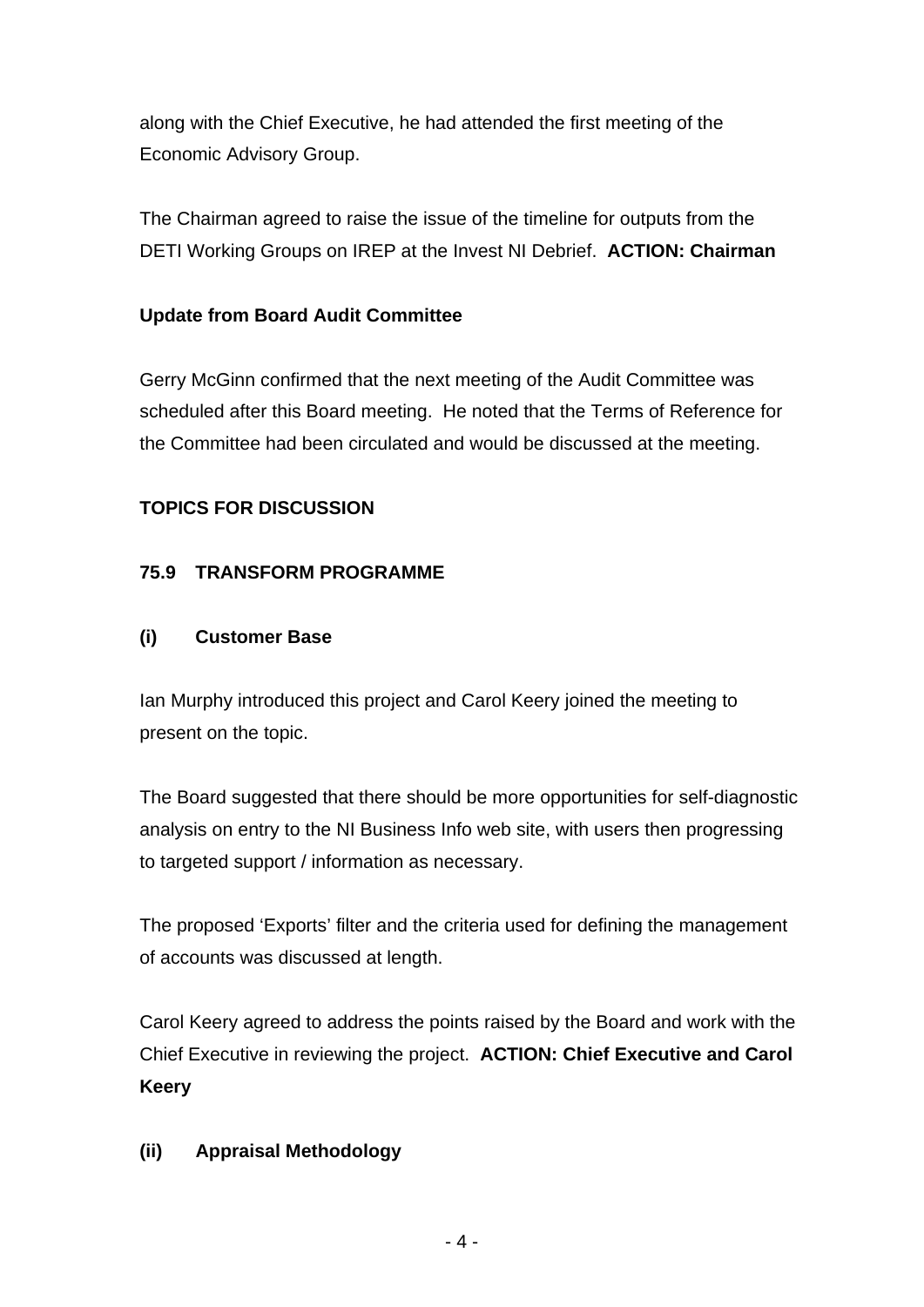Mel Chittock introduced this project and Richard Johnston and John Hume joined the meeting to present on the topic. He noted that through the Working Groups, DETI and DFP are aware of the thrust of this project.

The members discussed this project and provided feedback on a number of issues which Richard Johnston agreed to review. **ACTION: Richard Johnston**

The Board asked about the Casework process and how cases will be handled and appraised going forward to ensure robustness of challenge. Damian McAuley agreed to provide more detail to the Board on this topic at the next Board meeting. **ACTION: Damian McAuley**

# **75.10 AOB**

The Chairman noted that David Sterling will be invited to the next Board meeting to discuss Delegated Authority. **ACTION: Chairman / Michelle McBride**

The Chairman also noted that the minutes of the Exceptional Board meeting will be distributed to members via email. **ACTION: Michelle McBride** 

# **75.11 DATE OF THE NEXT BOARD MEETING**

The Chairman confirmed that the next Board meeting will be held on 25 August in Invest NI Headquarters.

The Board Meeting ended at 4.25pm.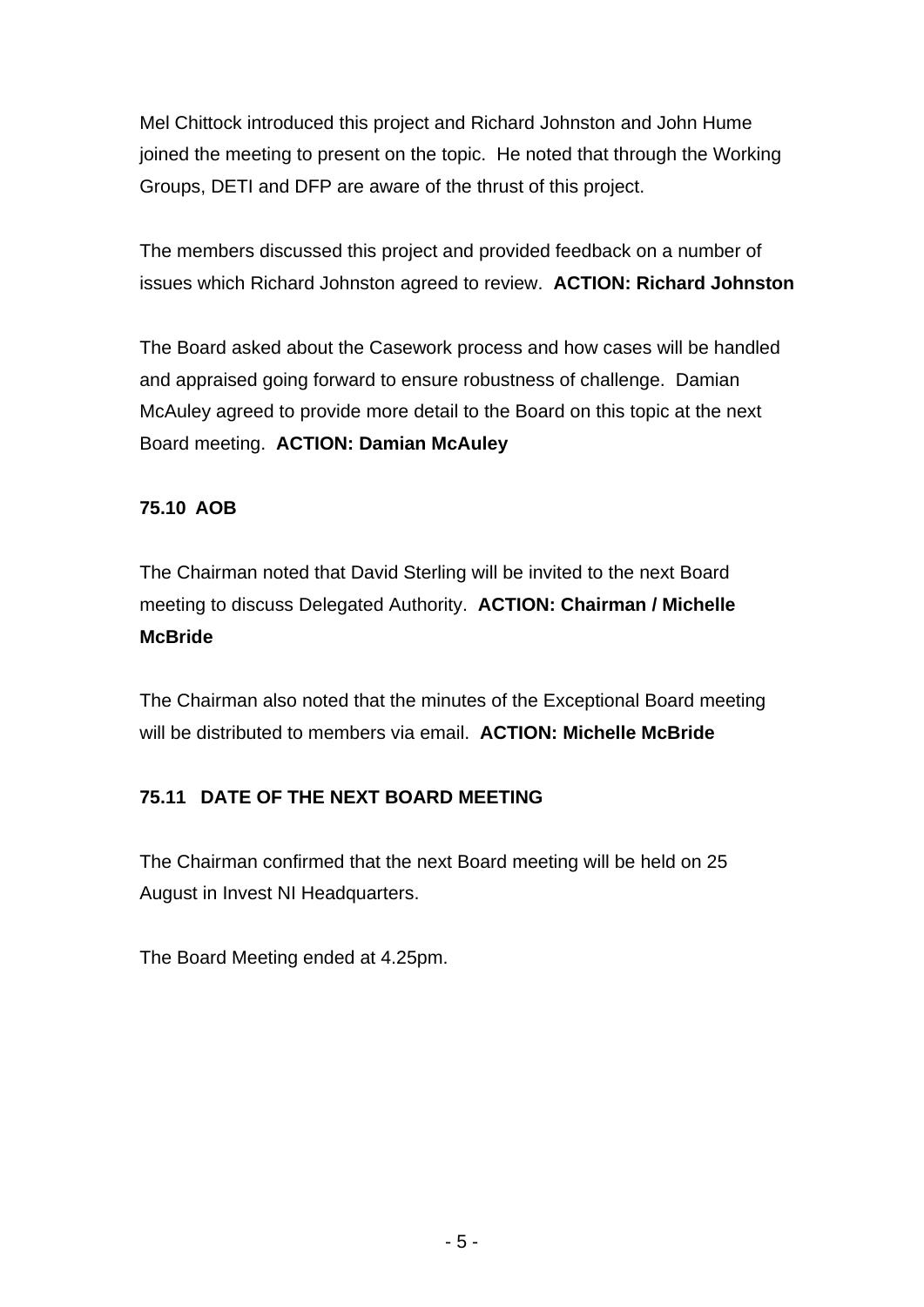#### <span id="page-36-0"></span>**SEVENTY-SEVENTH MEETING OF THE INVEST NORTHERN IRELAND BOARD ON 25 AUGUST 2010**

#### **Present:**

| Stephen Kingon (Chairman) | Bryan Keating (Deputy Chairman) |
|---------------------------|---------------------------------|
| Roy Adair                 | Dr Alan Lennon                  |
| John Brady                | <b>Gerry McGinn</b>             |
| <b>Tim Brundle</b>        | Dr David Dobbin                 |
| Mark Ennis                | Prof Gerry McCormac             |
| Ed Vernon                 |                                 |

**Minute Taker:** Collette McGuinness

**In Attendance:** Alastair Hamilton, Mel Chittock, Jeremy Fitch, Ian Murphy and Damian McAuley.

### **1. APOLOGIES**

Frank Hewitt, Tracy Meharg and Charles Hamilton offered their apologies for this Board meeting.

The Chairman asked Board Members to declare any conflicts of interests. There were no conflicts to note.

The Chairman welcomed David Sterling, DETI Permanent Secretary, David Thomson and Colin Lewis, Deputy Secretaries to the meeting. He invited David Sterling to make a presentation on delegated authority and post-IREP Stocktake.

David Sterling outlined the economic context and the pressures on public expenditure; progress on the development of the economic strategy and the role of the Economic Advisory Group; and with increased autonomy for Invest NI the need to ensure a robust challenge function with high standards of financial practice and corporate governance.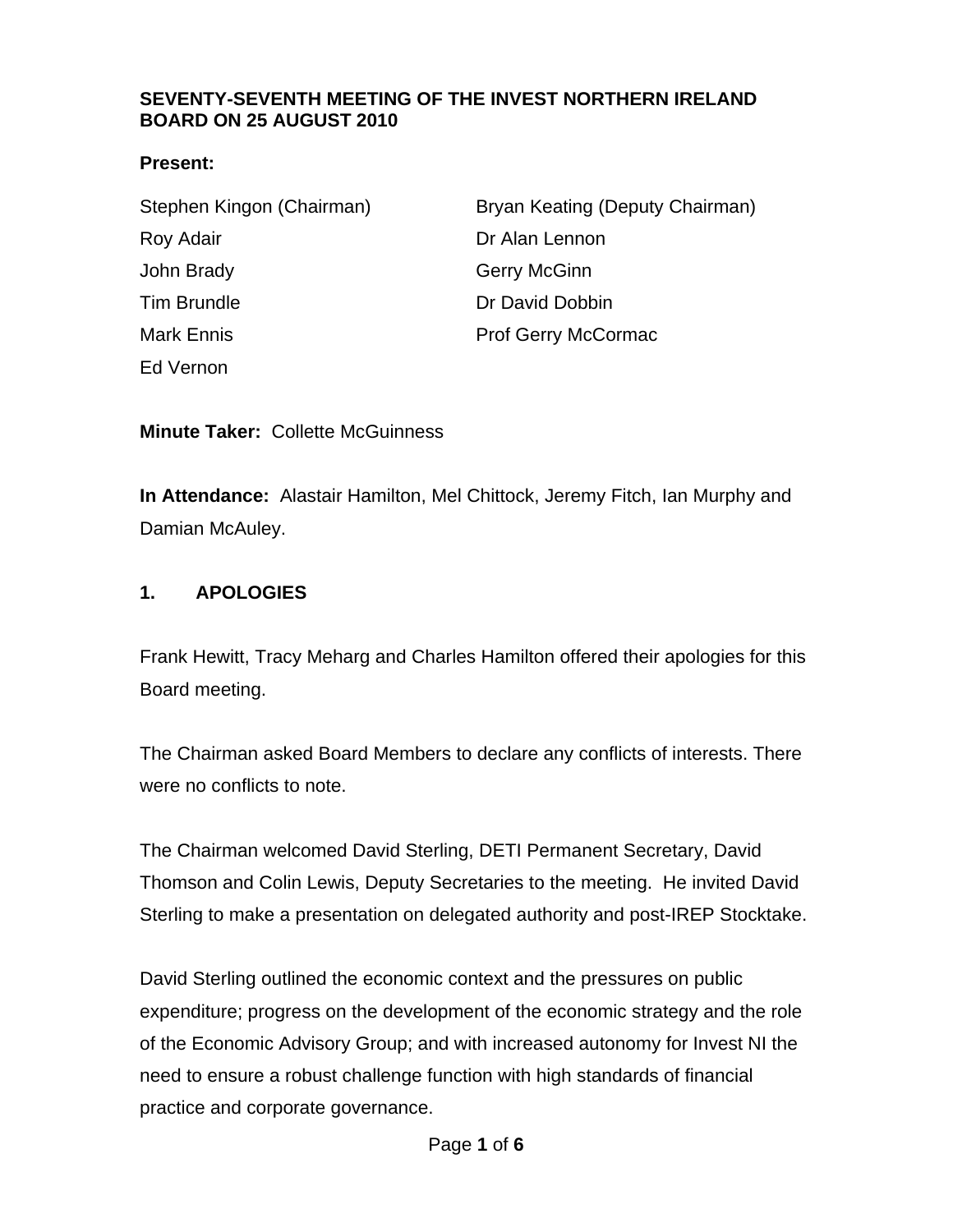The Board discussed its role particularly in relation to the short-term political and economic direction and budget constraints and the need for clarity of purpose. The Board recognised the challenges in producing a Corporate Plan in an uncertain environment.

In outlining the draft economic strategy, David Sterling said that cross departmental engagement would be important in seeking to rebalance and rebuild the economy. He said that there was a need to grow wealth in Northern Ireland and to do more in job creation, jobs that are export led, to generate longterm sustainability. He welcomed and encouraged Board Members' engagement.

# **2. MINUTES OF THE LAST BOARD MEETING**

The minutes of the June Board meeting were agreed as a true record of that meeting.

# **3. MATTERS ARISING**

The Chairman gave an overview of the Outstanding Actions Arising paper. He reported that budgetary issues had been raised at the DETI Debrief meeting and that he and the Chief Executive were scheduled to meet with the Minister on 26<sup>th</sup> September.

Gerry McGinn gave an update on Board Audit Committee issues. He said that the minutes of the Audit Committee will, from now on, be circulated to the Board for information to ensure their awareness of risk management.

# **ACTION: Gerry McGinn**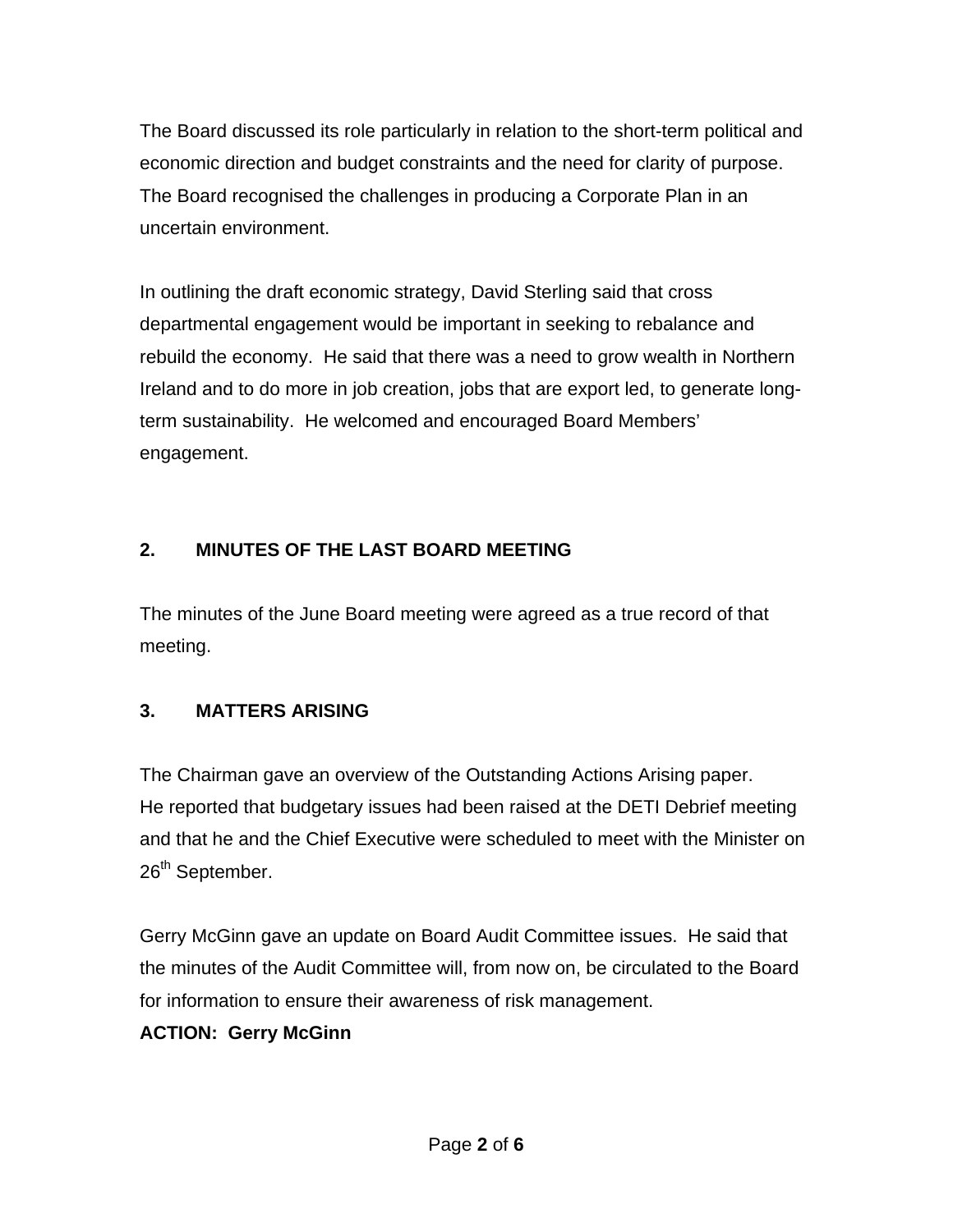# **4. CHIEF EXECUTIVE'S REPORT**

The Chief Executive highlighted a number of points in his report.

He gave an update on the US Conference scheduled for October 2010 and said that programme arrangements and confirmed attendees were on schedule.

He gave a presentation on the highlights of the recent Staff Survey of which there was an 89% return rate. The report highlighted some areas for improvement and these would be fully communicated and addressed.

The Board discussed how the results might be communicated to staff.

Copies of the Annual Report of Accounts 2009-10 and Review 2009-10 documents were handed out to Board Members for information.

It was agreed that Board Members be given "Lines to Take" in advance of publication of the Annual Report. **ACTION: Damian McAuley** 

# **5. FINANCE REPORT TO THE BOARD**

Mel Chittock gave an overview of the Finance report which included commentary on the 2010/11 financial performance year to date, the latest position with regard to the Monitoring Rounds and the 2010 Comprehensive Spending Review exercise.

# **6. MARKETING AND COMMUNICATIONS REPORT TO THE BOARD**

Members were asked to note this Report.

# **7. CASEWORK REPORT TO THE BOARD**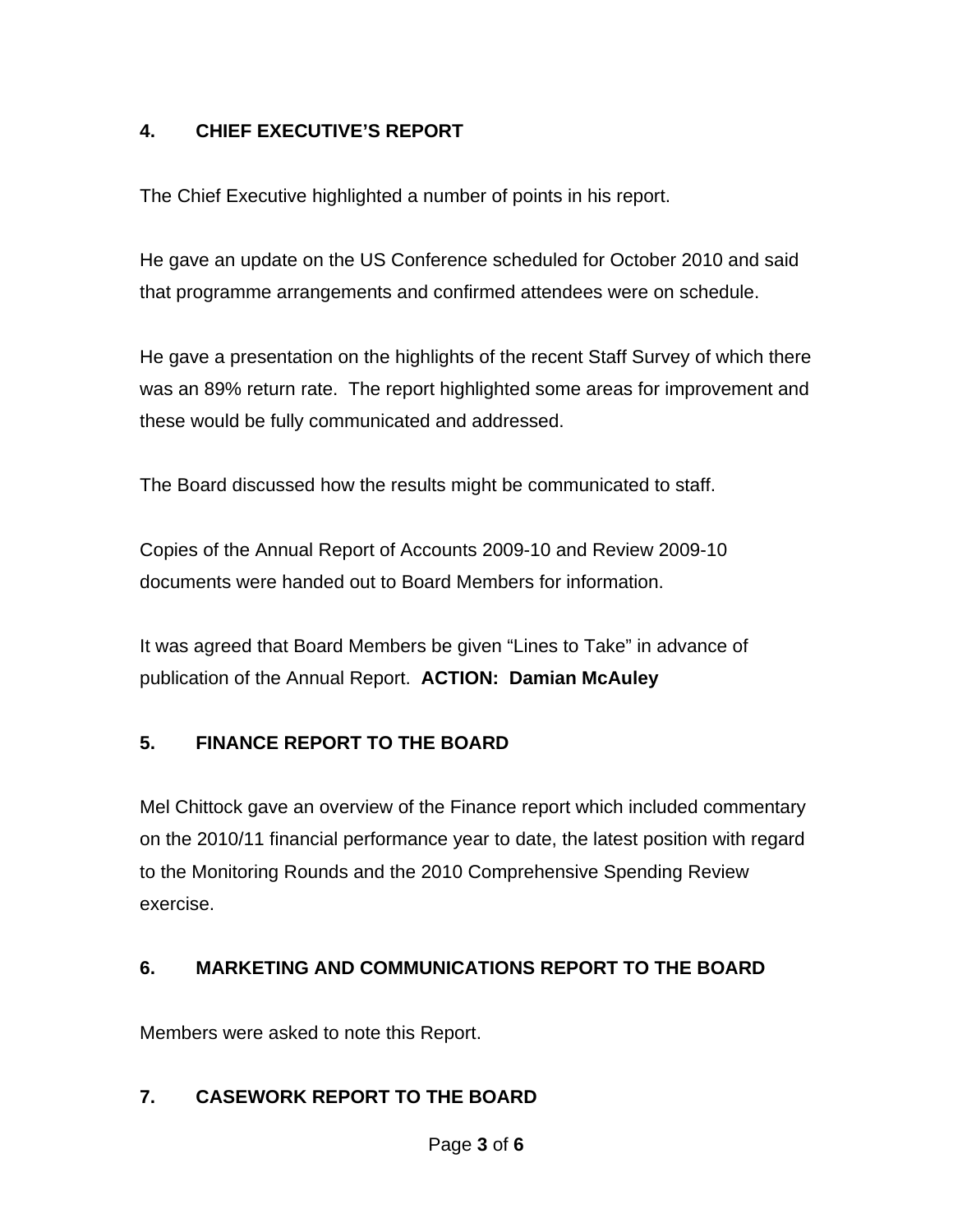Members were asked to note this Report.

# **8. CHAIRMAN'S BUSINESS**

Board Members confirmed that the Minutes of the Exceptional Board Meeting held on 22<sup>nd</sup> June were a true record of the meeting.

A list of proposed Board dates through to November 2011 had been circulated via email to Board members. The Chairman asked Members to feedback any comments on the proposed dates to Charles Hamilton. **ACTION: Board Members.** 

# **TOPICS FOR DISCUSSION**

# **9. CASEWORK PROCESS**

Damian McAuley gave an overview of the Casework Process paper. He outlined the stages through which a project progresses when financial support is sought from Invest NI. He also outlined casework governance and new scheduling arrangements saying that the new delegation arrangements will ensure scrutiny of cases at a lower value by a wider range of Invest NI management; casework review groups will be reinstated to review the quality and content of cases, to ensure robustness of challenge, alongside a casework checklist which will be attached to casework submissions for use by all casework approvers.

The Board discussed practical arrangements in scheduling casework and whether a weekly rota system could be considered. The Board discussed the importance of demonstrating a robust challenge function at casework committee and to have evidence of same.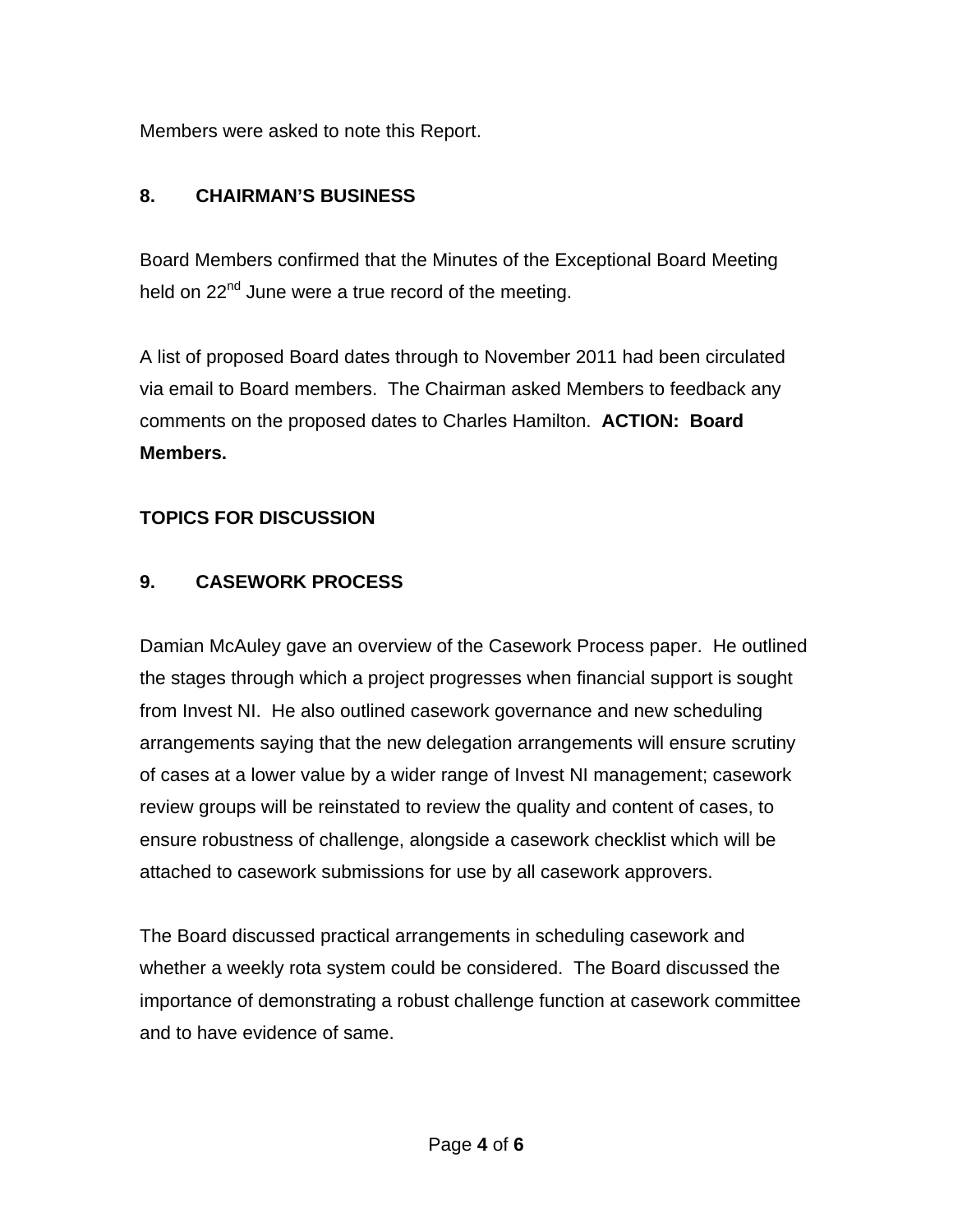The Chairman suggested that by inviting more Board Members to sit on casework committees, than was required, would avoid Committee postponement at short notice due to conflict of interest issues. Once a quorum is obtained extra Members could be stood down.

Damian McAuley said that he would monitor closely the new system for setting up Senior Executive and Board Casework Committees, along with the timely delivery of papers over the next 3 months and provide an update with any proposed improvements to the process in November. **ACTION: Damian McAuley**

## **10. CORPORATE PLAN 2011-2014**

The Board had a preliminary discussion on the Corporate Plan for 2011-2014. However, it was recognised that because of lack of clarity around the next Programme for Government and the CSR settlement along with outcomes from both IREP and Transform, it was difficult to begin to shape the Corporate Plan.

It is planned to hold a Board Workshop for mid-November 2010 to specifically focus on progress on Transform and the Corporate Plan.

The Chief Executive asked if Board Members wanted to have a Facilitator to aid discussion on the Corporate Plan and whether an early pre-consultation with the Business Alliance would be helpful. It was agreed that Board members would feed in ideas and comments to the Chairman**. ACTION: Board Members** 

## **11. UPDATE ON PROGRESS OF TRANSFORM PROJECTS**

Alison gave an update on achievements to date and the proposed timelines around the various Transform projects, along with priorities for the next three months.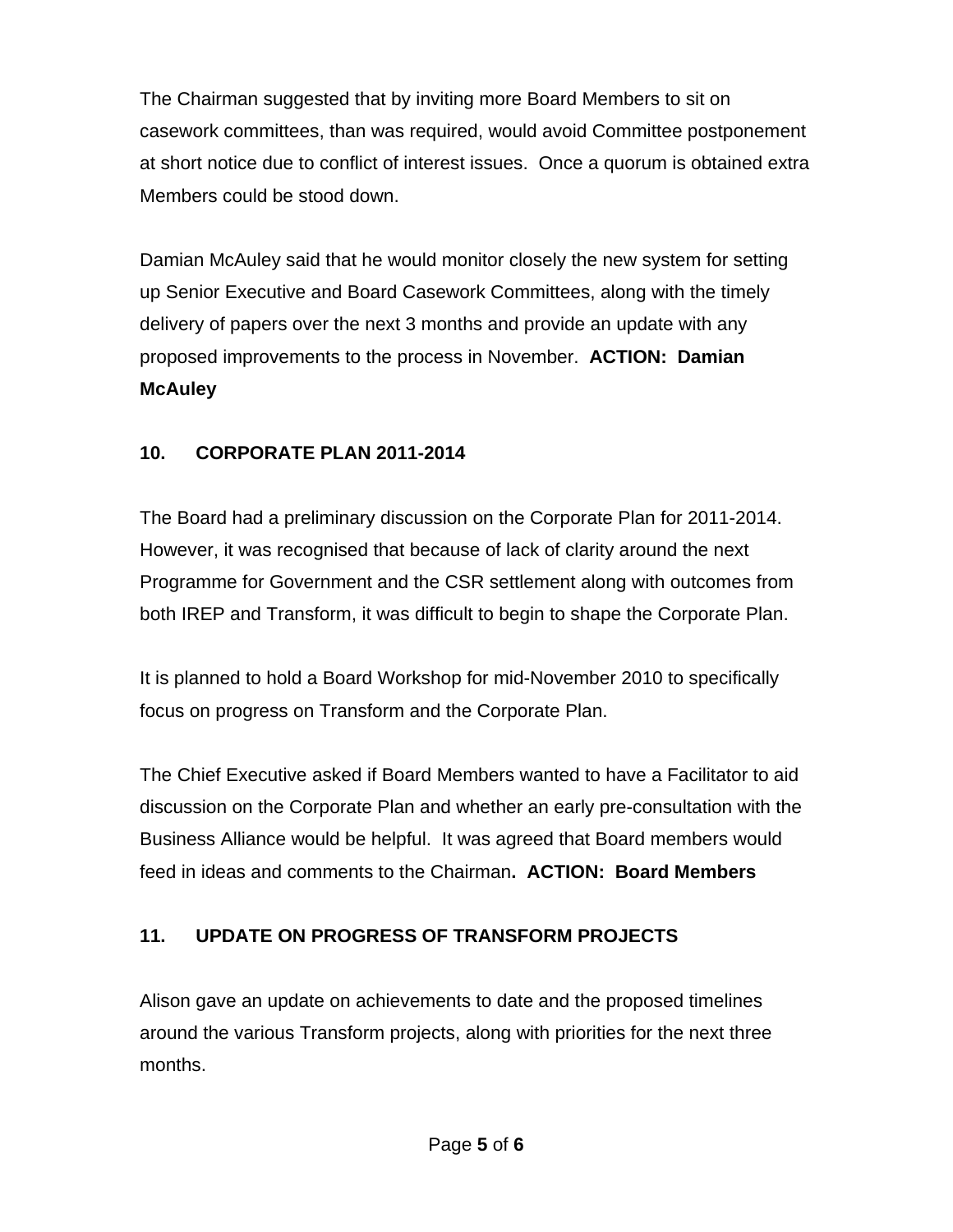The Board asked about the Transform approvals process and if there was a mechanism to capture any changes to decisions made by the Board on each project at the final approval stage by the IREP Steering Group. It was agreed that Alison Gowdy should consider a mechanism which would capture Board sign-off of changes. **ACTION: Alison Gowdy** 

### **12. AOB**

The Chairman invited Board members to take a copy of the most recent "On Board" Introductory Guide for Board Members of Public Bodies which was launched on 1 July 2010 by the DFP Minister, Sammy Wilson. He said that it was a useful aide memoire to ensure that the Board was fully briefed on good governance.

The Board asked if there were any issues for Invest NI following the Northern Ireland Water investigation. On the procurement and single tender front, Mel Chittock confirmed that guidelines were monitored and reported on at quarterly Board meetings and Board Audit Committee meetings.

## **13. DATE OF THE NEXT BOARD MEETING**

The Chairman confirmed that the next Board meeting will be held on Wednesday, 22 September 2010 in Invest NI Headquarters, 12.30pm lunch for 1pm start.

The Board Meeting ended at 4.15pm.

## **MEETING OF NON-EXECUTIVES**

A meeting of the Board non-Executives followed the Board Meeting.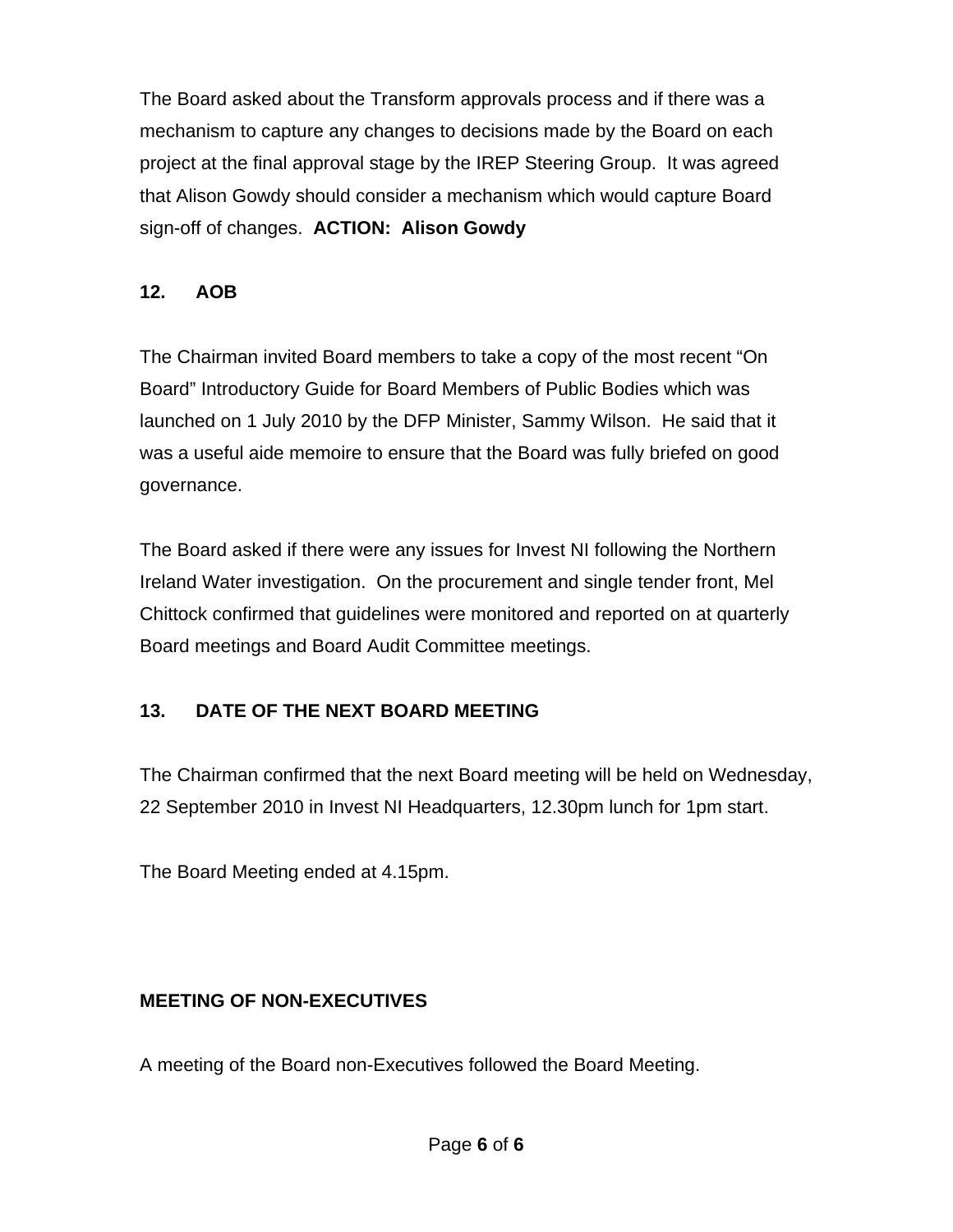### <span id="page-42-0"></span>**SEVENTY-EIGHT MEETING OF THE INVEST NORTHERN IRELAND BOARD ON 22nd SEPTEMBER 2010**

### **Present:**

| Stephen Kingon (Chairman)  | Bryan Keating (Deputy Chairman) |
|----------------------------|---------------------------------|
| Roy Adair                  | Dr Alan Lennon                  |
| John Brady                 | <b>Frank Hewitt</b>             |
| <b>Tim Brundle</b>         | Dr David Dobbin                 |
| <b>Prof Gerry McCormac</b> | Ed Vernon                       |

**Minute Taker:** Margaret Sansome

**In Attendance:** Alastair Hamilton, Mel Chittock, Jeremy Fitch, Ian Murphy, Damian McAuley, Charles Hamilton & Alison Gowdy

## **1. APOLOGIES & DECLARATIONS OF INTEREST**

Gerry McGinn and Mark Ennis offered their apologies for this Board meeting.

The Chairman asked Board Members to declare any conflicts of interests. There were no conflicts to note.

The Chairman introduced Margaret Sansome to the Board. Margaret will be covering Michelle McBride's maternity leave.

# **2. MONTHLY REPORTING TO BOARD**

## **2.1 MINUTES AUGUST MEETING**

The minutes of the August Board meeting were agreed as a true record of that meeting.

The Board discussed the presentational format of caseworks. The format is to be looked at. **Action Damian McAuley**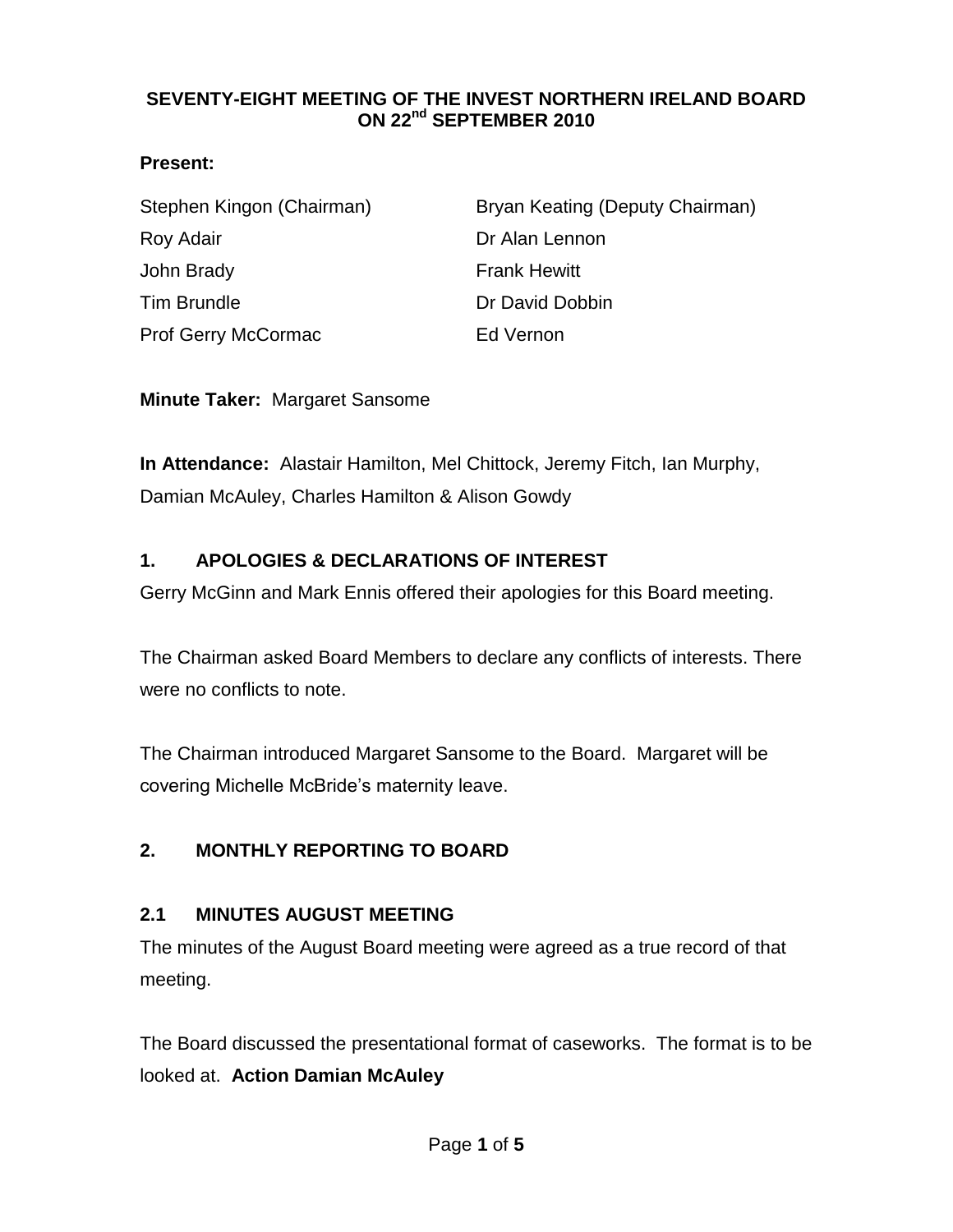# **2.2 MATTERS ARISING**

The Chairman gave an overview of the Outstanding Actions Arising paper. He reported that a meeting has been arranged with the Londonderry Chamber of Commerce for 29<sup>th</sup> September 2010.

The minutes of the Board Audit Committee held in August will be circulated to the Board once approved by the Committee. **Action: Gerry McGinn**

# **2.3 CEO REPORT**

The Chief Executive highlighted a number of points in his report.

He informed the Board of the recent planning approval in respect of the Rose Energy project. The planning approval is now under judicial review. Invest NI continues to appraise the support application.

He also gave an update on his recent visit to India. Hanif Lalani took part in the visit programme and the visit was a great success, with contact being made with a number of high level potential inward investors. Hanif Lalani may also be given the opportunity to speak at NASCOMM 2011. This would present a good opportunity to promote Northern Ireland to the IT industry in India. **Action: Chairman to write a letter on behalf of the Board to thank Hanif Lalani for his participation and contribution to the India visit programme.**

The Chief Executive also informed the Board of the meeting to take place with President Clinton and the USNI working group on 29<sup>th</sup> September 2010 and also a meeting due to take place on Monday 27<sup>th</sup> September with the Finance Minister, Sammy Wilson MLA, to provide an update on Transform and to discuss budgetary management of WIP.

He also informed the Board of the new processes regarding WIP and budget management.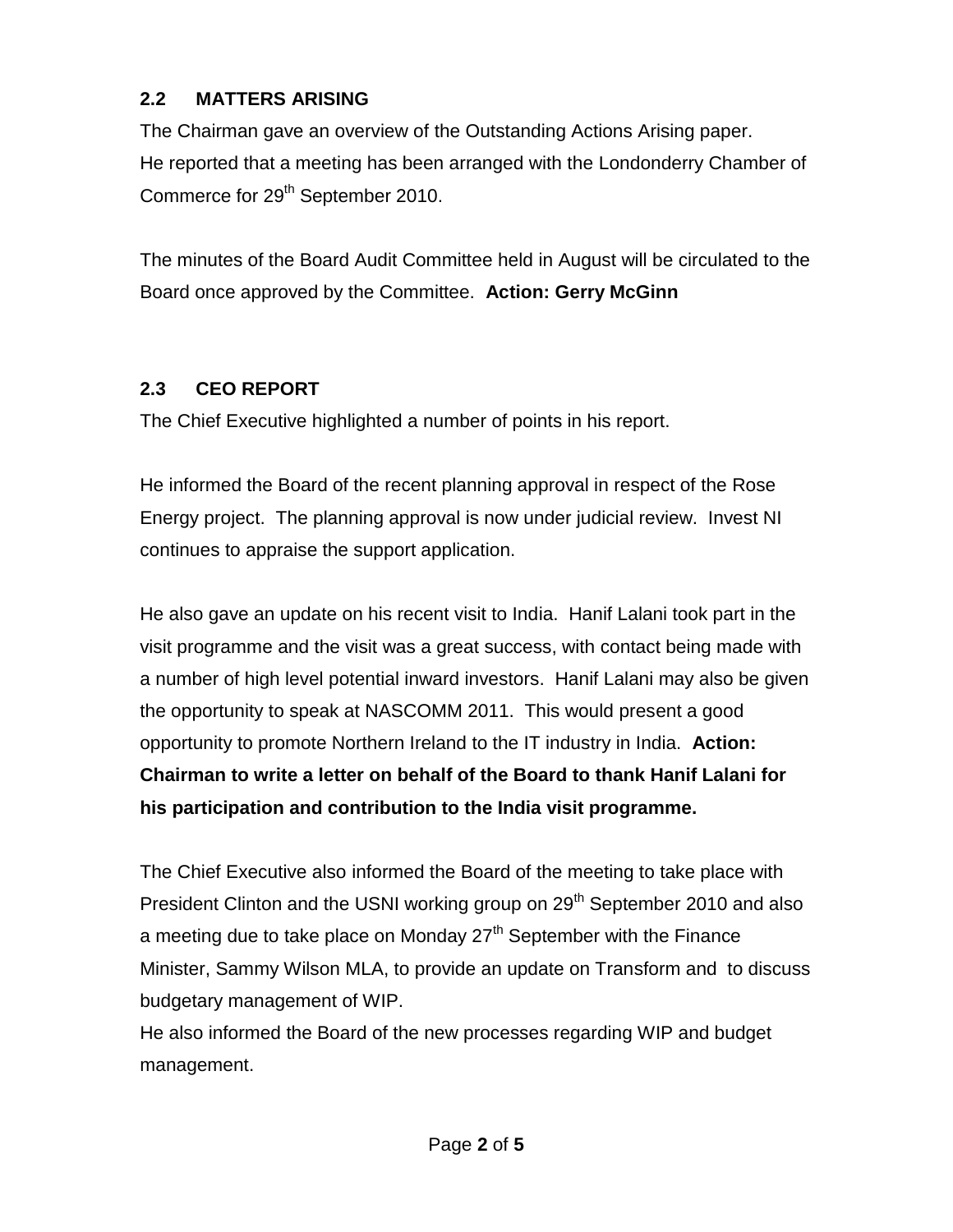The Chief Executive noted that an action plan is being developed to communicate the staff survey results to the organisation. **Action: Alastair Hamilton to present the action plan to the Board at the October meeting.**

# **2.4 FINANCE REPORT TO THE BOARD**

Mel Chittock gave an overview of the Finance report which included commentary on the 2010/11 financial performance year to date and the latest position with regard to the Monitoring Rounds.

# **2.5. MARKETING AND COMMUNICATIONS REPORT TO THE BOARD**

Members were asked to note this Report. The success of the Innovation Vouchers programme was noted.

# **2.6 CASEWORK REPORT TO THE BOARD**

Members were asked to note this Report. The Board discussed the casework process and in particular R&D projects. **Action: Tracy Meharg to table an R&D Guidance Paper at the October Board Meeting**

# **3. CHAIRMAN'S BUSINESS**

The Chairman gave an update on Board Audit Committee and Departmental Audit Committee issues.

# **TOPICS FOR DISCUSSION**

# **4. JOB CREATION MEASURES**

The Chairman gave the Board an overview of the meeting himself and the Chief Executive attended with the Minister, regarding job creation measures. The Minister has asked that Invest NI consider what can be done in the short term. An action plan is currently being drafted. Richard Johnston joined the meeting for this agenda item and gave an overview of the employment and productivity challenges. A discussion ensued. **Action: Chairman to circulate presentation and draft action plan to the Board for comment.**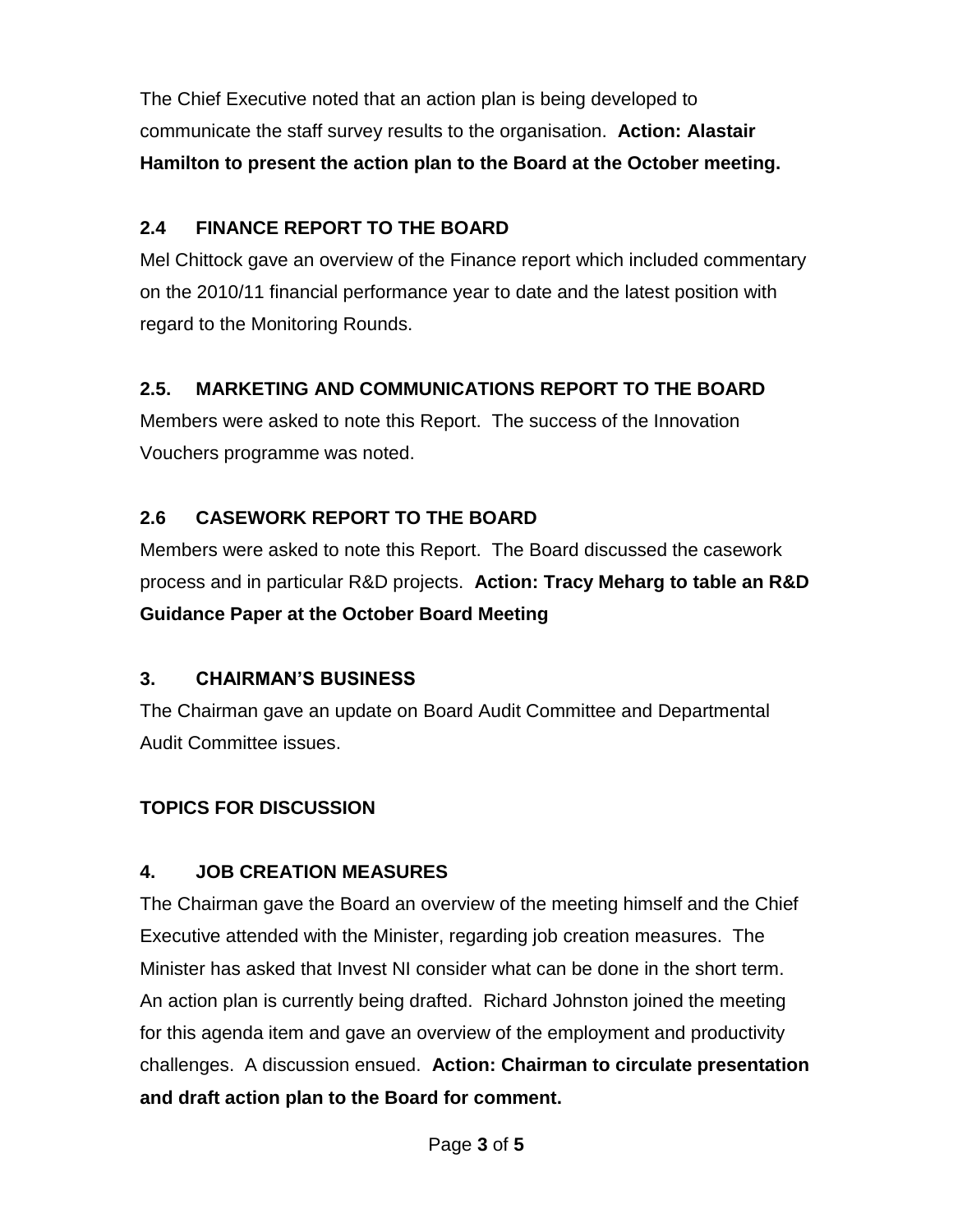# **5. UPDATE ON PROGRESS OF TRANSFORM PROJECTS**

# **5.1 UPDATE ON CUSTOMER BASE PROJECT**

Carol Keery joined the meeting for this agenda item. Carol gave the Board an update on the customer base project and advised the Board that the timescale for project implementation has now been moved to December. Carol also gave an overview of the next steps and the possibility of a pilot. **Action: Carol Keery to present an update to the Board when the Business Plan and appraisal are completed.** 

The Board debated the definition of a small business unit, quality assurance mechanisms that will be put in place to monitor the customer base, branding and the communication to the business community and to the organisation. The role and visibility of Invest NI was also discussed.

The Chairman thanked Carol for the update.

# **5.2 UPDATE ON PORTFOLIO MANAGEMENT**

William McCulla joined the meeting to give an update on portfolio management. William reported that Invest NI agrees with the Autonomy Sub-Group that there is very little scope to make progress on this recommendation but there was an opportunity to consider the impact of revised delegations and autonomy. The Board discussed the merit in measuring our performance on a portfolio basis and the increased delegated limits. The "risk appetite" of the organisation was also discussed.

It was recommended that this conclusion be presented to the next IREP Steering Group. The Board agreed with this approach.

The Chairman thanked William for his update on portfolio management.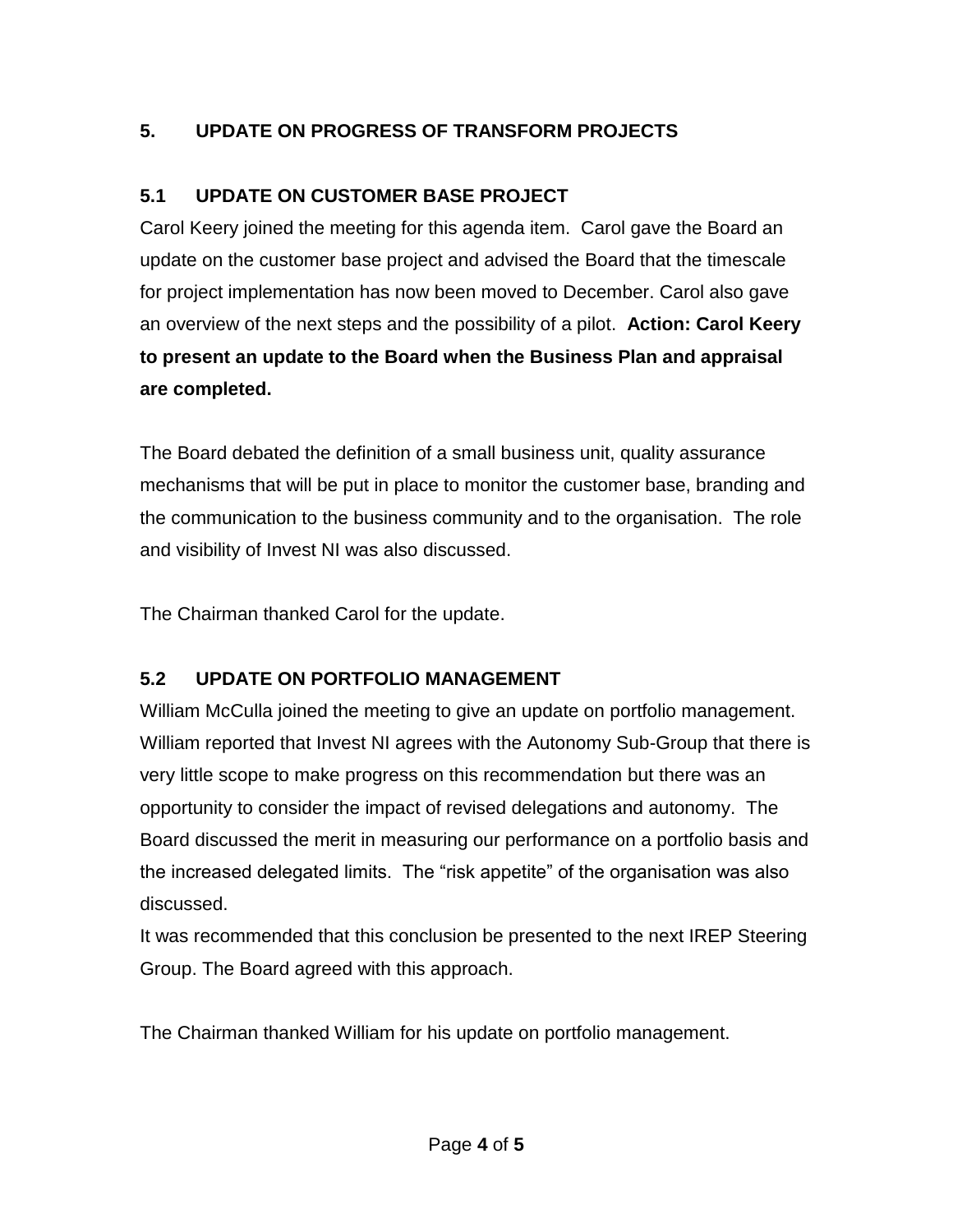# **6. AOB**

The Chairman asked if there was any other business. No items were raised by the Board.

# **7. DATE OF THE NEXT BOARD MEETING**

The Chairman confirmed that the next Board meeting will be held on Wednesday, 27<sup>th</sup> October 2010 in Invest NI Headquarters, 12.30pm lunch for 1pm start.

The Board Meeting ended at 4.05pm.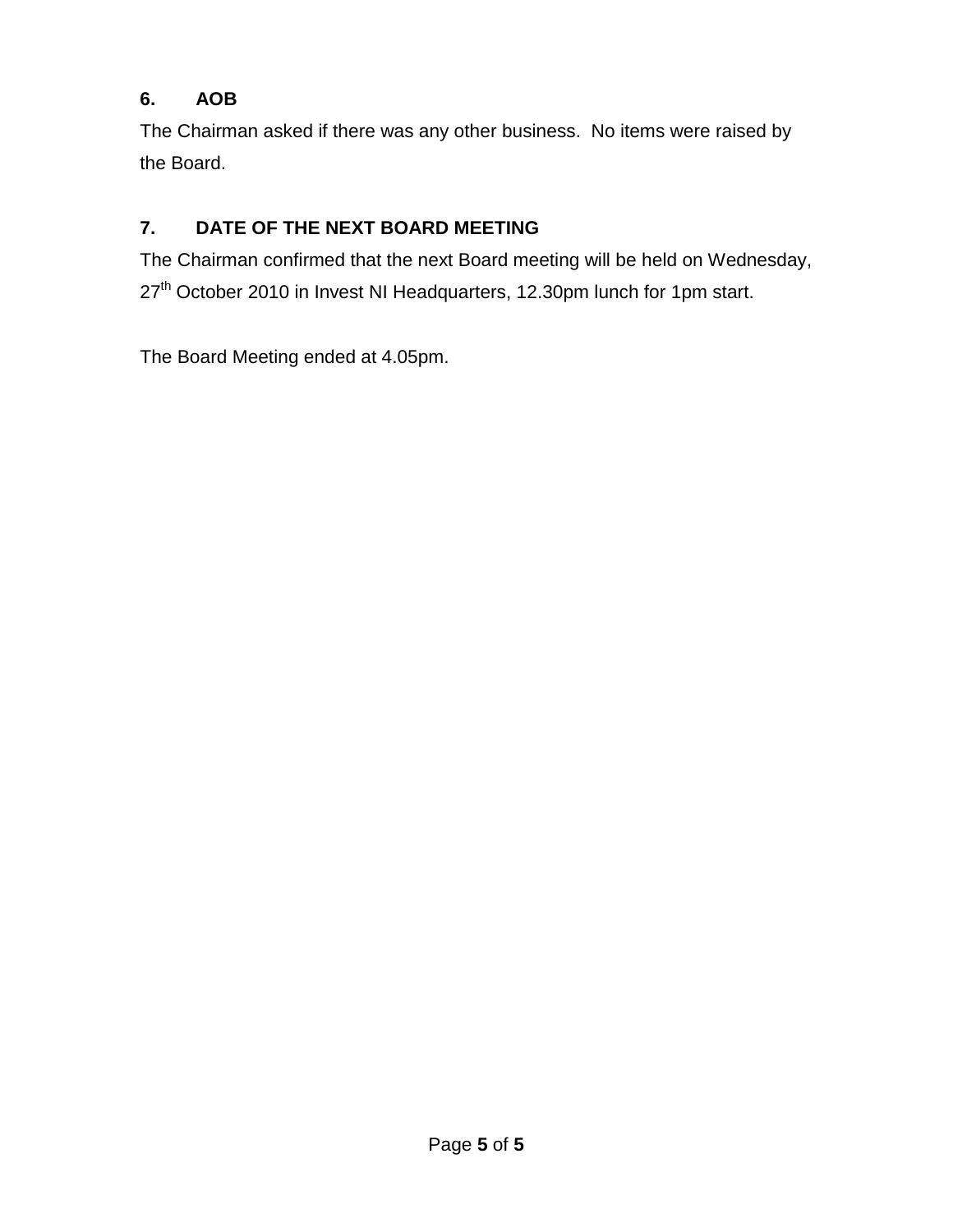### <span id="page-47-0"></span>**SEVENTY-NINTH MEETING OF THE INVEST NORTHERN IRELAND BOARD ON 27th OCTOBER 2010**

### **Present:**

| Stephen Kingon (Chairman)  | Bryan Keating (Deputy Chairman) |
|----------------------------|---------------------------------|
| Roy Adair                  | <b>Frank Hewitt</b>             |
| John Brady                 | <b>Gerry McGinn</b>             |
| <b>Tim Brundle</b>         | <b>Mark Ennis</b>               |
| <b>Prof Gerry McCormac</b> | Ed Vernon                       |

**Minute Taker:** Margaret Sansome

**In Attendance:** Alastair Hamilton, Mel Chittock, Ian Murphy, Damian McAuley, Charles Hamilton & Alison Gowdy

# **1. APOLOGIES & DECLARATIONS OF INTEREST**

Alan Lennon, David Dobbin and Jeremy Fitch offered their apologies for this Board meeting. Ed Vernon joined the meeting at 14.10.

The Chairman asked Board Members to declare any conflicts of interests. There were no conflicts to note.

## **2. MONTHLY REPORTING TO BOARD**

## **2.1 MINUTES SEPTEMBER MEETING**

The minutes of the September Board meeting were agreed as a true record of that meeting. The attendee list to be amended to show that Frank Hewitt was present and Gerry McGinn had sent his apologies.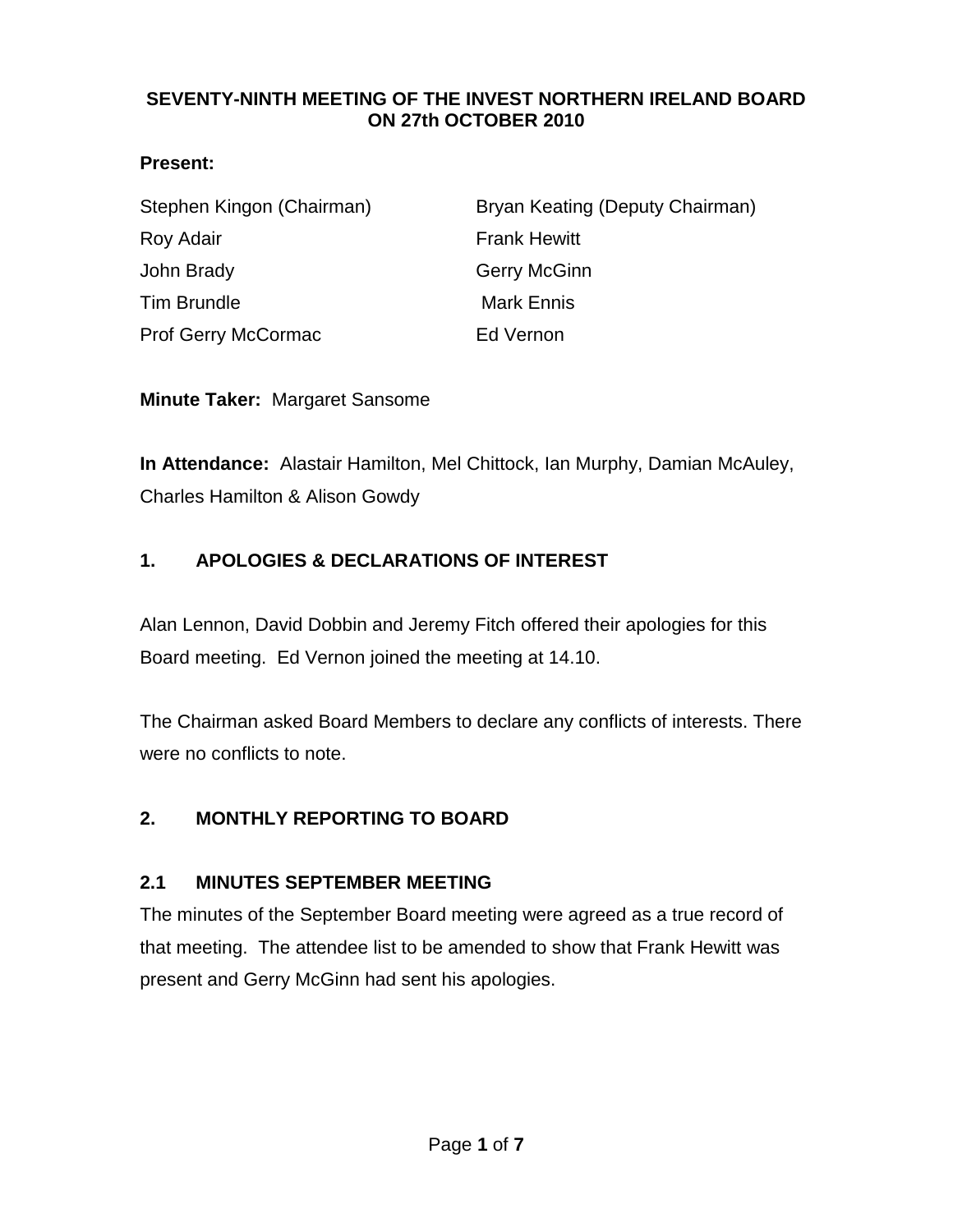# **2.2 MATTERS ARISING**

The Chairman gave an overview of the Outstanding Actions Arising paper.

Concerns regarding the planning approval judicial review in respect of a case being assessed were raised. **Action: Mel Chittock to seek further legal advice.** 

## **2.3 CEO REPORT**

The Chief Executive gave the Board an overview of changes to the KPI report and progress against targets to date in year and the overall 3 year target. The format of the report was also discussed.

# **Action: The KPI report to be amended from November 2010 onwards to show the previous months results as a comparative.**

It was noted that under the value of investment in R&D outturn figure 2010/11 (£74m) includes the CIST project, this is not a Business Expenditure in R&D Project (BERD) so the actual outturn figure for 2010/11 should be £44m.

It was also noted that on page 1 of the CEO Report it should state that SAP UK Is located in the Northern Ireland Science Park and not the Titanic Quarter.

The current pipeline and budget pressures were discussed. The Chief Executive informed the Board of Invest NI's discussions with the Department and DFP regarding the current challenges, the project pipeline and the Transform programme.

The Chief Executive gave the Board an update on the recent US NI Investment Conference which was held in Washington and noted the positive feedback Invest NI received from existing investors and the First and deputy First Minister. The feedback highlighted Invest NI's interactive approach.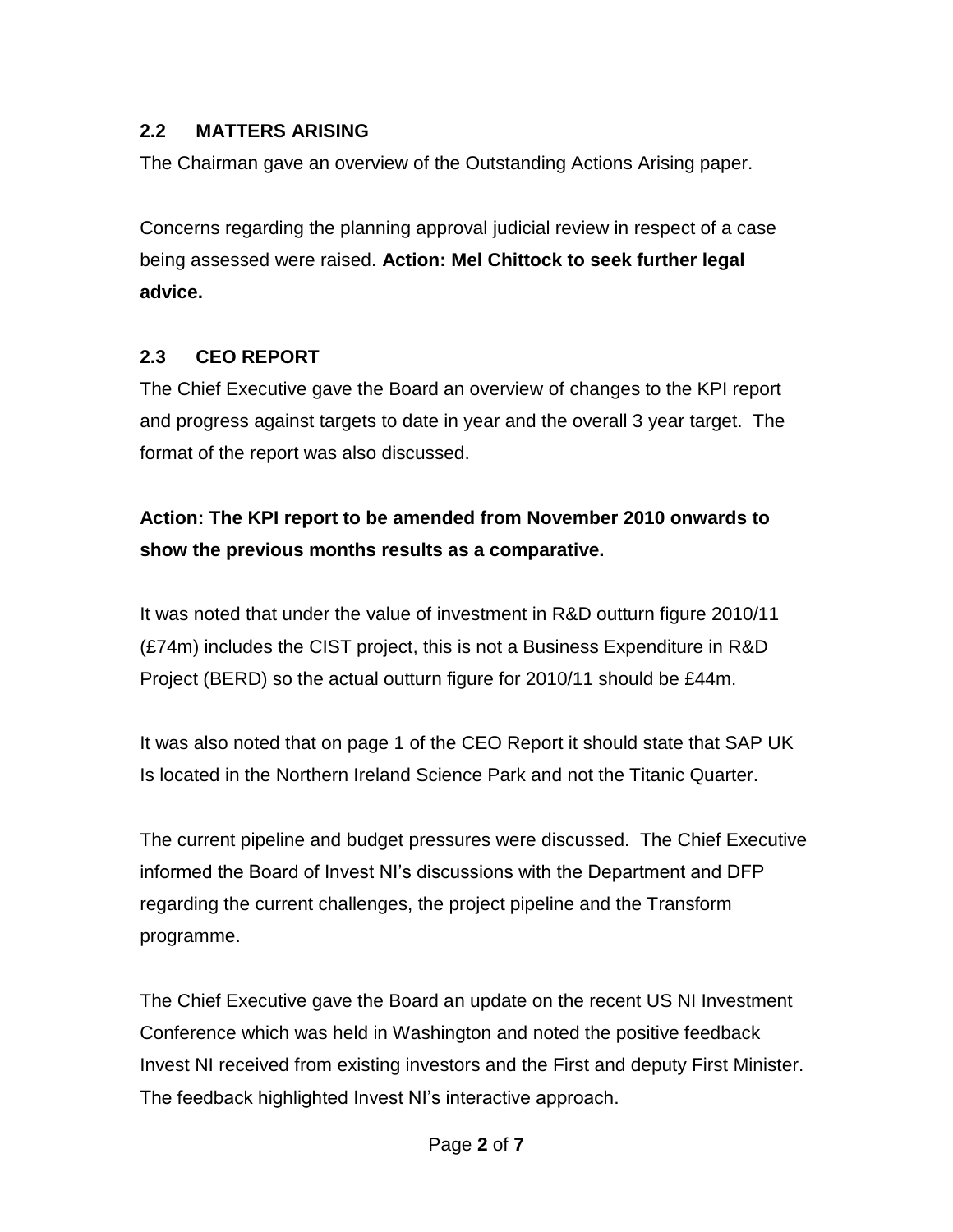The conference also highlighted the strong links with the Universities in relation to support for R&D. The importance of acquisitions in developing the economy was also discussed. **Action: Damian McAuley to add acquisitions as an agenda topic for the Corporate Planning session at the Board workshop on Monday 15th November 2010Action** 

The Chief Executive thanked those Board members who directly participated in the conference for their contribution and extended particular thanks to Jeremy Fitch, Tracey Walsh and the wider International Investment team. The Chairman also noted the success of the conference. **Action: The Chairman to issue a thank you note on behalf of the Board to the staff involved in organising the conference.**

The Chief Executive and the Board as whole noted their condolences to John Harrison's family. John was the official photographer at the conference and his significant services to Invest NI and Northern Ireland as a whole should be applauded. A condolence letter on behalf of the organisation is currently being drafted.

The Chief Executive highlighted the recent press coverage and investment announcements Invest NI has received. A discussion ensued regarding the media's perception of Invest NI. **Action: The Chairman to arrange a meeting with the BBC to discuss media coverage surrounding investment announcements.**

The Chief Executive updated the Board on a number of recent VIP visits, the deputy Prime Minister and the Queen and the Duke of Edinburgh. Invest NI worked alongside OFMDFM in relation to both visits.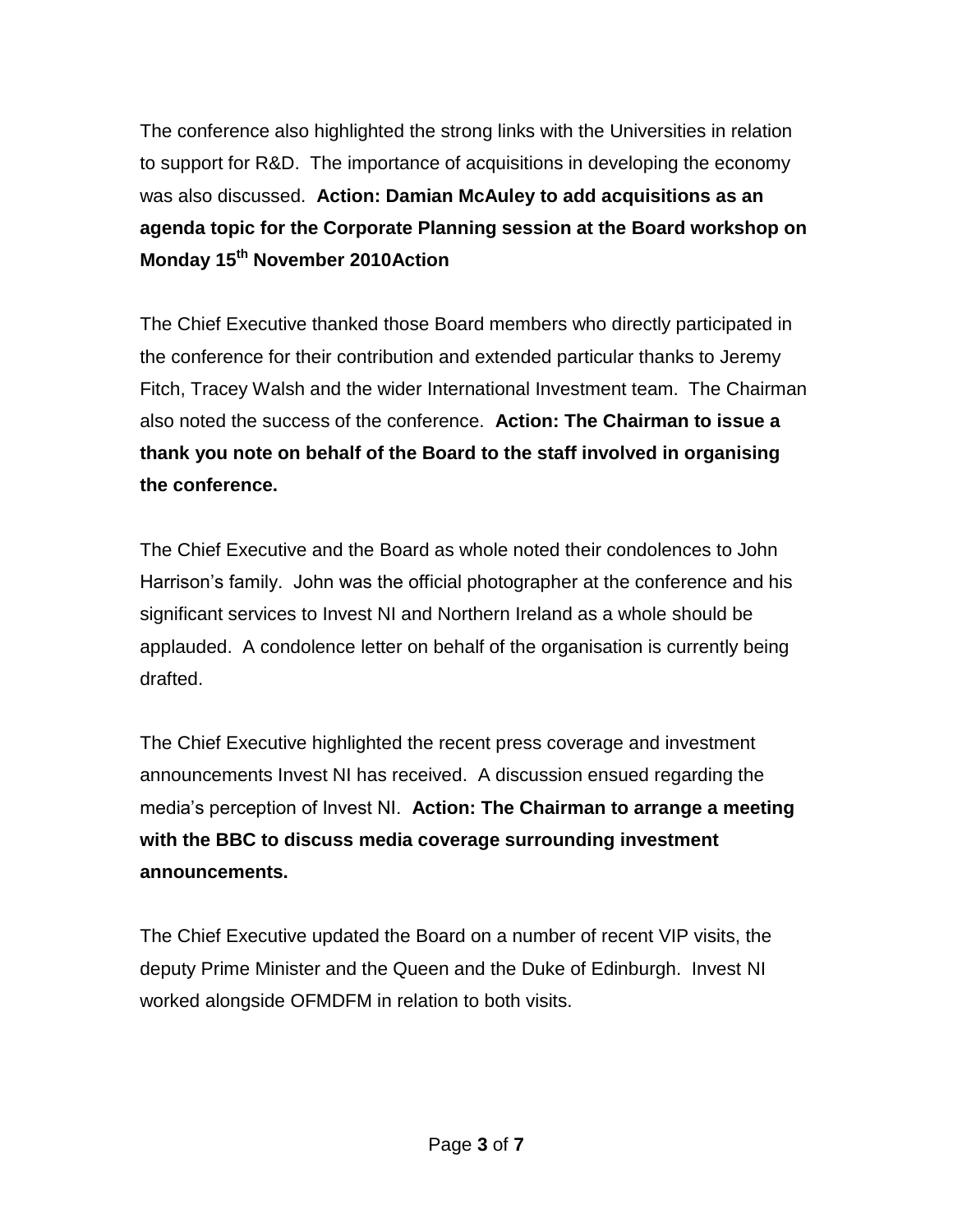# **2.4 FINANCE REPORT TO THE BOARD**

Mel Chittock gave an overview of the Finance report which included commentary on the 2010/11 financial performance year to date and the potential surrender of Capital in the December Monitoring Round. It was noted that the bid for the BITP projects in the September monitoring round was not successful and that there would be limited BITP project activity this year.

# **2.5. MARKETING AND COMMUNICATIONS REPORT TO THE BOARD**

Alison Gowdy highlighted that a number of key planned activity dates had changed since this report was issued.

Invest NI's presence in Japan and Korea was discussed. Alastair Hamilton will take part in the November Trade Mission to China in November, a number of specific company visits have been arranged for Alastair as part of this visit so that this market can be re-evaluated. Frank Hewitt stated that the NI Science Park will be at the Global Smart Grid Convention in Korea in February 2011 and would be happy of offer Yangoo Kim (Invest NI's representative in Korea) support if required.

The selection of companies for the client satisfaction survey was also discussed. Alison Gowdy took the Board through the process and ensured the Board that they ensure any large offers issued are included in the sample.

# **2.6 CASEWORK REPORT TO THE BOARD**

Members were asked to note this Report.

# **3. CHAIRMAN'S BUSINESS**

# **3.1 Update onboard Away Day Planning Session**

The Chairman gave an update on the planning for the November Board Workshop which will be held in the Bushmills Inn.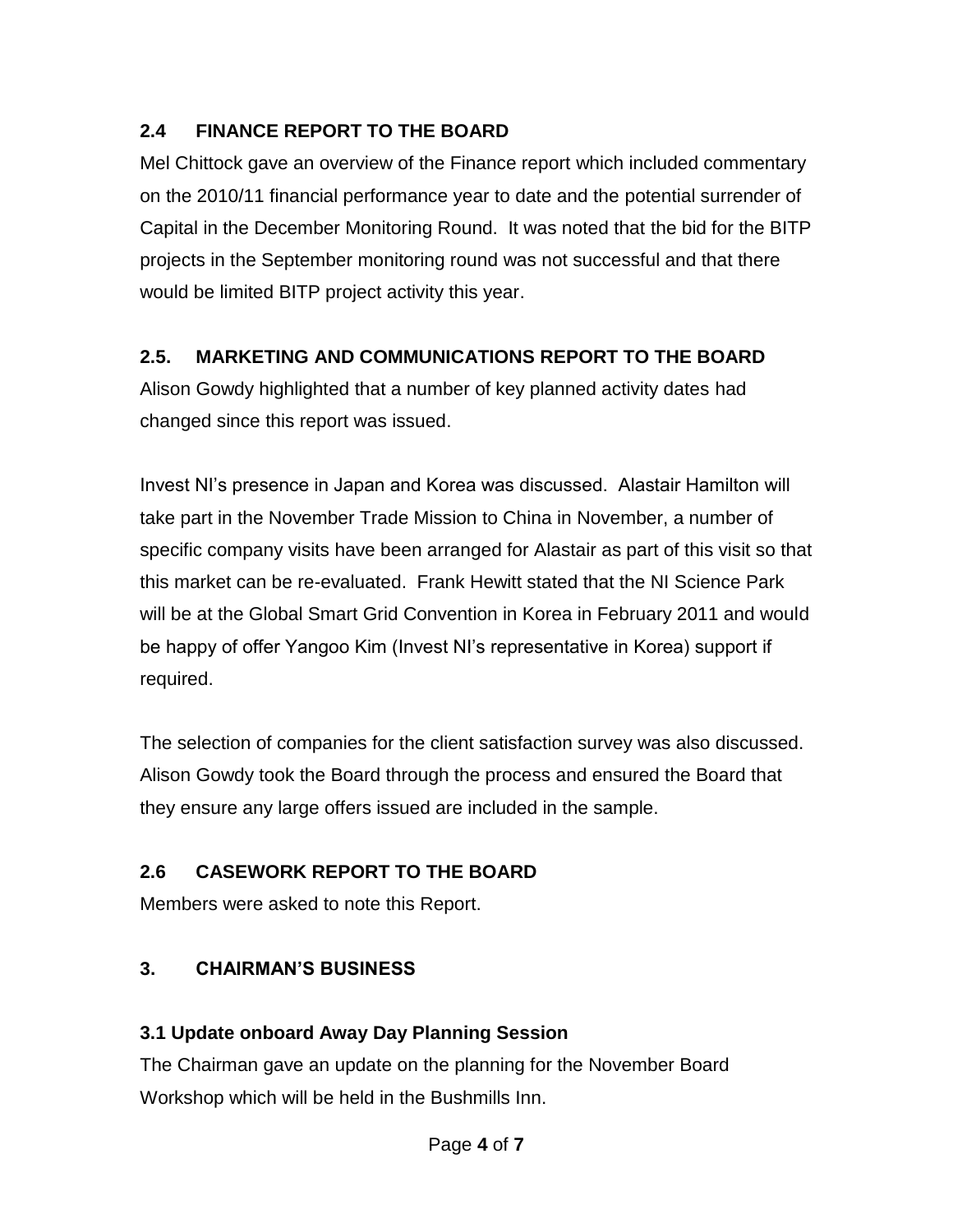The Chairman also commented on the proposed changes to Corporation Tax. The implications of the changes were discussed by the Board. A paper has been submitted by the Executive to the Northern Ireland Affairs Select Committee setting out Invest NI's view on the Corporation Tax debate. **Action: A copy of this paper is to be circulated to the Board.** 

The Chairman also noted that Gerry McCormac had a meeting with Vince Cable, Business Secretary regarding the Financial Services sector. He had expressed a willingness to visit Northern Ireland and meet members of the Invest NI Board. **Action: Thank you/invite letter to be issued to Vince Cable stressing the importance of the Financial Services sector to Northern Ireland and the wider economy.** 

# **4. TOPICS FOR DISCUSSION**

# **4.1. Board Audit Committee (BAC) Draft Minutes August 2010**

Gerry McGinn tabled the draft minutes of the BAC held in August 2010. He noted that the minutes need to be self contained so that non Audit Committee members of the Board can understand the key topics of discussion and decisions made. **Action: The agreed BAC minutes will be circulated to the full Board within one month of the Audit Committee meeting.**

Gerry also gave an update on the key issues from the last Departmental Audit Committee (DAC). The importance of corporate governance was discussed by the Board.

# **4.2 Staff Survey Action Plan**

The Chief Executive gave the Board an update on the Staff Survey. **Action: A copy of the Staff Survey presentation to be circulated to the Board.**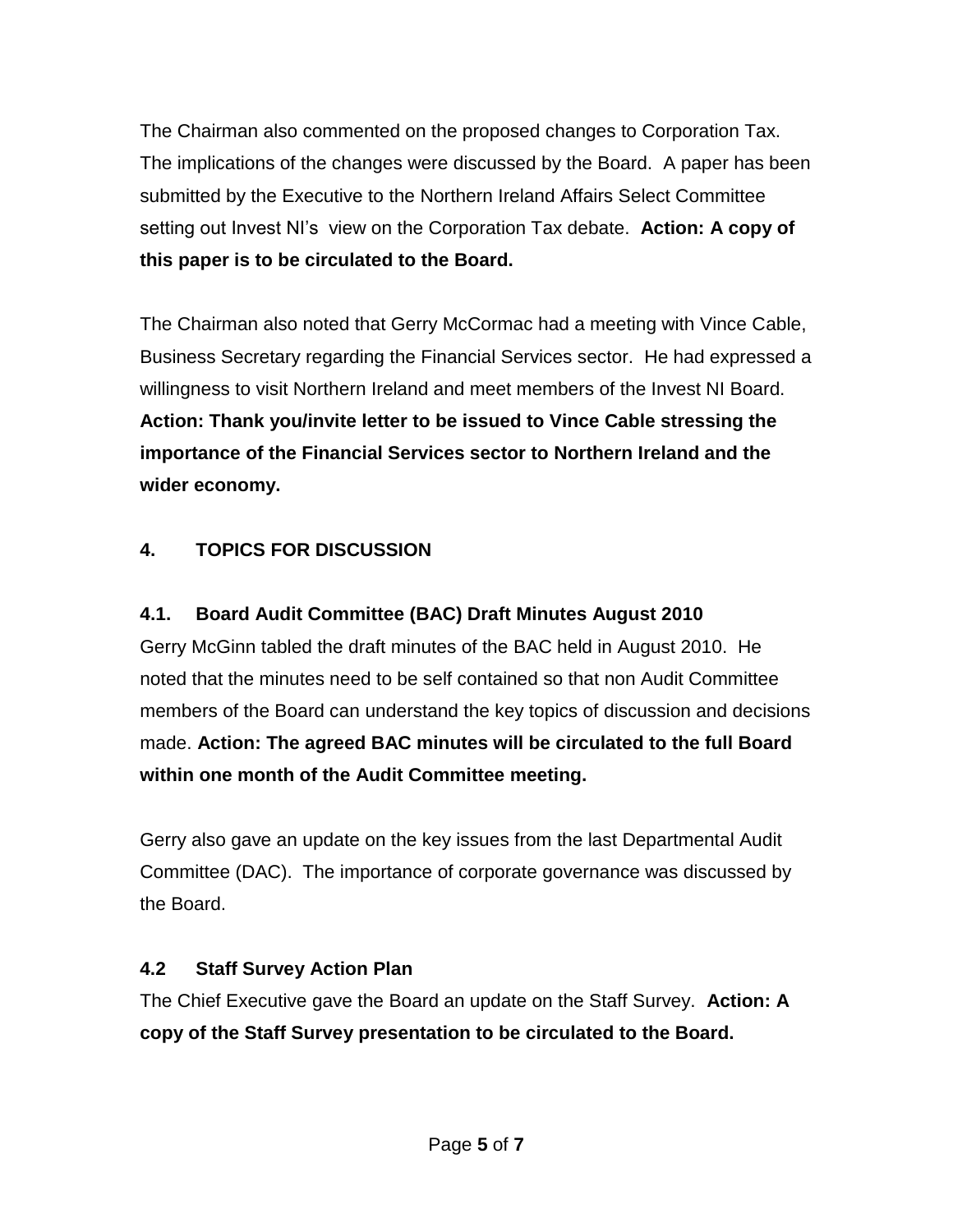# **4.3 Short Term Employment Measures**

Donal Durkan joined the meeting and gave an update on short term employment measures. The Board discussed the quality of the jobs which will be created, their sustainability and the cost per job. Other governmental departments are developing action plans on how this issue can be addressed.

Mark Ennis left the meeting at 15.40.

Donal Durkan left the meeting at 15.45.

# **5. TOPICS FOR DECISION**

# **5.1 Board Audit Committee Terms of Reference**

Gerry McGinn presented the Board with the revised terms of reference in respect of the Board Audit Committee. The terms of reference have been agreed by Department and have been reviewed by the Northern Ireland Audit Office and by Internal Audit.

The Board are content with the revised terms of reference.

# **6. TRANSFORM PROGRAMME**

# **6.1 Transform Board Summary Delegated Authority Limits**

Mel Chittock gave the Board an update on the Delegated Authority Summary Paper, specifically highlighting changes from the previous Board submission. The Chairman commented that the paper was very clear and well set out. Mel stated that a summary paper will be circulated to the Board on each Transform project once they have been fully signed off.

# **6.2 Update on Reporting Framework**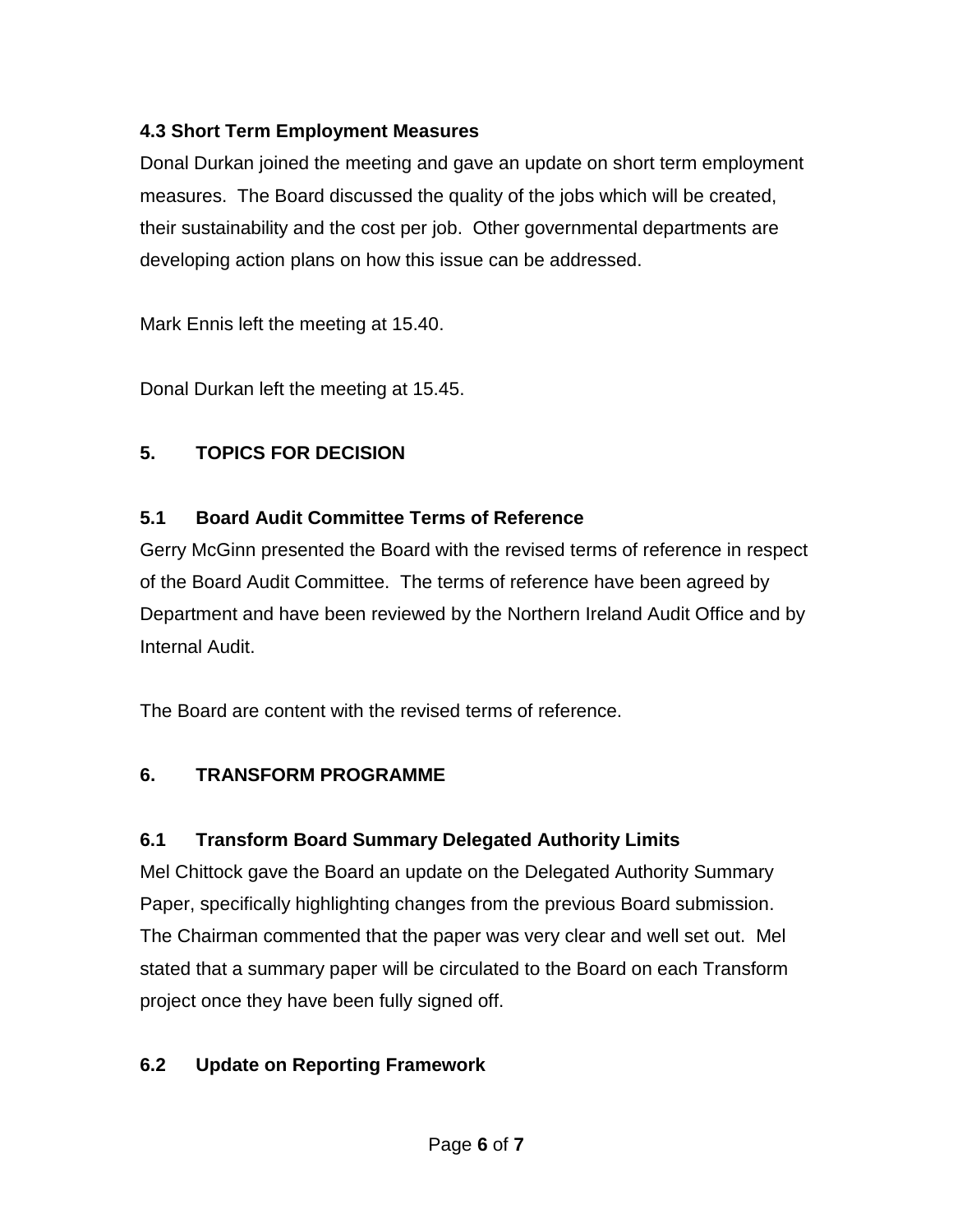Niall Casey joined the meeting and gave an update on the Transform Reporting Framework project. A discussion ensued on reporting mechanisms and the measuring of inputs versus outputs. **Action: Reporting methods to be added as an agenda topic or the Corporate Planning session at the Board workshop on Monday 15th November 2010.**

# **7. AOB**

The Chairman asked if there was any other business. No items were raised by the Board.

# **8 DATE OF THE NEXT BOARD MEETING**

The Chairman confirmed the Board Workshop will take place on  $15<sup>th</sup>$ &  $16<sup>th</sup>$ November 2010 and will be held in the Bushmills Inn.

The next Board meeting will be held on Wednesday, 24th November 2010 in Invest NI Headquarters, 12.30 lunch for 13.00 start.

Gerry McCormac and Gerry McGinn left the meeting at 16.00

The Board Meeting ended at 16.21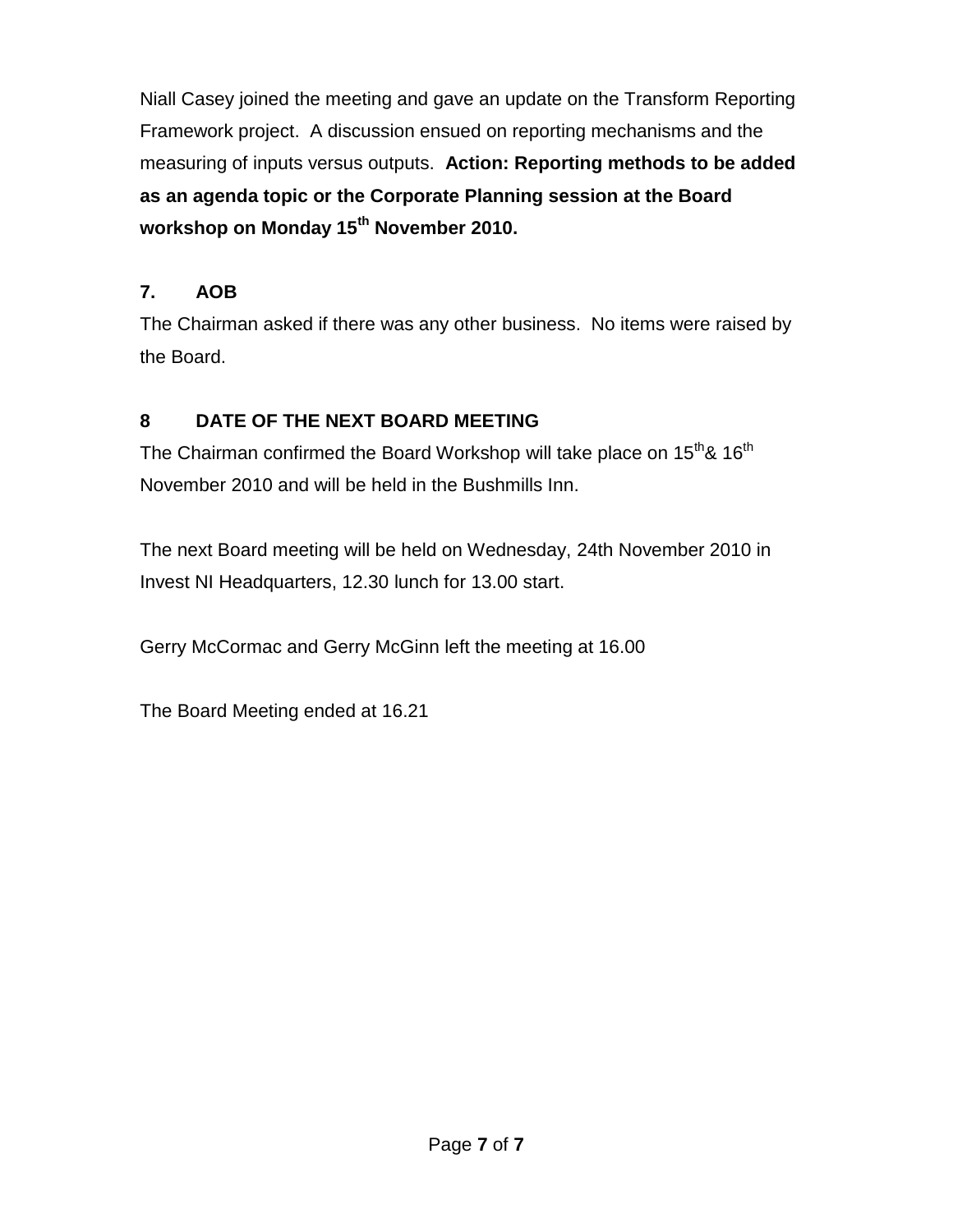# **BOARD WORKSHOP NOTES Monday 15th & Tuesday 16th November 2010**

### <span id="page-54-0"></span>**Present:**

| Stephen Kingon (Chairman)  | <b>Mark Ennis</b>   |
|----------------------------|---------------------|
| Alan Lennon                | John Brady          |
| Ed Vernon                  | <b>Tim Brundle</b>  |
| <b>Prof Gerry McCormac</b> | <b>Gerry McGinn</b> |

**Minute Taker:** Margaret Sansome

**In Attendance:** Alastair Hamilton, Mel Chittock, Ian Murphy, Tracy Meharg, Damian McAuley, Charles Hamilton & Alison Gowdy

## **1. APOLOGIES & DECLARATIONS OF INTEREST**

Bryan Keating, David Dobbin, Roy Adair & Frank Hewitt offered their apologies for the Board Workshop

The Chairman asked Board Members to declare any conflicts of interests. There were no conflicts to note.

## **2. SESSION 1 ECONOMIC CONTEXT AND CHALLENGES**

## 2.1Introduction

The Chairman welcomed everyone to the workshop and presented the rationale to the 2008-2011 Corporate Plan. The Executive are currently looking at budget allocations and a new Programme for Government has not been developed. The workshop will focus on the issues and challenges ahead.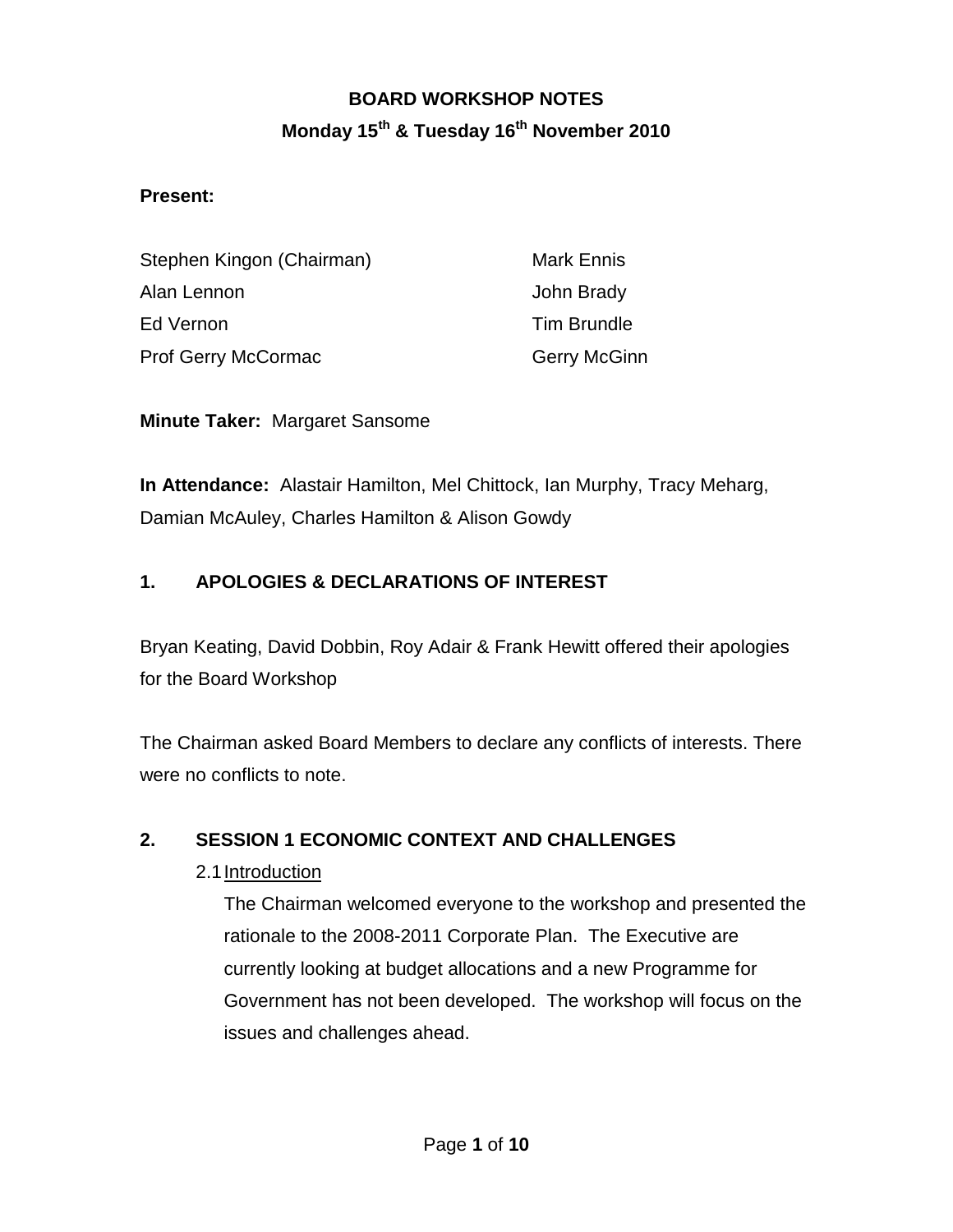## 2.2Progress against Corporate Plan 2008 – 2011

AH gave an overview of the performance against both the three year targets and the in year targets. A discussion ensued. The discussion focused on;

- Budgetary and economic issues,
- The implication of changes to SFA regulations,
- Drawdown periods of letters of offer
- Acquisitions,
- The role of innovation and R&D,
- The importance of encouraging companies to export,
- The current work in progress pipeline and the need to attract and retain jobs,
- The need to build on the momentum of the US/NI Conference,
- The need the use the Transform programme to further drive efficiencies within the organisation,
- The provisions of the industrial guarantee

AH gave the Board an overview on his interactions with the Department, Minister Foster and the Minister for Finance regarding the impact of budgetary cuts to the organisation.

## 2.3Economic Context & Challenges Ahead

The Chairman welcomed Neil Gibson, Oxford Economics and Richard Johnston, Invest NI Economist to the meeting. NG gave a presentation on the current economic context and the challenges ahead.

A discussion ensued and focused on the following areas;

- Immigration,
- Consumerism,
- Business Services, Professional Services and Centres of Excellence and the exporting of specific functions, (Child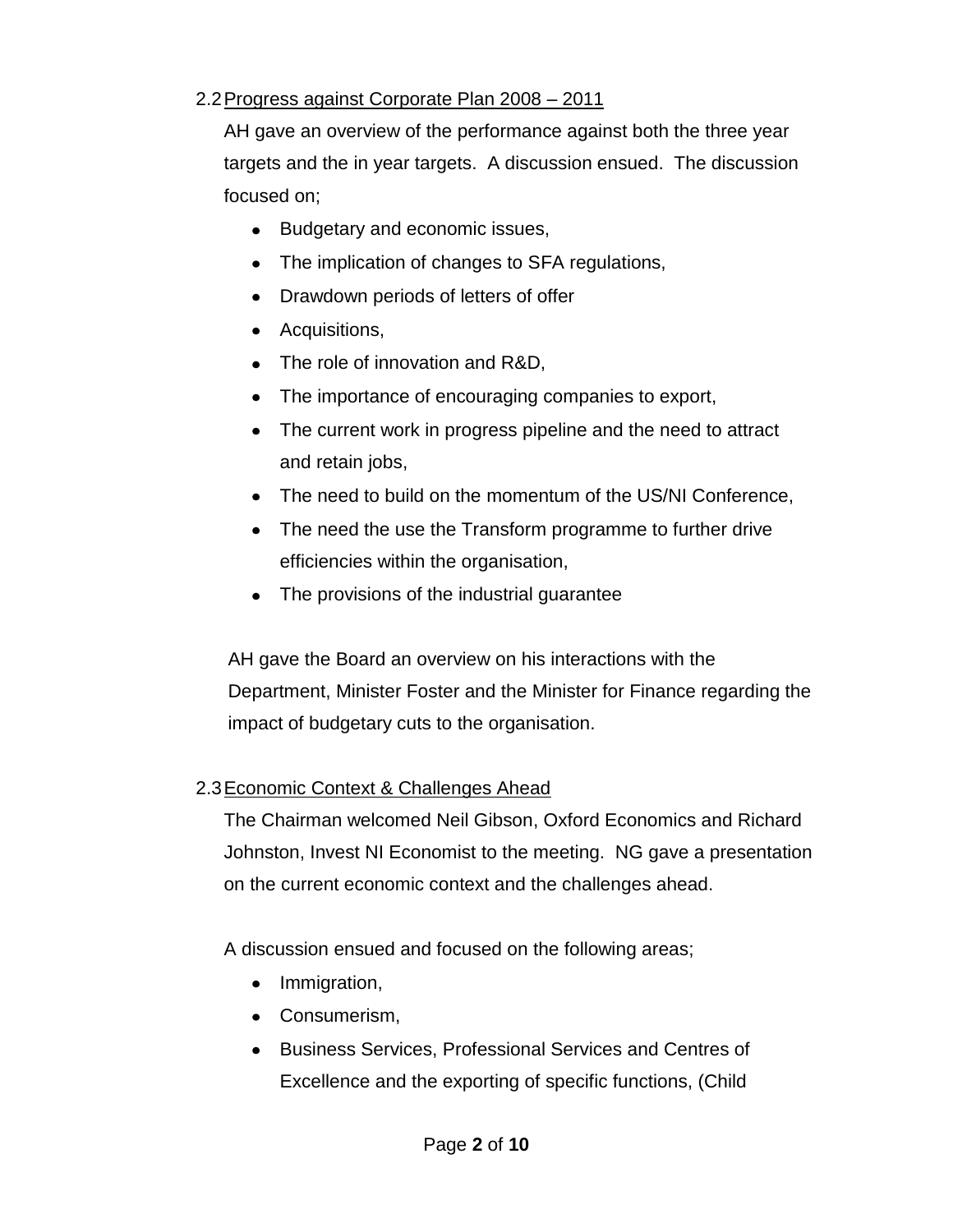Support Agency used as an example), as well as the advantage of office and labour costs.

- Job creation, apprenticeships and the economically inactive,
- Budgetary constraints and the need to be able to deliver targets,
- Business first agenda of the Executive.

The Chairman thanked Neil Gibson for his excellent contribution to the workshop.

#### 2.4Perspectives from DETI & DEL

David Sterling, Permanent Secretary, DETI and Alan Shannon, Permanent Secretary along with Catherine Bell, DEL joined the meeting and gave the Board a presentation on their perspectives of the challenges and key issues going forward. The following issues were discussed;

- The implications of a 1 year versus 4 year budget from a planning perspective,
- The Assured Skills projects,
- The need to encourage schools to focus on professional and technical lessons,
- The use of metrics and proxies

The Chairman thanked David Sterling, Alan Shannon, Catherine Bell, Neil Gibson and Richard Johnston for their participation at the workshop. They departed after joining the Board for lunch.

#### **3. SESSION 2 CORPORATE PLAN 2011 – 2014**

#### 3.1Scene Setting

AH gave an overview of where the organisation is currently focused and asked how do we drive the 4 key areas going forward?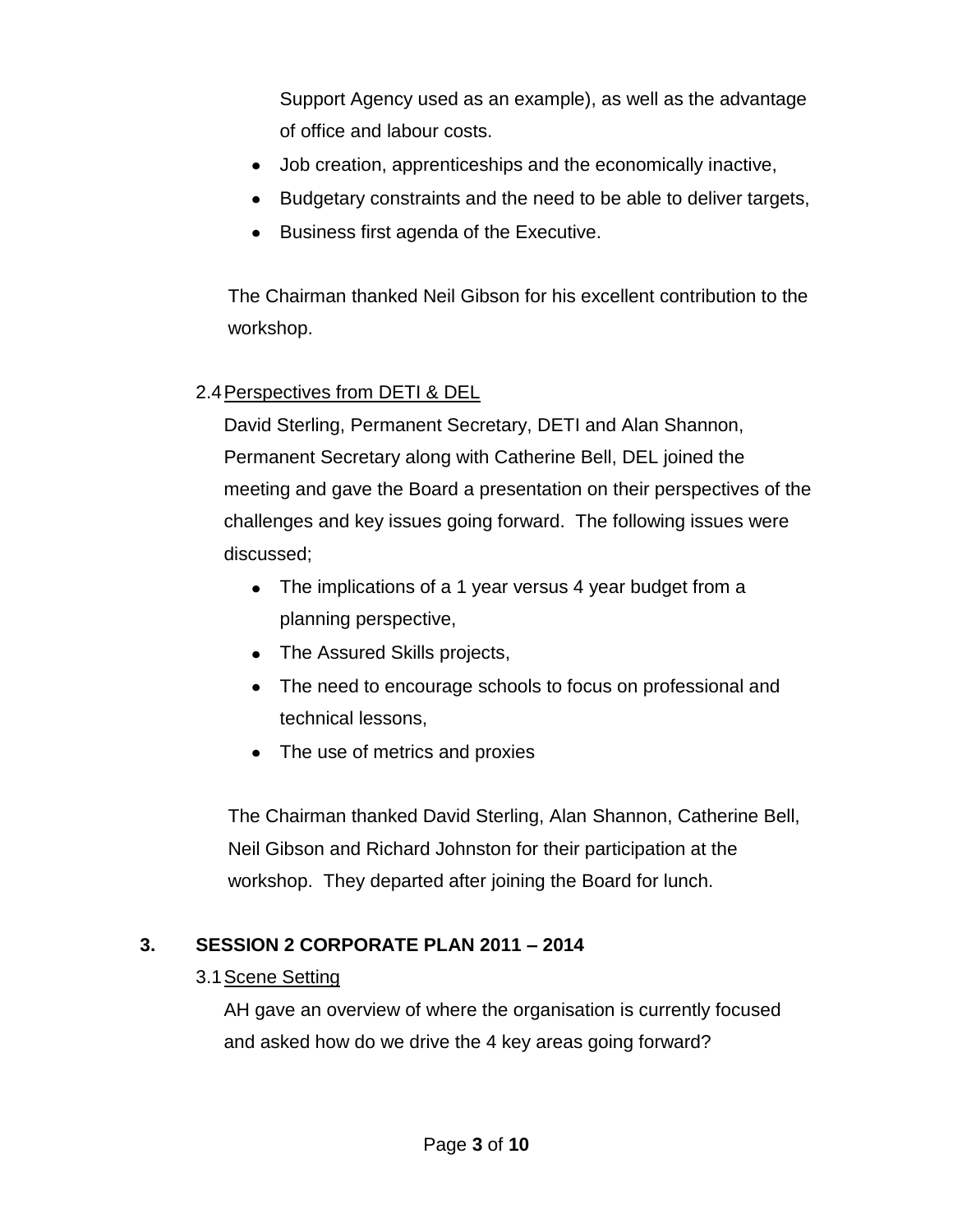## 3.2Research & Development & Innovation

TM gave the Board a presentation on R&D and Innovation. The presentation focused on;

- Progress against targets,
- The link between R&D and Economic Growth,
- The size of the R&D challenge for Northern Ireland,
- Expenditure on R&D in Northern Ireland compared to other countries,
- The importance of R&D to companies,
- Why Invest NI needs to continue to support R&D,
- Funding requirements going forward & the proposed action going forward.

A discussion ensued and focused on;

- The definition of R&D and innovation and the need for small companies to innovate to increase their sustainability.
- The role of universities was discussed and the need to provide an incubation facility for start up companies. The merits of establishing a separate incubation unit were discussed.
- The outputs of R&D interventions were discussed. These are currently recorded on and individual project basis through the completion of a post project evaluation. Job creation is not a target for an R&D project.
- Linkages to export revenues.
- The relevancy of MATRIX
- Strategic planning and the need to focus on emerging markets for example renewables and the need to delivery support at various stages as the R&D/Innovation requirements of a small company are different to a larger company.
- The complexities of the delivery of R&D.
- **Budgetary constraints.**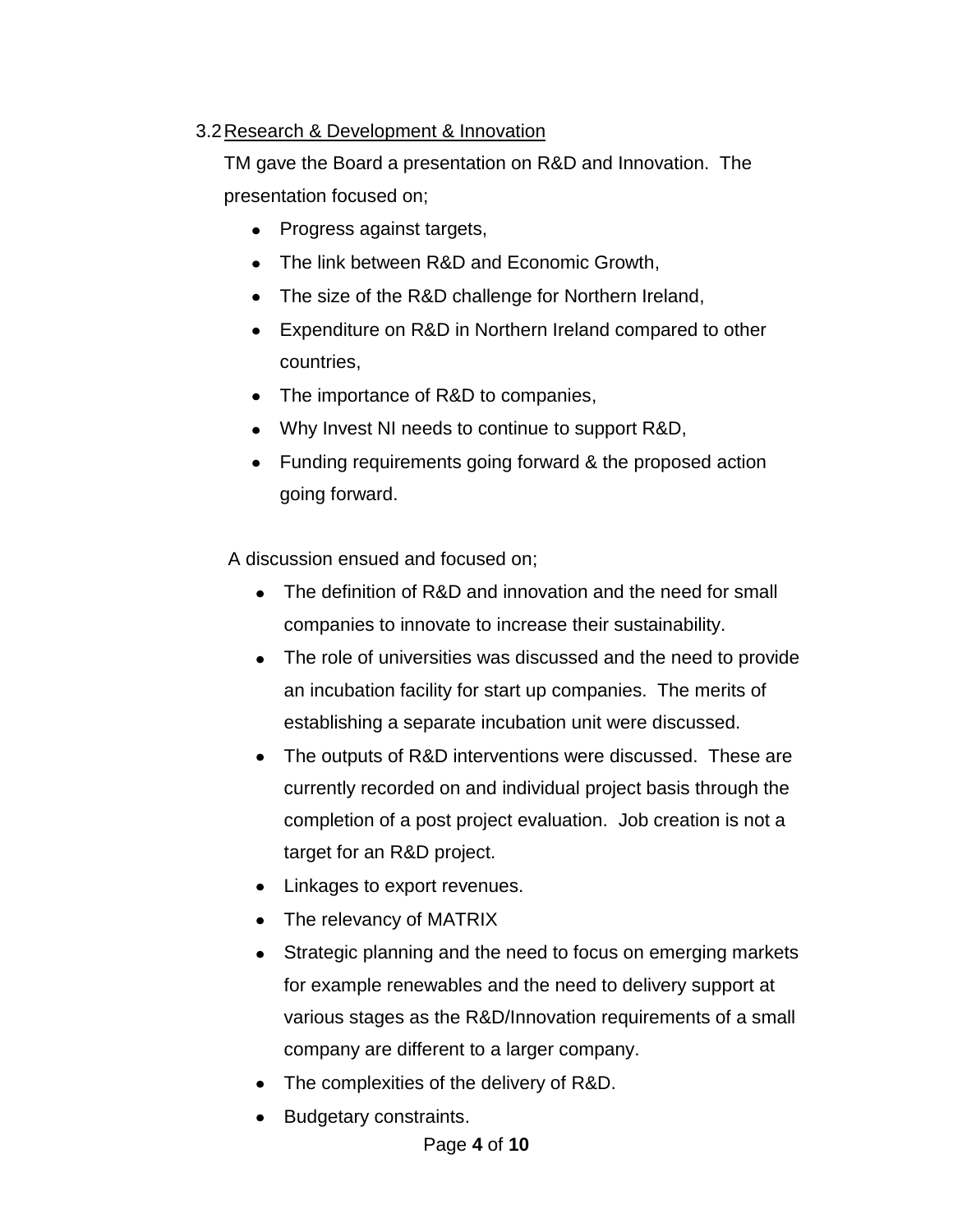The IREP recommendations regarding R&D. The Chairman thanked TM for her contribution.

## 3.3Trade Strategy

Vicky Kell joined the meeting and gave the Board an overview of the proposed Trade Strategy going forward. The presentation focused on;

- Progress against targets.
- Northern Ireland comparative export performance.
- Internationalisation trends.
- The key challenges & response to these challenges to date.
- The continuum of support and the need to be flexible in approach to meet the needs of companies.
- Markets and the support models needed.
- The proposed Trade programme 2011-2012 and the budget requirements going forward.

A discussion followed and focused on the following areas;

- Delivery metrics and the need to study the benefits to a company over a long timeframe.
- Dependency on UKTI in some markets.
- The complexity of markets such as Brazil.
- The recent reorganisation/realignment of the Trade Division.
- Budgetary constraints and the impact on KPIs and the need to treat the budget allocated to Trade as a commitment going forward.
- The need to focus on export led growth.
- The suite of Trade Programmes are currently under evaluation, a draft report will be available in January 2011.

The Chairman thanked VK for her contribution. VK left the workshop.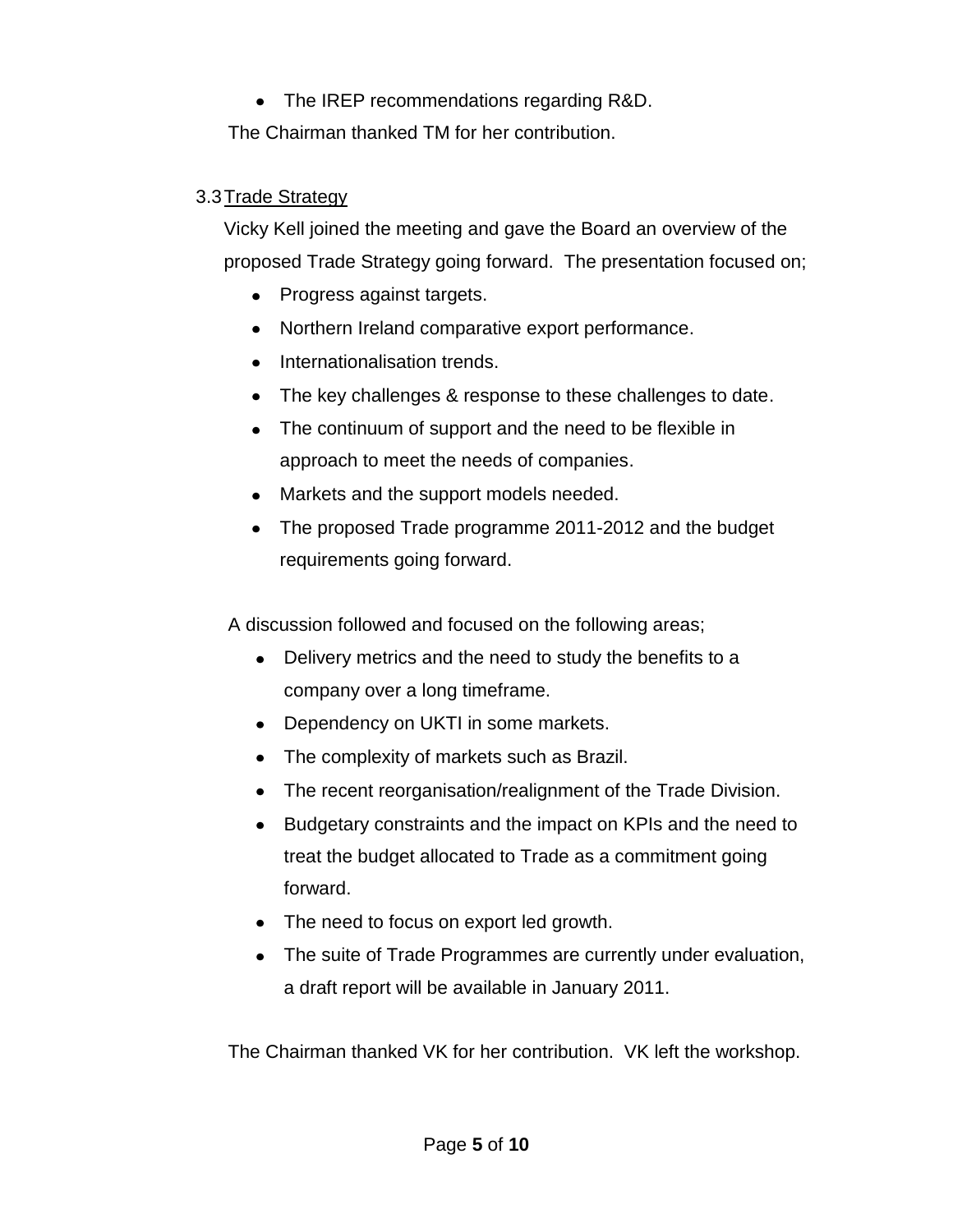# 3.4FDI

JF gave the Board an overview on inward investment. The presentation focused on the following areas;

- The importance of inward to the Northern Ireland Economy.
- Inward investment trends.
- The market share of Northern Ireland.
- The current work in progress pipeline.
- Progress against KPIs.
- The marketing strategy going forward.
- The challenges and issues ahead.

A discussion followed and focused on the following;

- The professional services trend and the potential high quality jobs in this area
- Acquisitions and the benefits to the local economy if the company remains in Northern Ireland.
- The Corporation Tax debate.
- The current work in progress pipeline and the impact of budgetary constraints and changes to SFA on this.
- Job creation.

The Chairman thanked JF for his contribution.

## 3.5 Indigenous Companies & Encouraging Enterprise

IM gave the Board an overview on indigenous companies and the need to encourage enterprise. The presentation focused on the following areas;

- Performance against PSA targets.
- Indigenous growth versus FDI.
- Sector versus stage growth.
- Scaling.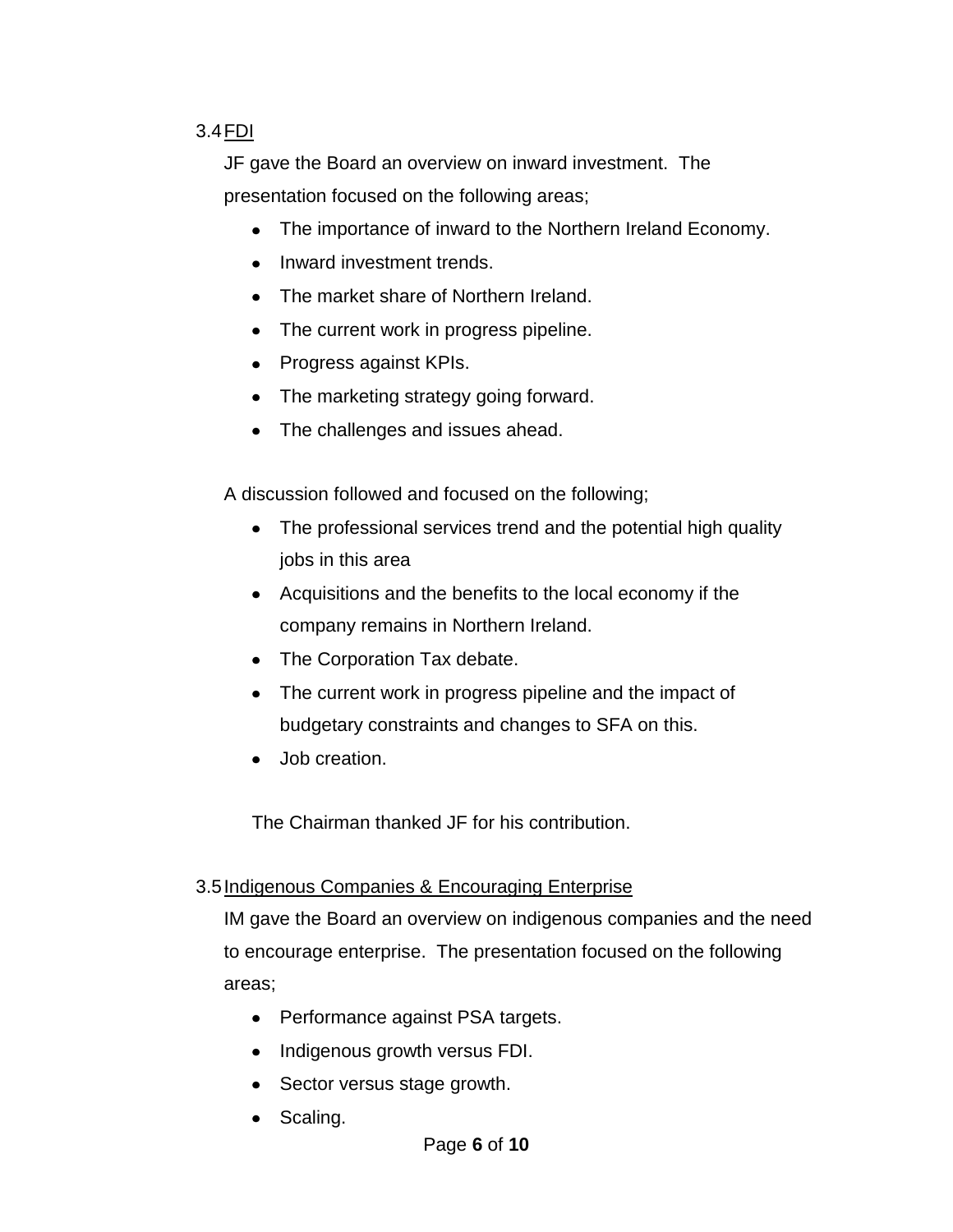The challenges ahead.  $\bullet$ 

A discussion ensued and focused on the following;

- Scaling and how to encourage companies to realise their potential.
- Should company acquisition be strategy/something Invest NI should  $\bullet$ seek to drive? How could this be tracked?
- IREP recommendation to support at wider business base and the need to manage expectations.
- Internal resource is this aligned correctly?
- The DETI wider Enterprise Strategy.

The Chairman thanked IM for his contribution.

## 3.6Wrap Up

The Chairman drew the session to close and noted that dinner would be served at 19.30.

# **4. SESSION 3 CORPORATE PLAN 2011 – 2014 (CONTINUED)**

# 4.1A Supportive Environment (Support Mechanisms, Infrastructure & Finance)

MC gave the Board a presentation on the areas that could help both support and drive economic development. The presentation focused on;

- The drivers of Economic Strategy.
- A joined up Government approach.
- Finance and a Venture Capital Strategy
- The importance of infrastructure.
- The key challenges ahead.

A discussion ensued which focused on the following;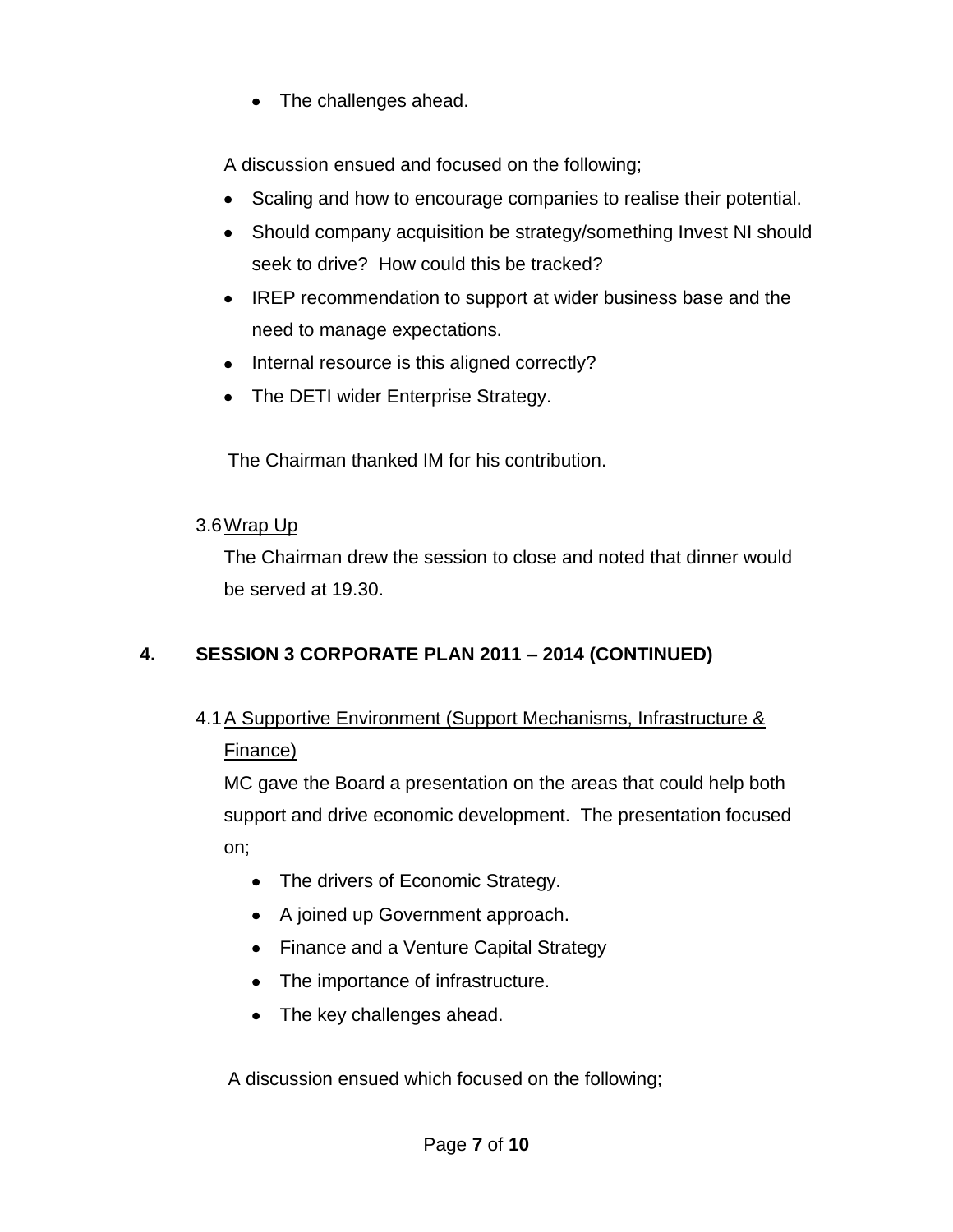- The importance encouraging strategic alliances rather than focus on an acquisition strategy.
- The potential of companies to scale and the intermediary role Invest NI can play.
- The need for active political engagement. The relationship with the US Consul was used as an example.
- Land acquisition and Invest NI's remit in this area.
- Sub regional strategies.
- Diaspora.
- Bank interventions and the availability of funding.

The Chairman thanked MC for his contribution.

## 4.2Managing the Likely Impact of CSR & Budget Constraints

This item was not discussed as budget constraints were discussed throughout the session.

## 4.3Transform and the Implications for Delivery

AG gave the Board an update on the Transform Programme. The presentation focused on;

- The timetable for implementation
- Work streams completed to date
	- o Revised Vision & Values
	- o New delegated authority framework
	- o New budgetary management framework
- Next Steps
	- o Optimising the use of Selective Financial Assistance
	- o Economic appraisal methodology
	- o Refinement of programmes
	- o Service delivery model
	- o Reporting framework
- Future impact & the challenges ahead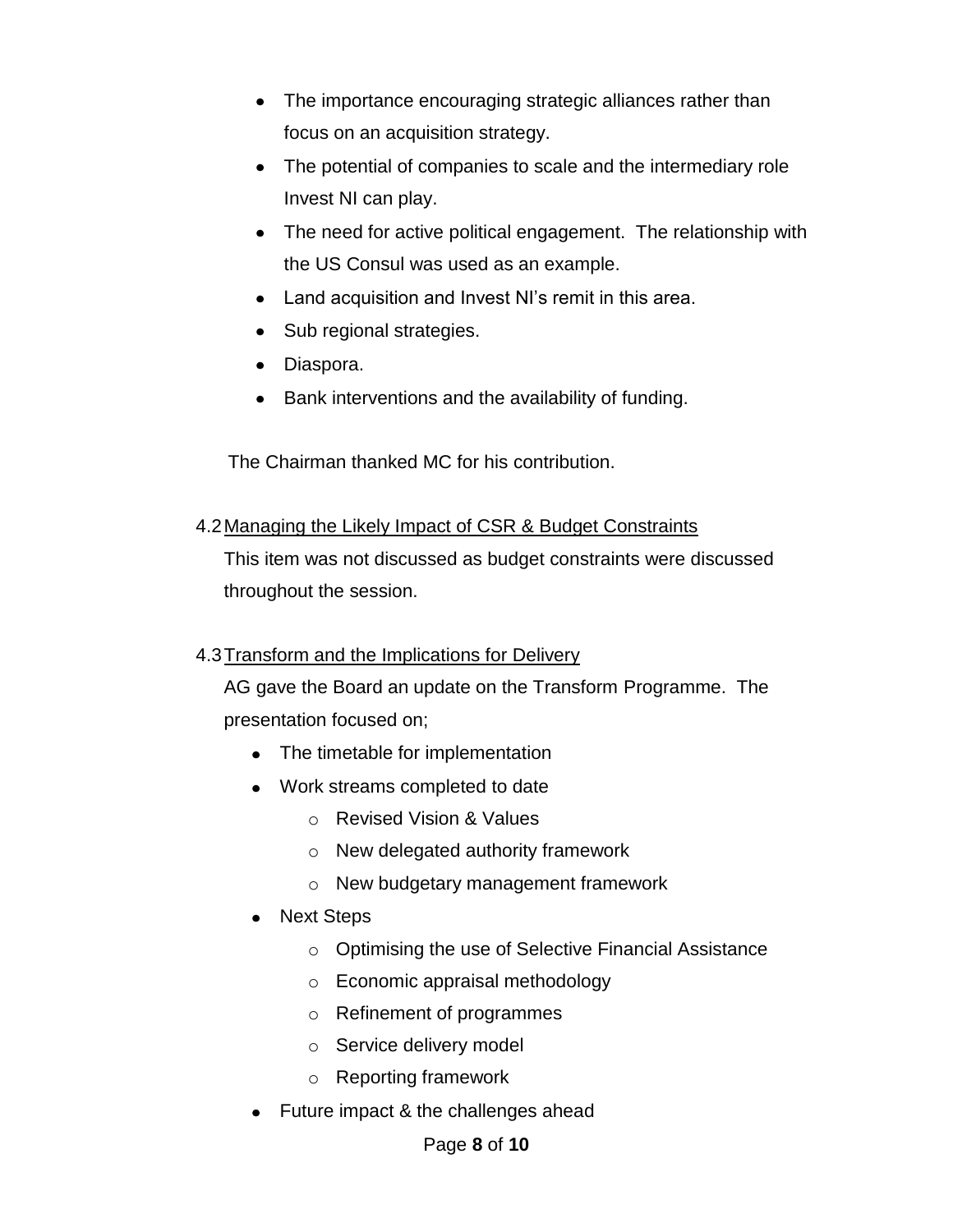- o Customer base
- o Organisation design
- o Performance management
- o DETI & wider Government led work streams

A discussion ensued. The customer base project will have significant ramifications for the structure of the organisation.

# 4.4Key Issues for the Corporate Plan

The Chairman noted that the 3 areas that the 2008 – 2011 corporate plan, focused on are still relevant, R&D and Innovation, foreign direct investment and growing the local economy. With the backdrop of recession there is also need to focus on sustainability and job creation. The industrial guarantee policy also needs to be explored. Programme for Government targets have not been. An addendum to the current corporate plan may be required.

## 4.5Conclusions

The Chairman thanked everyone for their attendance and contribution to the sessions.

Follow on actions;

- Corporate planning to be added as an agenda item for the November Board meeting. The discussion will focus around the Draft Strategic Framework presented by David Sterling.
- Need to consider a further Board session and a possible facilitator for this session. The following possible facilitators were suggested, Danny Blanchflower, Kate Barbour and Andrew Scott.
- Operating Plan to be created to include a strategic option for 2011, (an addendum to the current corporate plan). The next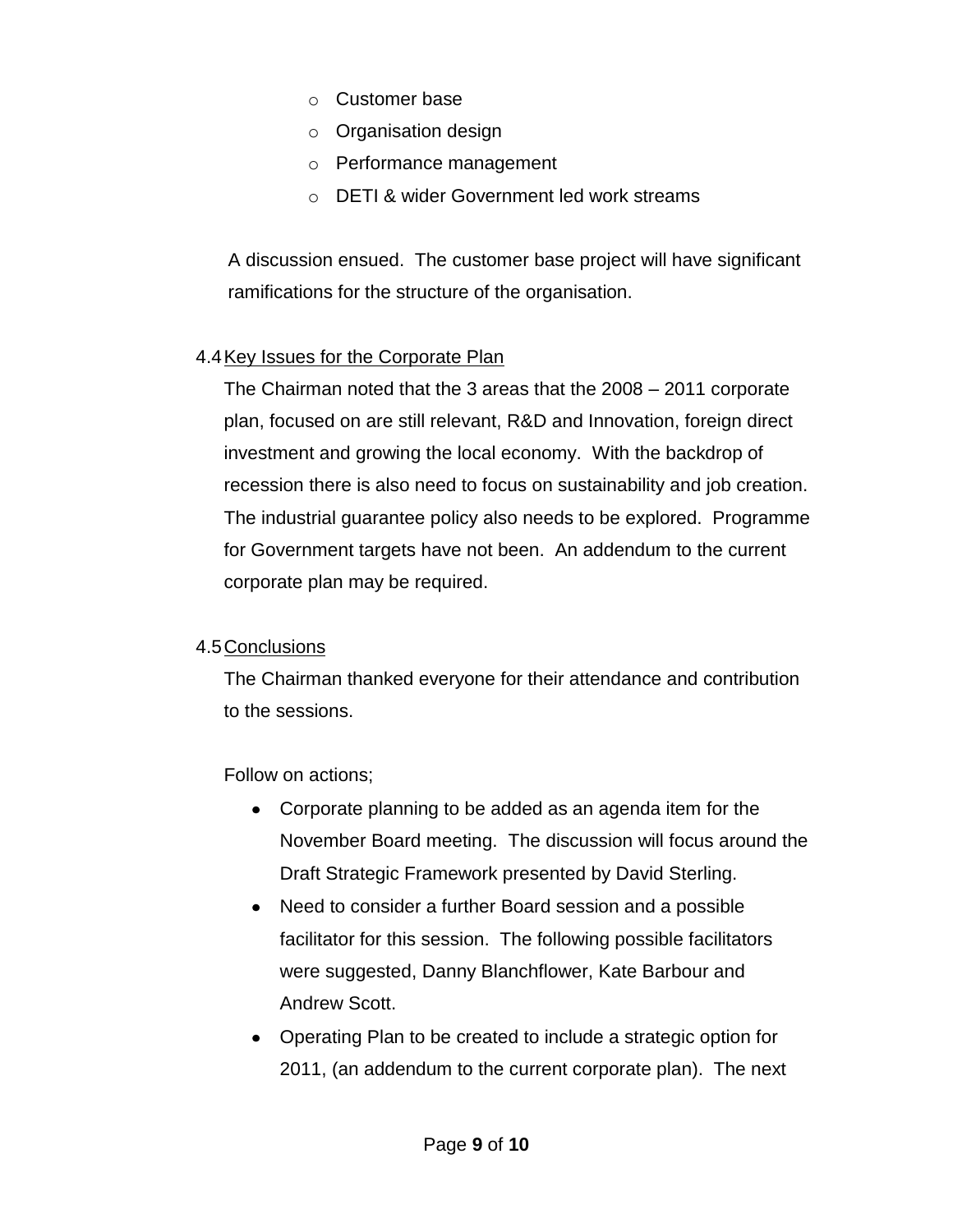corporate plan to be developed after the next Assembly Election.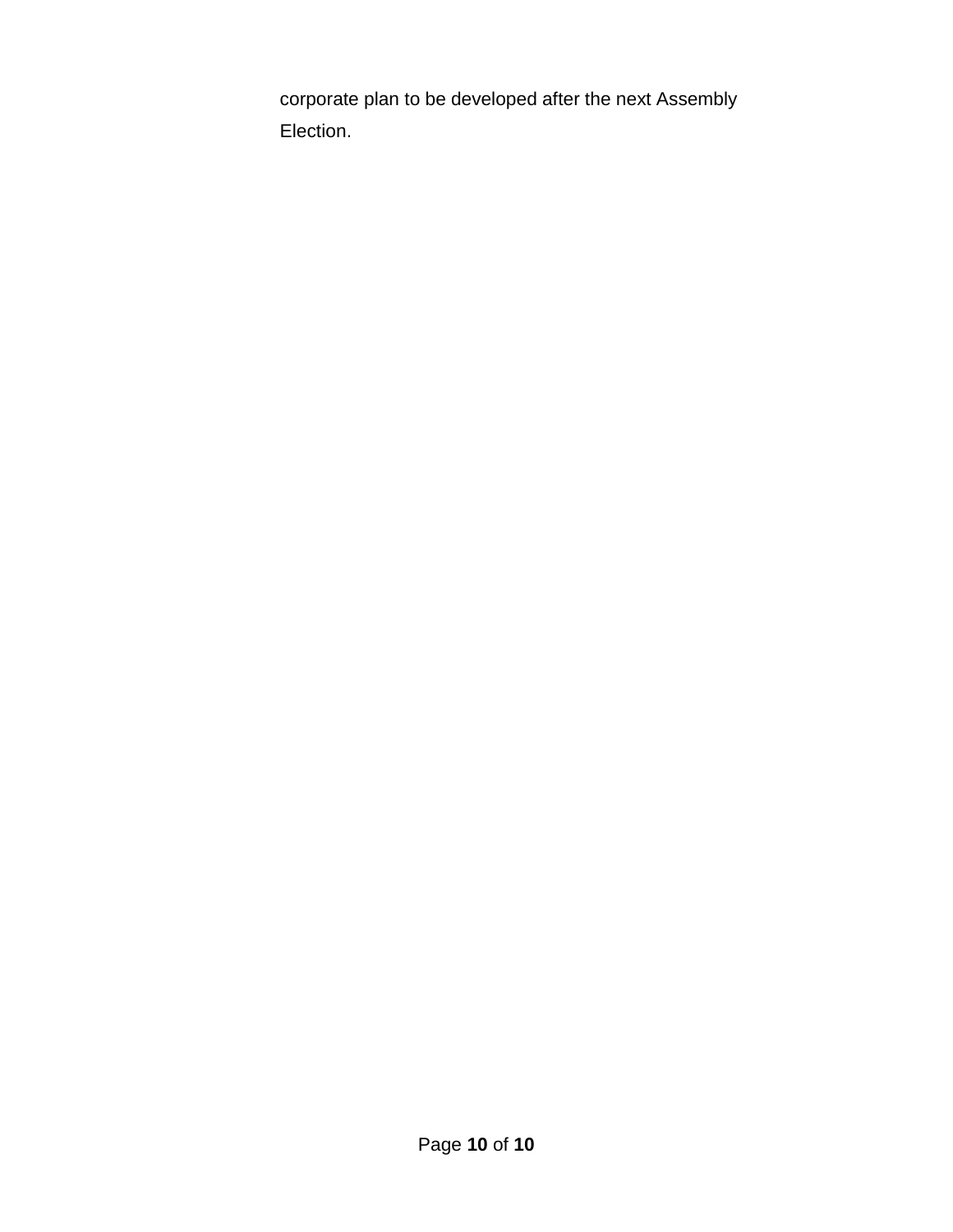#### <span id="page-64-0"></span>**EIGHIETH MEETING OF THE INVEST NORTHERN IRELAND BOARD ON 24TH NOVEMBER 2010**

#### **Present:**

| .<br>Stephen Kingon (Chairman) | Bryan Keating (Deputy Chairman) |
|--------------------------------|---------------------------------|
| Alan Lennon                    | <b>Frank Hewitt</b>             |
| David Dobbin                   | John Brady                      |
| Gerry McGinn                   | <b>Tim Brundle</b>              |
| <b>Mark Ennis</b>              | <b>Prof Gerry McCormac</b>      |
| Ed Vernon                      |                                 |

**Minute Taker:** Margaret Sansome

**In Attendance:** Alastair Hamilton, Mel Chittock, Ian Murphy, Jeremy Fitch, Tracy Meharg, Damian McAuley, Charles Hamilton & Alison Gowdy

# **1. APOLOGIES & DECLARATIONS OF INTEREST**

Roy Adair offered his apologies for this Board meeting.

The Chairman asked Board Members to declare any conflicts of interests. There were no conflicts to note.

# **2. MONTHLY REPORTING TO BOARD**

## **2.1 MINUTES OCTOBER MEETING**

The minutes of the October Board meeting were agreed as a true record of that meeting.

# **2.2 MATTERS ARISING**

The Chairman gave an overview of the Outstanding Actions Arising paper.

A paper regarding the casework process was circulated to the Board. All are content with the paper.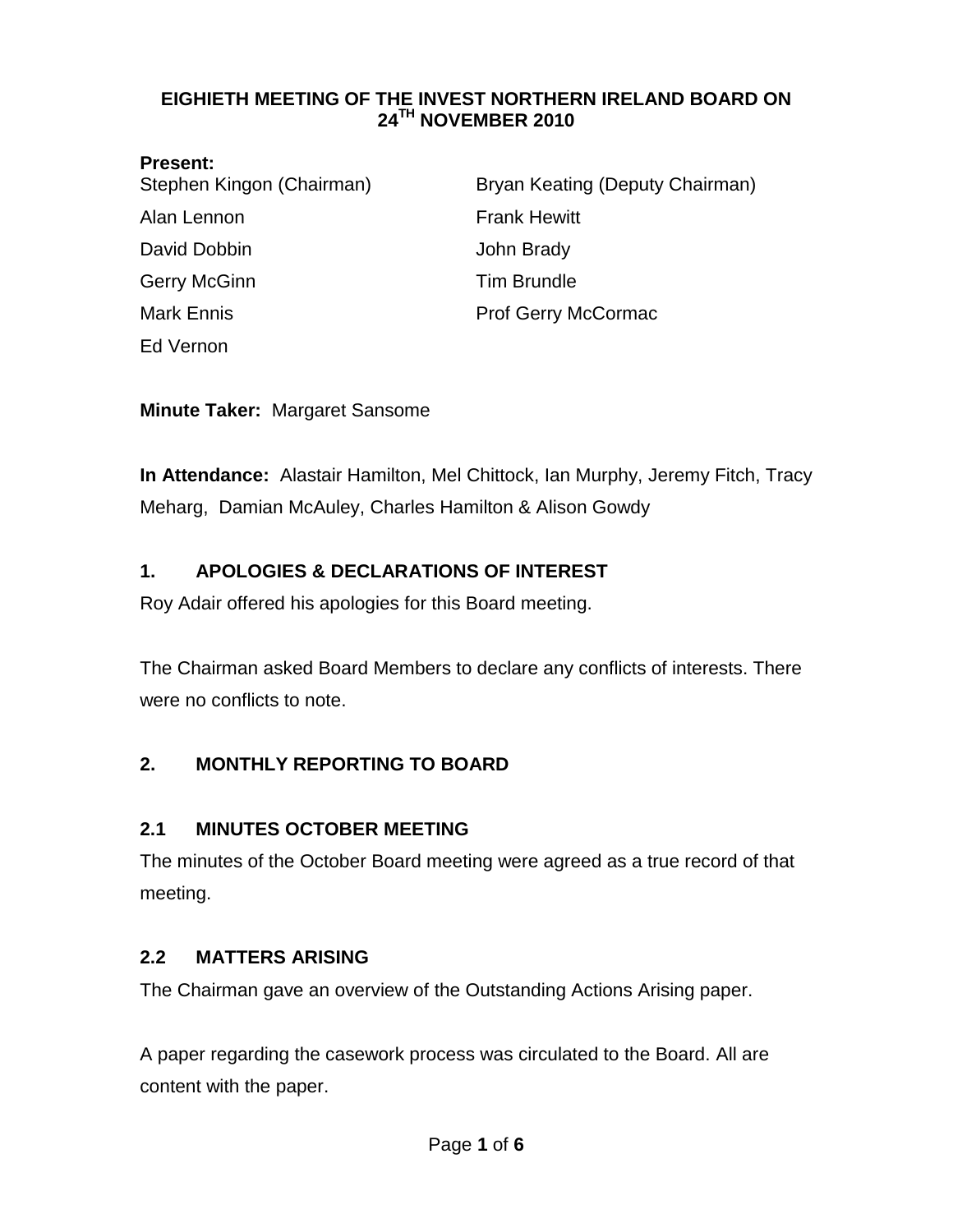Further legal advice has been considered regarding the planning approval judicial review. The Board are content with the advice given.

# **2.3 CEO REPORT**

The Chief Executive gave the Board an overview of the CEO report to Board. He highlighted a number of key points. The KPIs have now been amended to show the outturn for the previous month.

The Chief Executive gave the Board an update on the dissemination of the Staff Survey Results to the wider organisation. All staff have been to a general briefing and division specific sessions are being held. The target date for publication of an action plan is Wednesday 08<sup>th</sup> December 2010.

The Chief Executive also informed the Board of his meeting with the new Minister for DEL, Danny Kennedy. The importance of assured skills project was discussed.

The Chief Executive also gave the Board an update on the regional client/stakeholder events that have been taking place. An event took place in Omagh on Wednesday  $17<sup>th</sup>$  November 2010. There has been strong feedback on issues facing local business and these events are working well. The next event will take place in Londonderry on 15<sup>th</sup> December 2010.

The Chief Executive also gave the Board an update on Invest NI's continued discussions with the Minister, Department and DFP regarding budgetary issues going forward. The relationship building and potential pipeline emanating from the US/NI Conference was noted.

# **2.4 FINANCE REPORT TO THE BOARD**

Mel Chittock gave an overview of the Finance report which included commentary on the 2010/11 financial performance year to date and the surrender of Capital in the December Monitoring Round.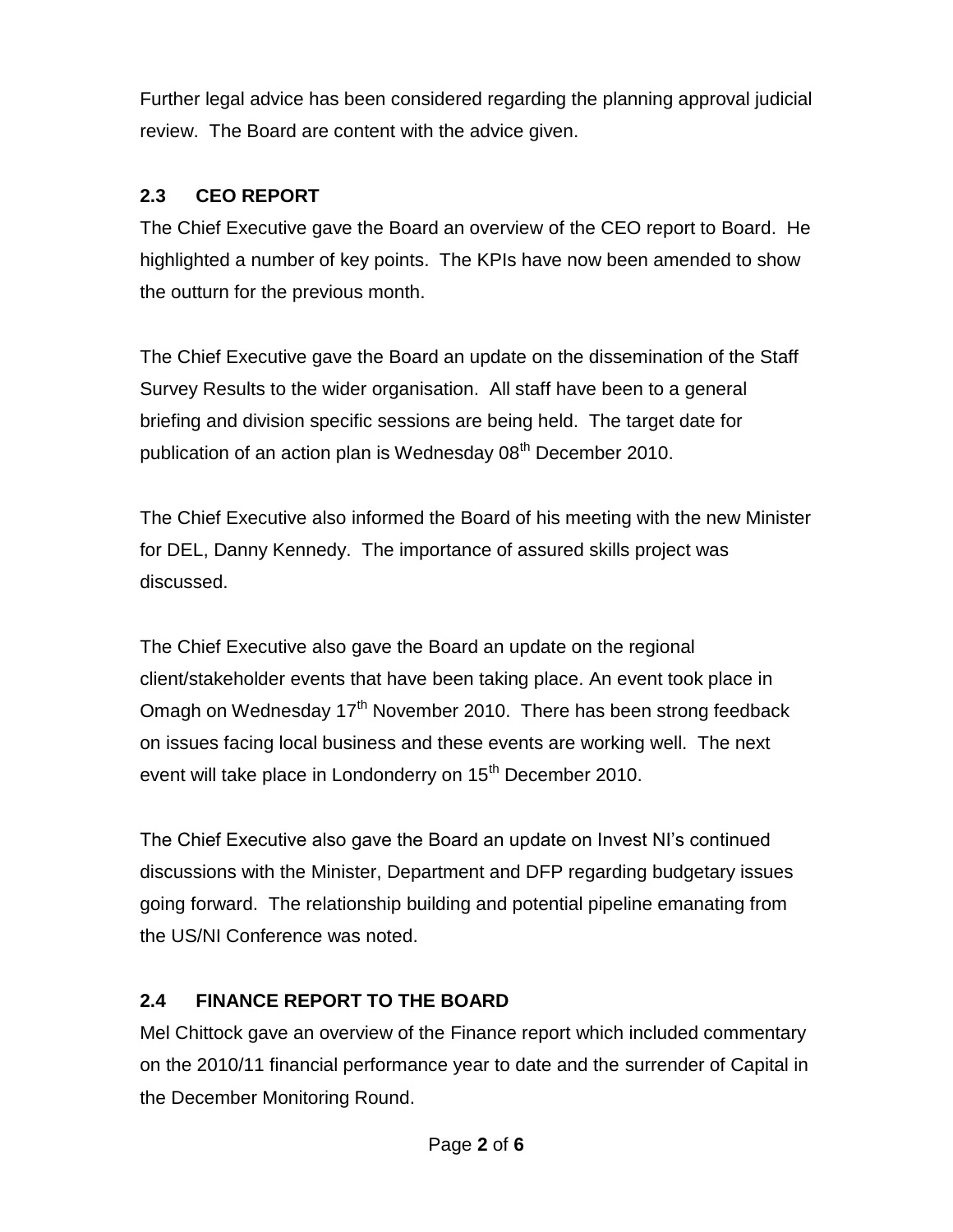# **2.5. MARKETING AND COMMUNICATIONS REPORT TO THE BOARD**

Alison Gowdy highlighted that a number of key planned activity dates had changed since this report was issued.

The Client Satisfaction Survey and the monitoring of trends was discussed. Alison Gowdy took the Board through the process of monitoring trends over a 12 month period. It is currently being considered to move to a quarterly rather than monthly satisfaction survey.

The Board were informed that the annual staff Christmas event will take place on Wednesday 22<sup>nd</sup> December 2010. All are welcome to attend.

Social Networking from a HR, policy and communications perspective was discussed

# **2.6 CASEWORK REPORT TO THE BOARD**

Members were asked to note this Report.

# **3. CHAIRMAN'S BUSINESS**

# **3.1 Update from Departmental Audit Committee**

Gerry McGinn gave an update on the main issues discussed at the Departmental Audit Committee.

The Chairman provided the Board with an update on the main issues discussed at the Economic Advisory Group meeting which he attended along with the Chief Executive. The Chairman highlighted that the change in legislation in relation to Corporation Tax is a long term objective as it may not be implemented until 2014/2015. It should not be perceived as a short term "fix".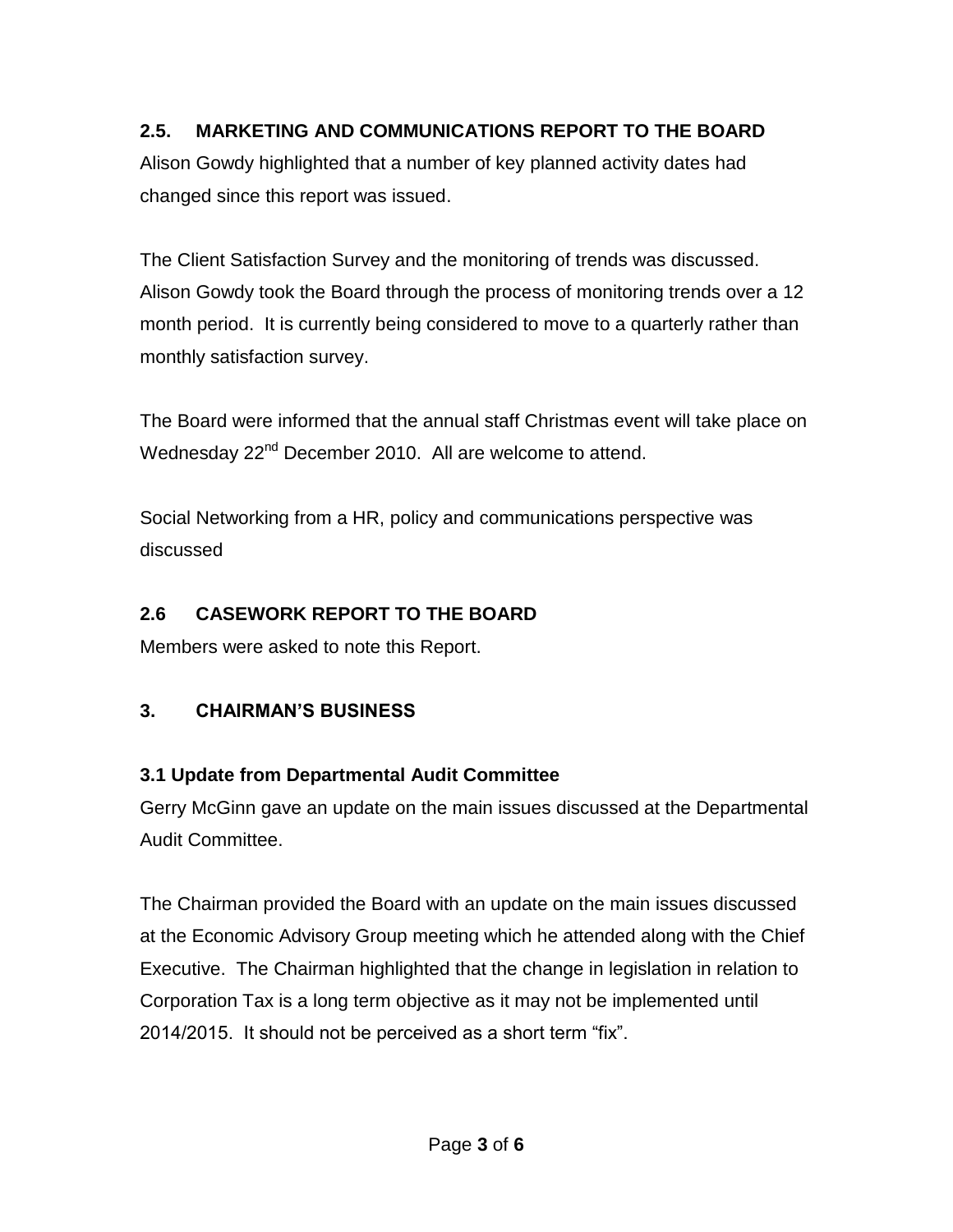The Chairman also noted that the he and the Chief Executive will be meeting with the Business Alliance on Friday 10<sup>th</sup> December 2010.

The economic crisis in the Republic of Ireland and issues around liquidity, the role of the banks and the possible impact on companies was also discussed by the Board.

# **4. TOPICS FOR DISCUSSION**

# **4.1. Lessons from Public Accounts Committees (PAC)**

Brian Dolaghan joined the meeting and gave the Board an overview of the lessons learned from past PACs. A discussion ensued on the risks surrounding projects and how this should be reflected in casework papers. A risk matrix has been added to the front of the casework paper template. The importance of capturing the challenge of risk of a project by the Casework Committee in the minutes was also discussed. The quality of the appraisal of cases was also discussed.

It was noted that a project on risk management is currently being carried out by the Audit Office. **Action: It was agreed the feedback on the conclusions will be distributed to the Board.**

The lessons from PAC presentation will be rolled out to the organisation.

The Chairman thanked Brian Dolaghan for his presentation. Brian Dolaghan left the meeting.

## **5. TRANSFORM PROGRAMME**

## **5.1 Update on Performance Management**

Liam Hagan joined the meeting and gave an update on the Transform Performance Management project. The Board agreed it was a more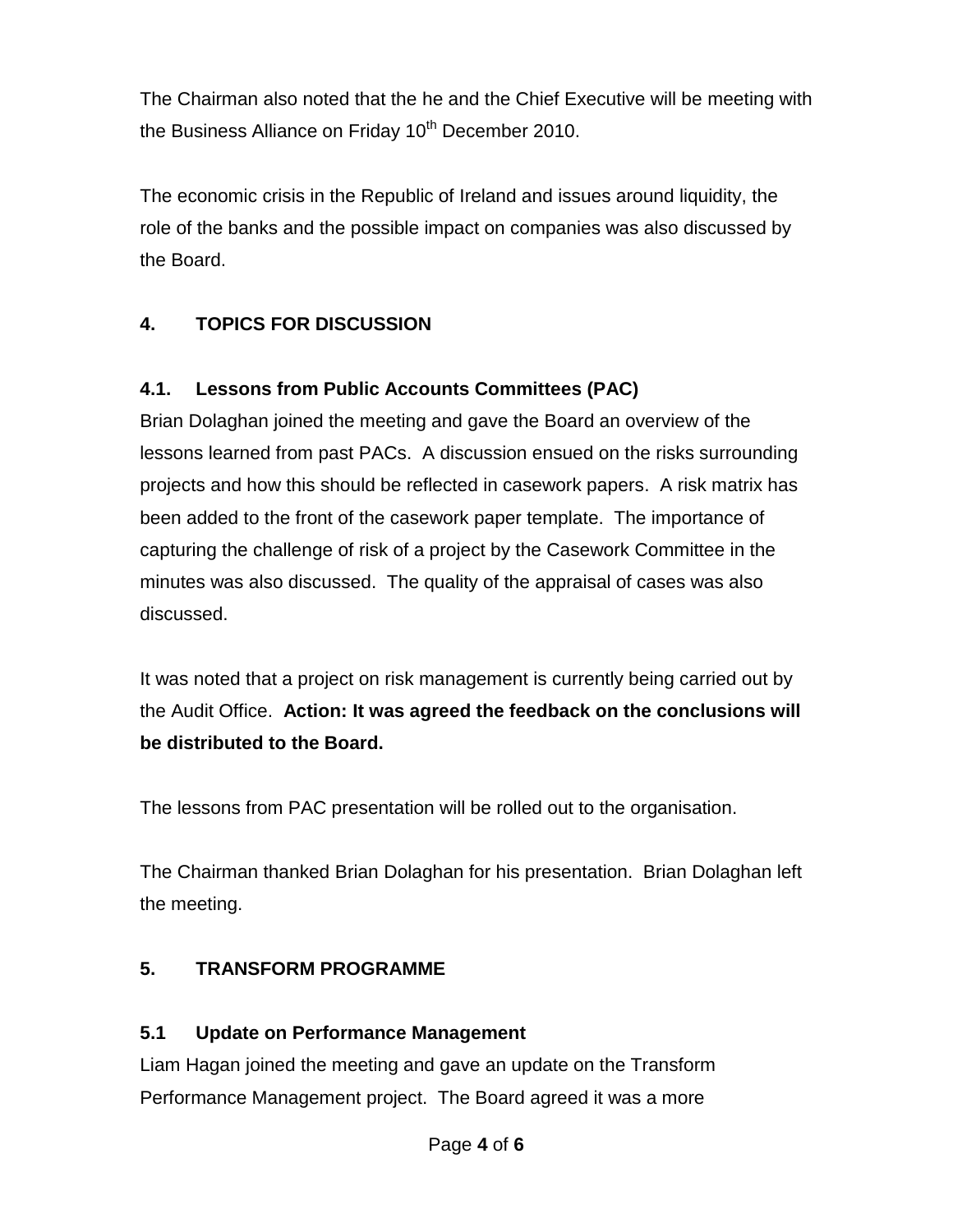comprehensive system than its predecessor and was a move in the right direction. A discussion ensued regarding the data protection implications of certain aspects of the system, the mechanisms for appeal and the role of self assessment as part of the appraisal process. These issues are currently being considered. It was noted that a NIPSA representative has been part of the project group.

The Chairman thanked Liam Hagan for his presentation. Liam Hagan left the meeting.

Gerry McGinn left the meeting at 3.30

## **5.2 Update on Assured Skills**

The Chairman welcomed John Hood & Colin Woods (DEL) to the meeting. The Chief Executive introduced Colin to the Board and gave the Board. John and Colin and John gave the Board an update on Assured Skills and the results of the pilot to date.

A discussion ensued regarding the achievements of the joint venture, the specific nature of the service offered and the budget requirements going forward. All agreed that that Assured Skills is a very worthwhile project and should be supported going forward.

The Chairman thanked John and Colin for their contribution and highlighted the positive nature of the working relationship between Invest NI and DEL.

David Dobbin left the meeting at 3.45

Tracy Meharg left the meeting at 3.50